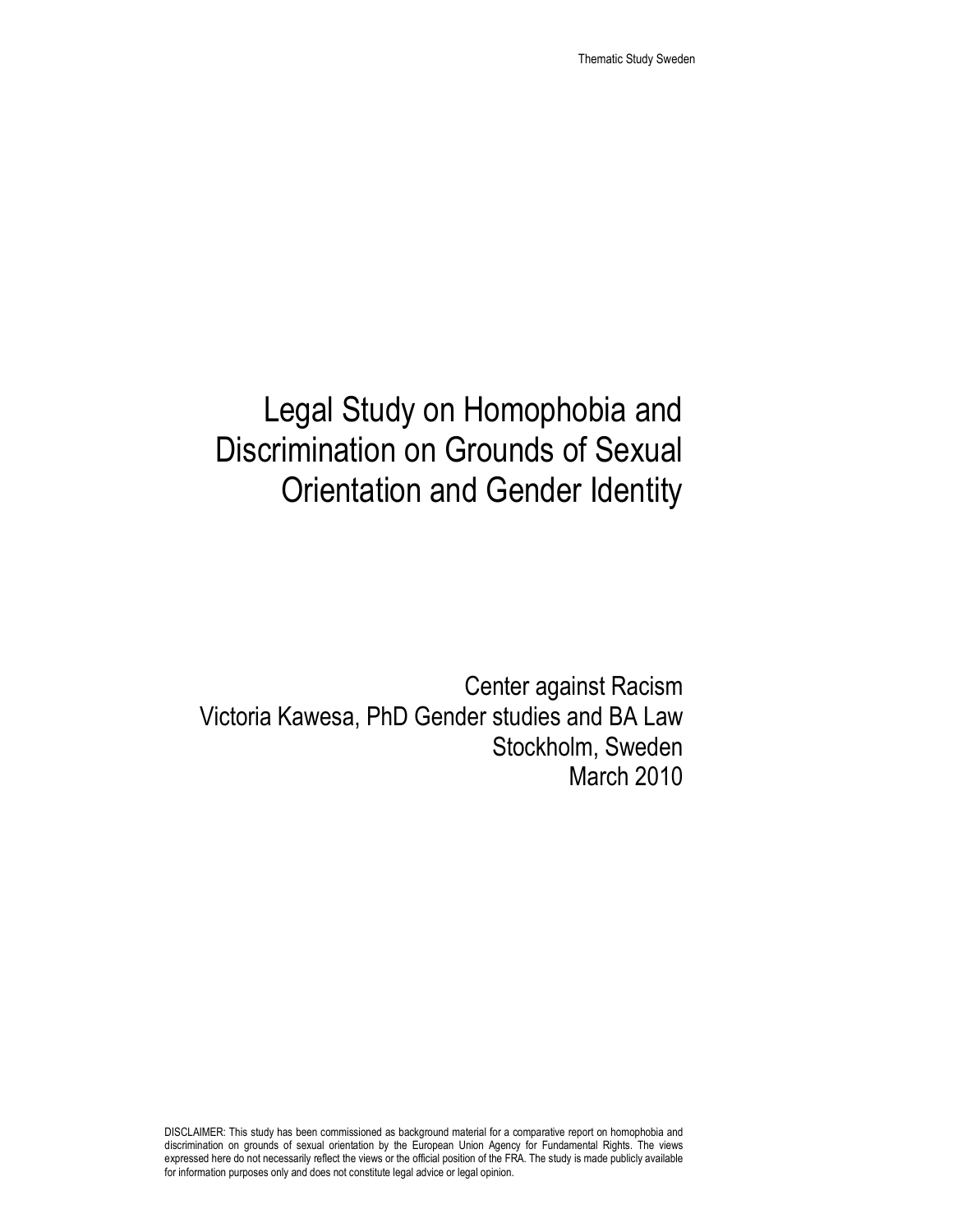# Contents

| А. | IMPLEMENTATION OF EMPLOYMENT DIRECTIVE 2000/78/EC 11           |  |
|----|----------------------------------------------------------------|--|
|    | A.1.<br>A.1.1.                                                 |  |
|    | A.2.<br>Anti-discrimination clauses in procurement contracts15 |  |
|    | A.3.                                                           |  |
| В. |                                                                |  |
| C. |                                                                |  |
| D. |                                                                |  |
| Е. |                                                                |  |
|    | $E.1$ .                                                        |  |
| F. |                                                                |  |
|    | F.1.                                                           |  |
|    | F.2.                                                           |  |
|    | F.3.                                                           |  |
| G. |                                                                |  |
| Η. |                                                                |  |
| I. |                                                                |  |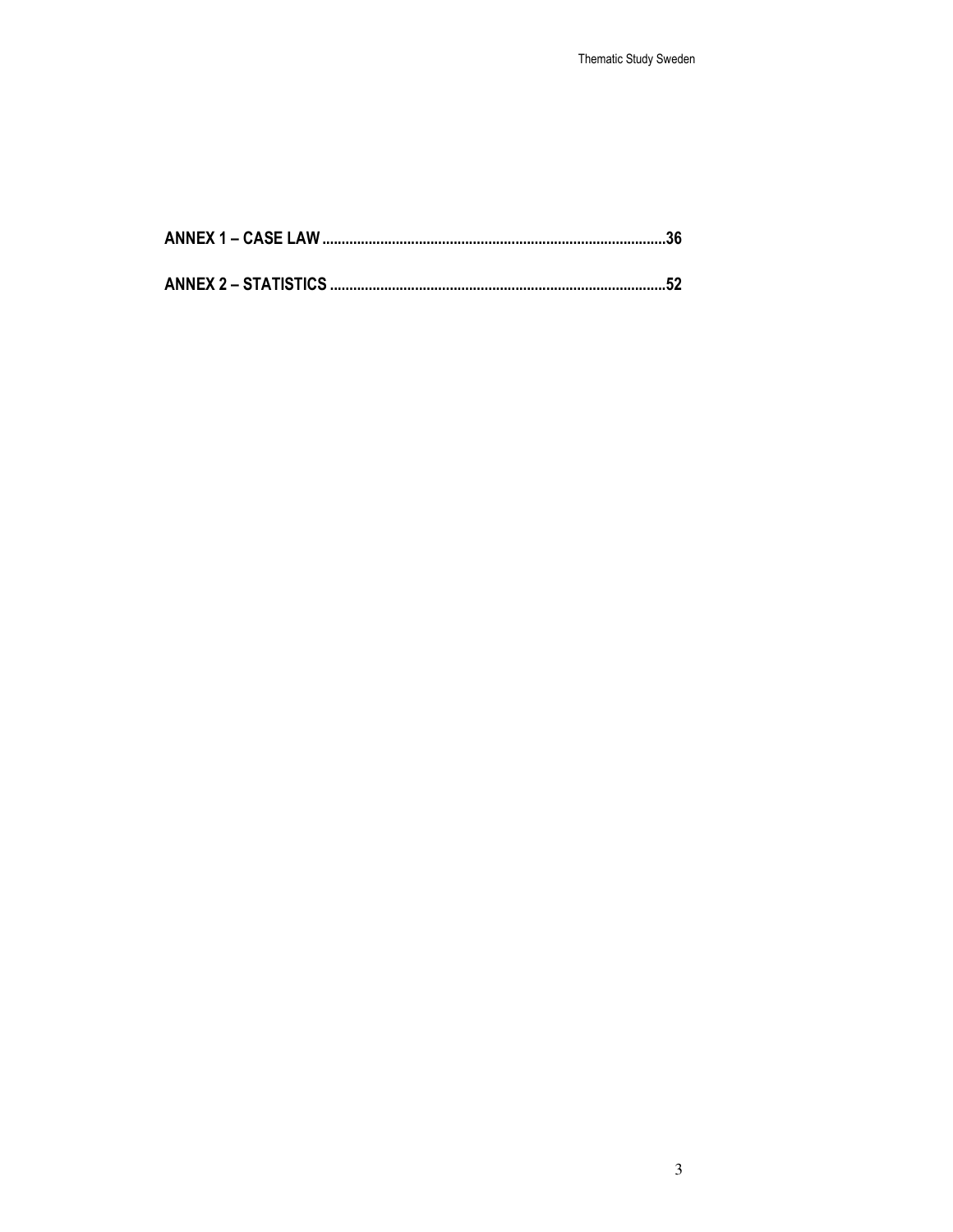## Executive summary

## Implementation of Employment Directive 2000/78/EC

The findings of the study lead to the conclusion that discrimination on the basis of sexual orientation still exists in practice in various forms. A new Discrimination Act (Swedish Code of Statutes 2008:567) entered into force on 1 January 2009. The Law established a new government agency entitled the Equality Ombudsman (Diskrimineringsombudsman).<sup>1</sup> As a consequence, the Equal Opportunities Ombudsman, the Ombudsman against Ethnic Discrimination, the Disability Ombudsman and the Ombudsman against Discrimination because of Sexual Orientation were all phased out on 31 December 2008.

The new Law covers working life as well as essentially all other aspects of society. The grounds covered in the new Act are sex, transgender identity or expression, ethnicity, religion or other belief, disability, sexual orientation or age. The two discrimination grounds age and transgender identity or expression are new. The new ban on discrimination concerning age is limited in the new law, broadly speaking, to the fields of working life and education. The new ground of transgender discrimination, however, applies to all areas of society. Still, there are various gaps retained between the different grounds concerning active measures related to the various grounds.

In the education sphere, there are provisions on active measures relating to sexual orientation. An inquiry chair was tasked with investigating the effects of the provisions on active measures prescribed in the Discrimination Act. The inquiry chair was instructed to propose how requirements for active measures can be made more explicit and stringent and be linked to an effective sanction, and whether the requirements for active measures should be extended to other areas of society and encompass other discrimination grounds (including transgender identity or expression and sexual orientation).

The new comprehensive anti-discrimination legislation might provide a more effective way of remedying multiple/intersectional discrimination. In addition, there are improvements *inter alia* with regard to the availability to obtain redress and financial compensation for the injury suffered. The new anti-

l

<sup>1</sup> *Prop. 2007/08:95*, *bet. 2007/08:AU7*, *rskr. 2007/08:219*.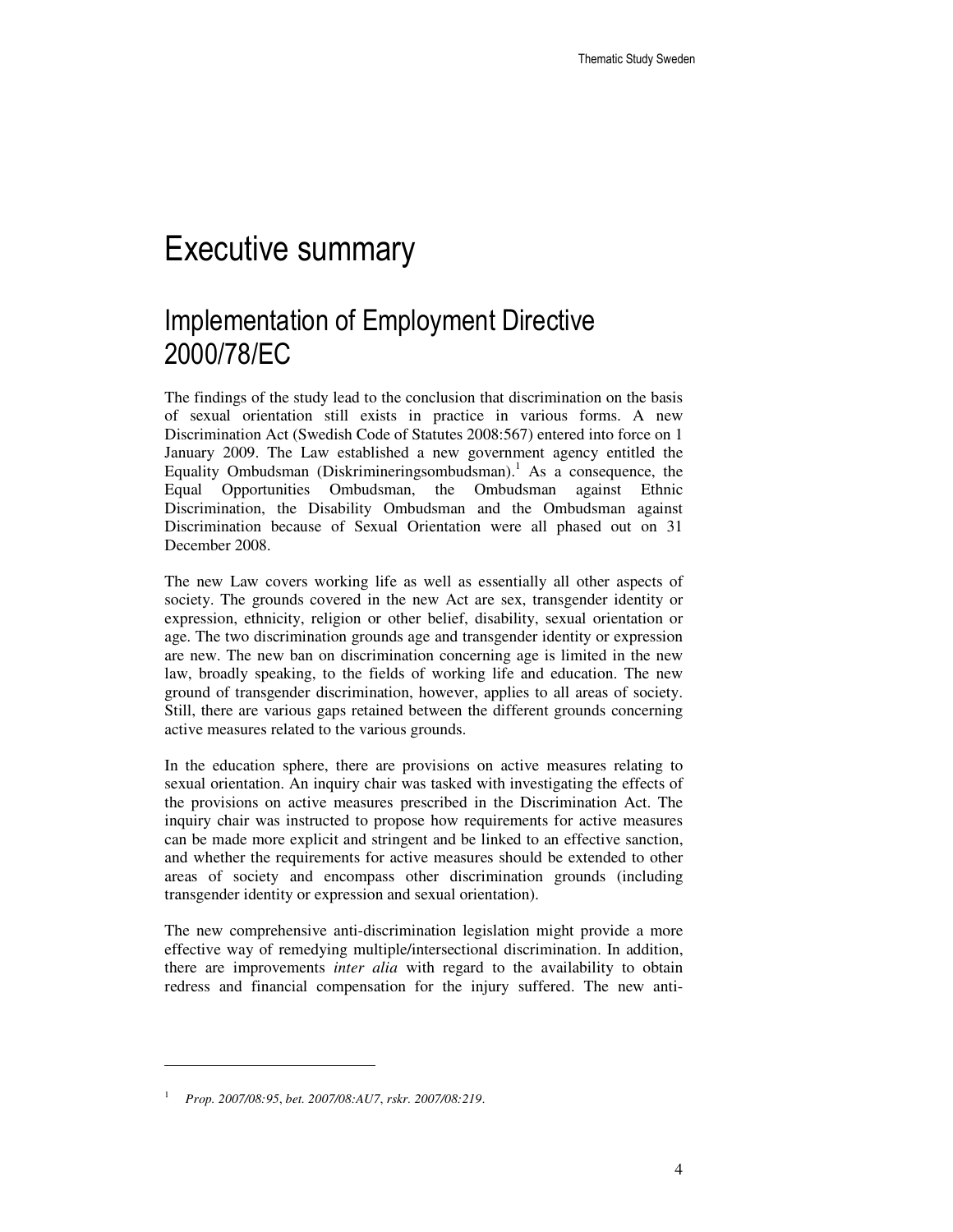discrimination law also offers a more comprehensive protection than that required by Directive 2000/78/EC.

### Freedom of movement

As regards freedom of movement, there is no discrimination between heterosexual and LGBT persons. From 1 May 2009 new rules relating to marriage entered into force. Two persons of the same sex can marry under the same conditions as couples of different sexes. The provisions of the Marriage Code apply to all couples regardless of sex. LGBT persons benefit from freedom of movement provisions.

The Act on Registered Partnership (SFS 1994: 1117) expired at the end of April 2009. This means that it is not possible to register a new partnership. An already registered partnership continues to be a partnership until the partnership is dissolved or converted into a marriage.<sup>3</sup>

## Asylum and subsidiary protection

Swedish law provides that persecution on the grounds of sexual orientation is a ground for obtaining refugee status. The definition of refugee covers non-state persecution, combined with state unwillingness, indifference or inability in fact to protect a person from non-state persecution. LGBT persons are accepted as family members in the context of asylum.

## Family reunification

 $\overline{a}$ 

Swedish law on family reunification is based upon the concept of a "reference person" within Sweden. His or her "nuclear family" members have the right to obtain residence permits on the basis of their connection to the reference person. The provisions of the Marriage Code apply to all couples regardless of sex. The term "cohabiting partner" means those who are living together in a steady relationship and who share the same household. It includes same sex partners.

<sup>2</sup> SOU 2006:22, *En sammanhållen diskrimineringslagstiftning*, Del I, p. 55.

<sup>3</sup> Ju 09.01, *Könsneutrala äktenskap och vigsel, http://www.regeringen.se/sb/d/108/a/125581*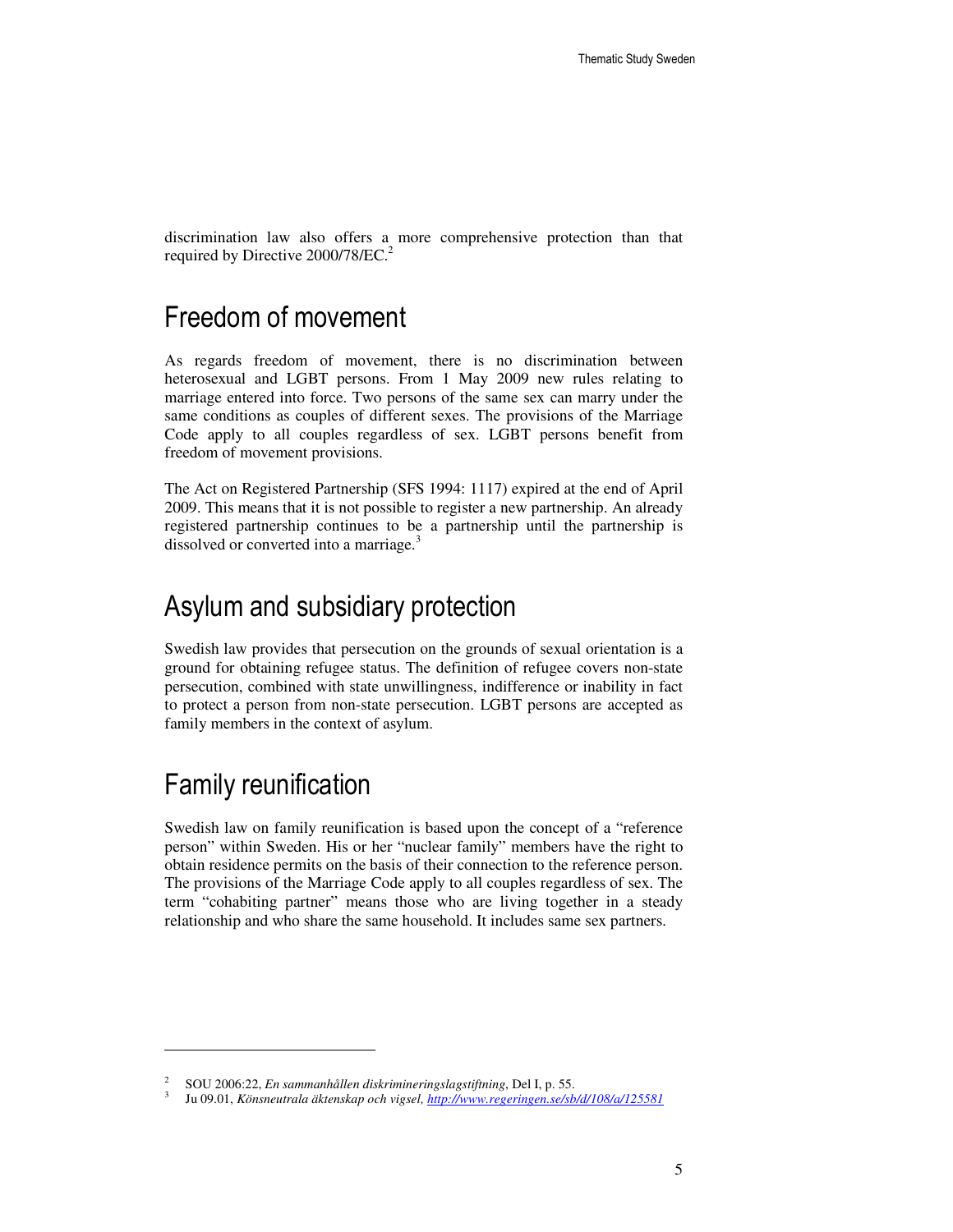## Freedom of assembly

Freedom of assembly is constitutionally protected in the 1974 Instrument of Government (IG), Chapter 2 para 1, 12 and 14. The basic constitutional rule is that any meetings of persons have constitutional protection, if it has political, educational or cultural content. No sharp distinction is drawn between a meeting (or an assembly) and a demonstration, even though the latter is characterized by its expression of a particular point of view (public or private) and that a demonstration can be held by only one person.

The constitutional possibility to restrict the freedom of assembly has been used by the Parliament to enact the Public Order Act (SFS 1993:1617, *Ordningslagen*).

The Act stipulates that a permit should be given by the police-authorities before an assembly or a demonstration. The police have the possibility to give permission under certain conditions, such as the time, place and manner of the demonstration (Ch. 2 para 16 of the Public Order Act).

The decisions of the police-authority can be appealed to the local administrative court, which has the power to decide on the legality as well as the appropriateness of that decision. In addition, the Parliamentary Ombudsman (*Justitieombudsmannen*) exercises a post hoc supervisory control of the policeauthority.

It is quite clear from reported cases, primarily from the former Ombudsman against discrimination based on sexual orientation, but also from the National Police Board (*Rikspolisstyrelsen, RPS*), local courts, media etc., that the police generally speaking apply the law in a strict way, not interfering with ongoing demonstrations unless the conditions for doing so are clearly at hand. No discrimination against assemblies due to the content of the demonstration can be identified.

### Hate speech and criminal law

Hate speech is forbidden in Sweden, but this is regarded as a limitation of the constitutionally protected freedom of speech, which makes any changes in the law and all application of it a partly constitutional matter, something that affects interpretation and application of the criminal law. The criminal provisions on hate speech are found in the two constitutional Freedom of Press (*Tryckfrihetsförordningen*) and Freedom of Speech (*Yttrandefrihetsgrundlagen*) Acts and in the Criminal Code Ch. 16 para 8 (*Brottsbalken* 16:8.).

The provisions – in constitutional and criminal law – make it a crime to, in any way, disseminate a message that includes threats or disdain towards a group of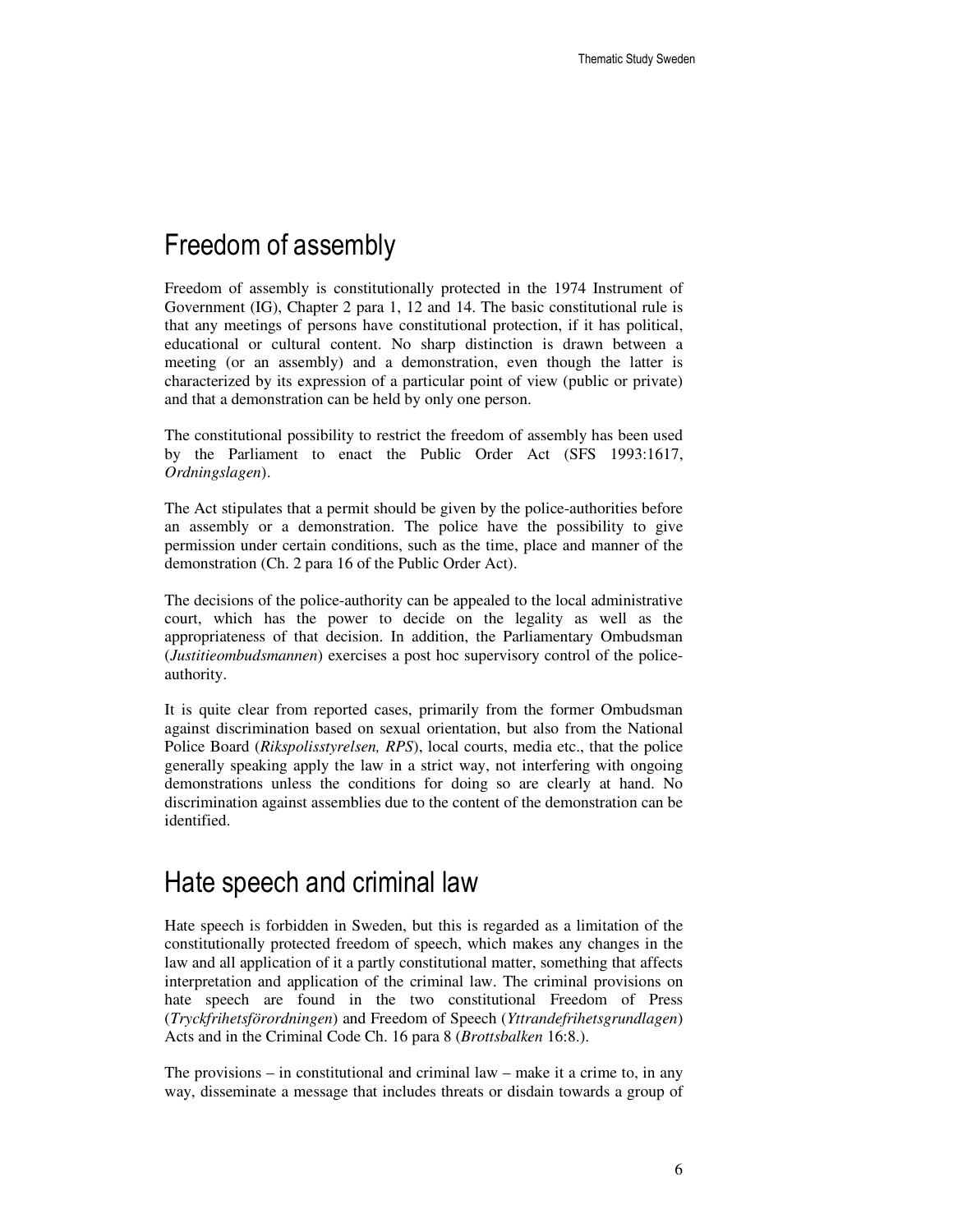people on ground of their, race, colour, nationality, ethnicity, faith or sexual orientation. The penalty is a maximum of two years in prison or fines. A serious crime – consisting of very threatening acts or widespread dissemination and attention – is subject to a minimum of six month in prison and a maximum penalty of four years imprisonment.

In the same part of the criminal code as hate speech is unlawful discrimination (Ch 16 para 9) on the grounds of race, colour, nationality, ethnicity, faith and sexual orientation. This prohibition is however directed to business-owners and their employees and thus only applicable in the context of public life such as access to restaurants, taxis, theaters etc. Hate-crimes are subject to harsher penalties according to special provisions on sentencing in the Criminal Code.

In June 2009, *Brottsförebyggande Rådet (Brå)* [The Swedish National Council for Crime Prevention] published statistical data regarding hate crimes during 2008 (Report 2009:10). According to the Swedish National Council for Crime Prevention the total number of hate-speech crimes reported 2008 was 800 and for unlawful discrimination 300 cases were reported.<sup>4</sup>

Discrimination on the labour-market and in other areas of social life is not covered by the criminal provision. Instead it is covered under the new Discrimination Act that replaces the following legislation: *the Equal Opportunities Act (1991:433), the Act on Measures against Discrimination in Working Life on Grounds of Ethnic Origin, Religion or other Belief (1999:130), the Prohibition of Discrimination in Working Life on Grounds of Disability Act (1999:132), the Prohibition of Discrimination in Working Life because of Sexual Orientation Act (1999:133), the Equal Treatment of Students at Universities Act (2001:1286), the Prohibition of Discrimination Act (2003:307), and the Act Prohibiting Discriminatory and Other Degrading Treatment of Children and Pupils (2006:67).* 

A special note should be made of the fact that as unlawful discrimination is a criminal offence, the burden of proof is upon the prosecutor and the level of certainty demanded by the courts in relation to evidence is high. In practice this means that intentional discrimination can be very hard to prove.

<sup>4</sup> Sweden/Brottsförebyggande rådet (2008) Hatbrott 2009:10 – En sammanställning av polisanmälningar med främlingsfientliga, islamofobiska, antisemitiska och homofobiska motiv (p. 35).

http://www.bra.se/extra/faq/?module\_instance=2&action=question\_show&id=467&category\_  $id=0$  (2009-07-15).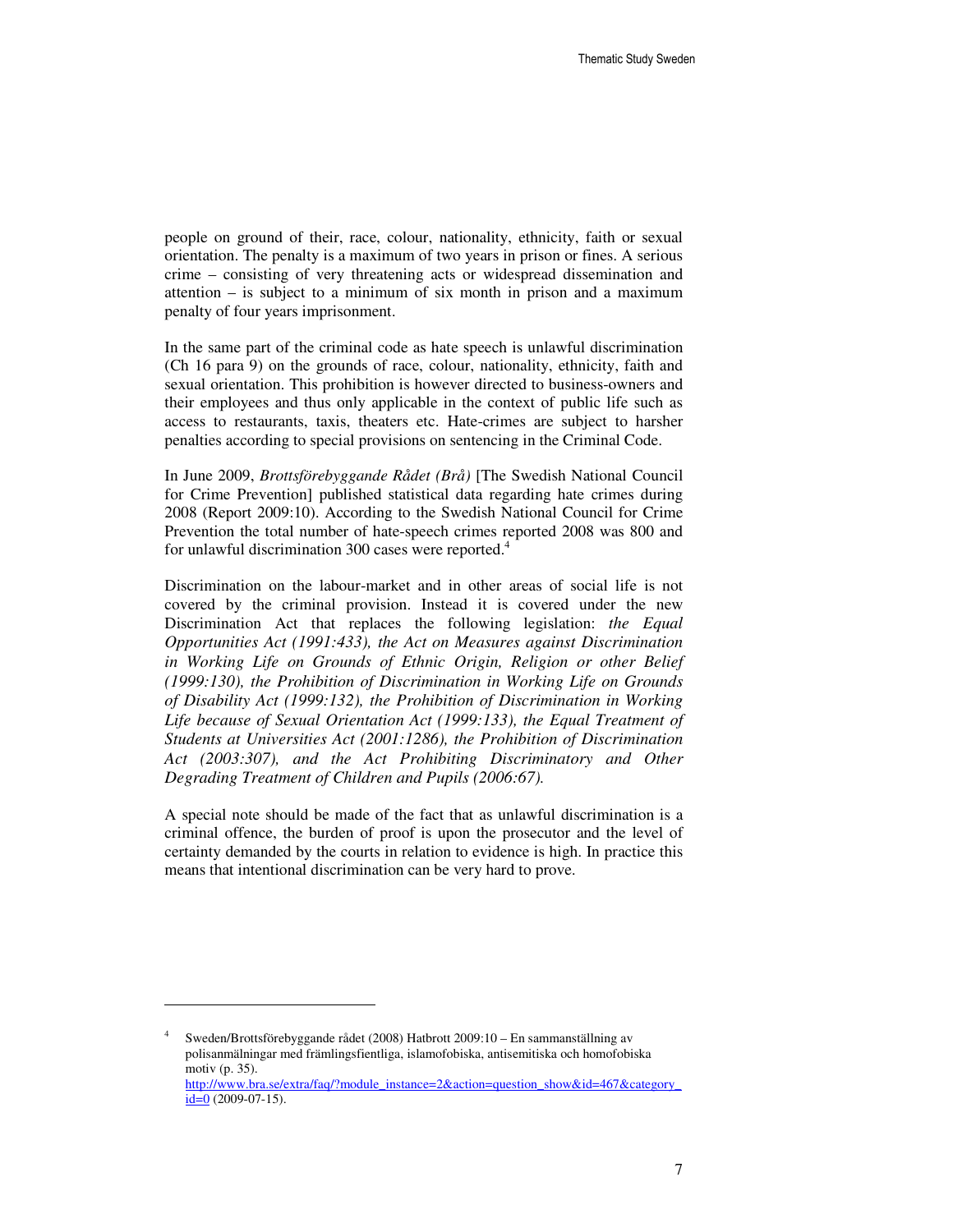## Transgender issues

The inadequacy of the 1972 "Act on gender identity" to the positive changes in Swedish society as regards attitudes towards gender identity issues has caused lively debate in recent years and legislative reforms where adopted during 2009 through the new Discrimination Act (SFS 2008:528).

The introduction of a statutory protection against discrimination of all transpersons in a uniform Swedish law prohibiting discrimination is a welcome initiative. It is the first time that the vulnerability of trans-persons has gained the much needed attention in a major context of legislation. The new transgender identity discrimination foundation has helped to bring LGBT-issues on the media agenda during 2009. Particularly the issue of the right for people to add a gender-neutral name. Clearly this is an issue that challenges hetero-normativity and divides the opinion between for and against.

In addition, the introduction of an obligation to implement active measures to promote equality between people regardless of their sexual identity or sexual orientation is a step in the right direction.

Although many reforms have been implemented to increase the rights of Transgender persons, there are still changes that need to be done. In Sweden, transgender persons who want to adopt a gender-neutral name to identify themselves, are denied to do so. The current Names Act of 1982 (*namnlagen* SFS 1982:670) bans biological men to adopt typical female names and vice versa. Transgender people are not, as a group protected against hate speech or unlawful discrimination according to the criminal code.

## **Miscellaneous**

 $\overline{a}$ 

As of 1 May 2009, new rules concerning marriages apply in Sweden. Changes to the Marriage Code mean that two people of the same sex may now marry. The provisions of the Marriage Code are applied in the same manner, regardless of whether the spouses are of different sexes or the same sex. The Registered Partnership Act ceased to apply at the end of April 2009. This means that new partnerships can no longer be registered. A partnership that is already registered will, however, remain valid until such time as it is dissolved or transformed into marriage.<sup>5</sup>

<sup>5</sup> http://www.rfsl.se/?p=420 (Assessed 4 July 2009), http://www.sweden.gov.se/sb/d/8586/a/79062 (Äktenskap för par med samma kön – Vigselfrågor (SOU 2007:17) ( Assessed 4 July 2009)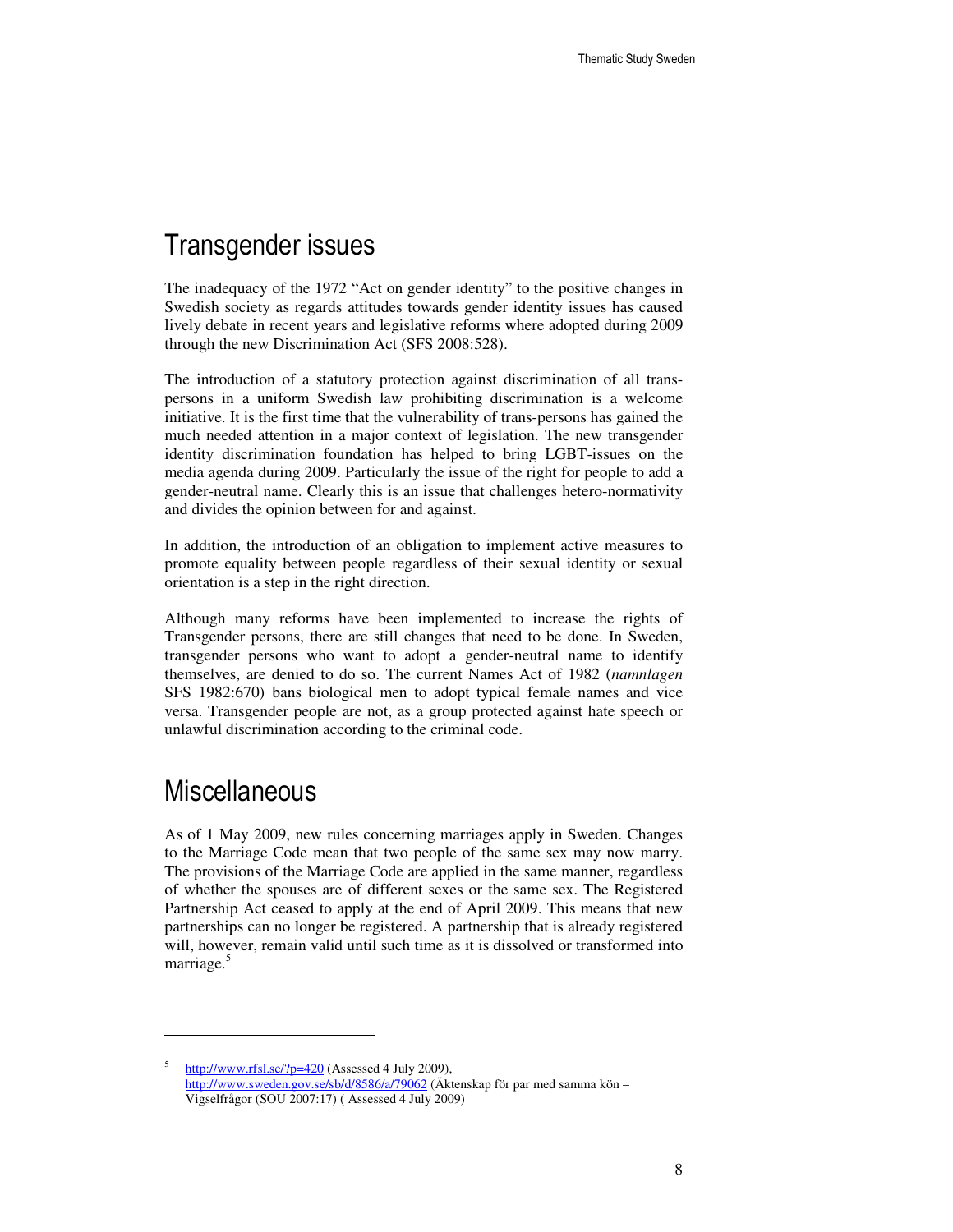The Synod of the Lutheran Church of Sweden decided in favor of church weddings for homosexuals in a vote held on the 23 October 2009. The decision was based on a proposal from the church's governing board, and means that the Church of Sweden will conduct wedding ceremonies for both heterosexual and homosexual couples.<sup>6</sup>

## Good practices

In 2009, the National Board on Health and Welfare removed transgender as a diagnosed mental illness or behavioral disorder. Changes were made in the Swedish version of ICD-10 - "Classification of health problems and diseases 1997. It was in the corresponding classification as the National Board in 1979 removed the Diseases of homosexuality, which then was regarded as a major step forward for equal rights regardless of sexual orientation.

Before 2009 transgender people lacked discrimination protection, but the new Discrimination Act (SFS 2008:528) which came into force on the first January 2009 now protects transgender people through the grounds of discrimination transgender identity or expression.

The Swedish Parliament passed new legislation allowing same sex couples to marry and have civil weddings. The law came into force on May  $1<sup>st</sup>$  2009. Civil unions granting same sex couples the same legal status as married couples have been allowed under Swedish law since 1999.<sup>8</sup>

Of significance is also the adoption of the second National Action Plan for Human Rights 2006-2009 in March 2006 with a long-term objective of securing full respect for human rights in Sweden.<sup>9</sup> A number of measures were announced in the plan with regard to improving the situation of LGBT persons and to be implemented during this period.<sup>10</sup> Issues addressed in the  $2001$ National Action Plan against Racism, Xenophobia, Homophobia and Discrimination were followed up and included in this plan. The Government established a Delegation to support the long-term task of securing full respect for human rights in Sweden based on the action plan (ToR 2006:27).<sup>11</sup> The government decided on 17 December 2009 to evaluate the National Action Plan

l 6

http://www.svenskakyrkan.se/default.aspx?di=259519&ptid=262482&type=pressmessage&it em=454062 ( Assessed 22 October 2009)

<sup>7</sup> http://www.dagen.se/dagen/article.aspx?id=160141

<sup>8</sup> http://www.rfsl.se/?p=420 (Assessed 4 July 2009), http://www.sweden.gov.se/sb/d/8586/a/79062 (Äktenskap för par med samma kön – Vigselfrågor (SOU 2007:17) ( Assessed 4 July 2009)

<sup>9</sup>  $\frac{9}{10}$  Skr. 2005/06:95.

Skr. 2005/06:95, pp. 40-42.

<sup>11</sup> http://www.manskligarattigheter.gov.se/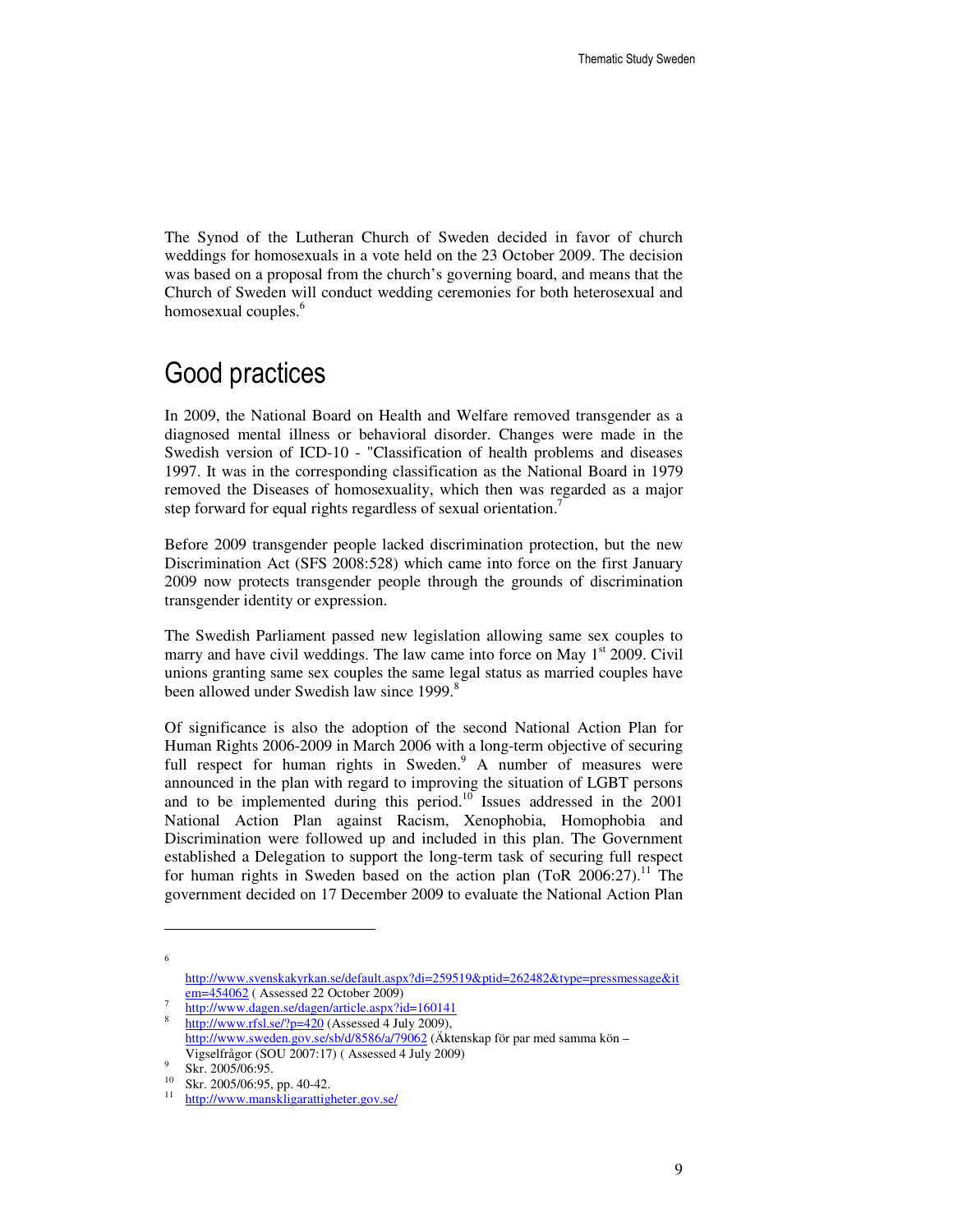for Human Rights, 2006-2009. Hans Ytterberg, director general and former Ombudsman against Discrimination on grounds of sexual orientation (Homo) has been contracted.<sup>12</sup>

The Swedish legislation on *inter alia* freedom of movement and family reunification, providing for full equality of treatment of LGBT and other persons, can be described as a best practice.

l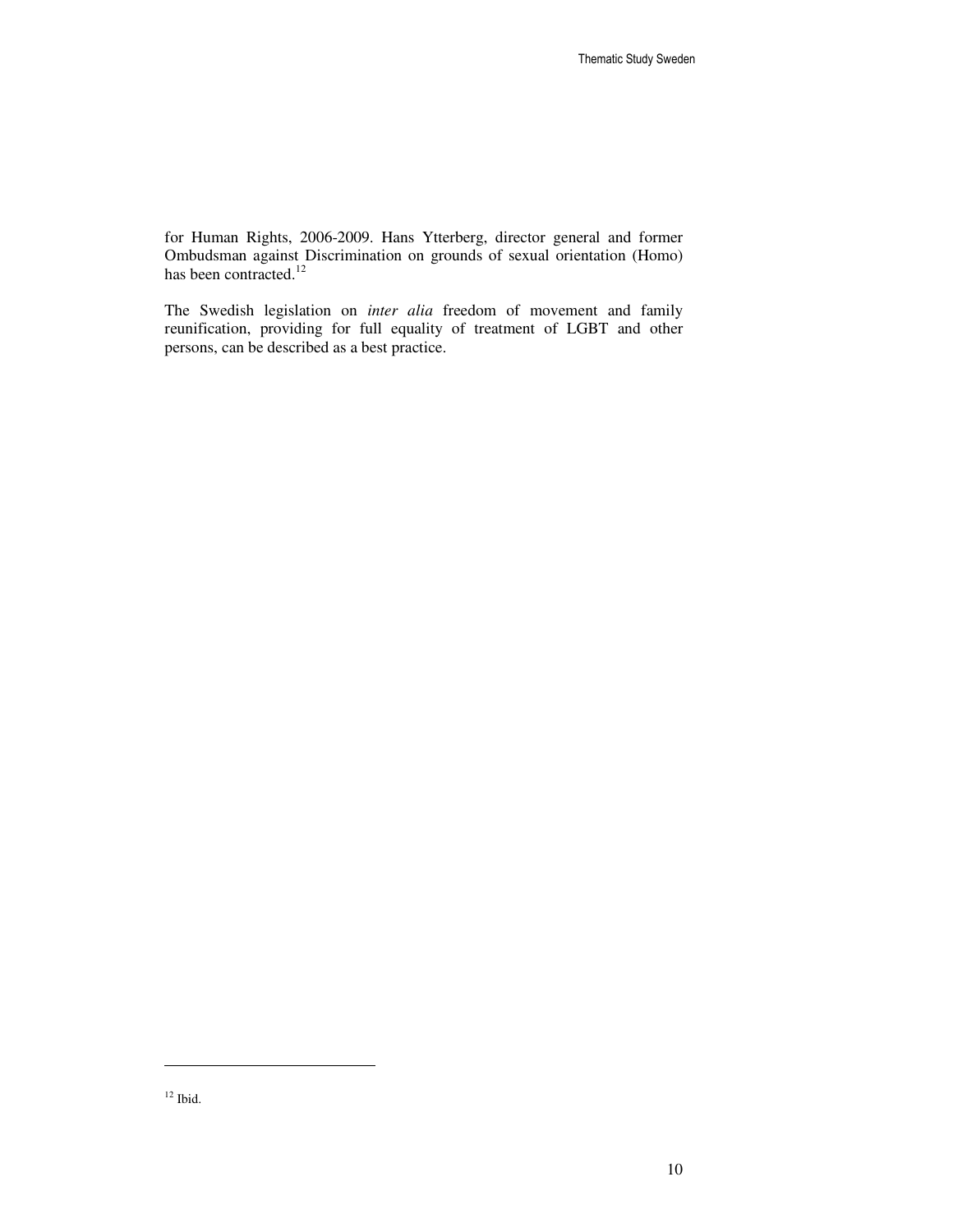# A. Implementation of Employment Directive 2000/78/EC

(The Employment Directive 2000/78/EC has been implemented in Swedish law through the new Discrimination Act (SFS 2008: 567). Through the implementation of the Discrimination Act, significant amendments have been made and several laws have expired and been replaced such as; the Prohibition of Discrimination Act (*lag om förbud mot diskriminering*, (SFS 2003:307), *the Prohibition of Discrimination in Working Life because of Sexual Orientation Act* (*lag (1999:133) om förbud mot diskriminering i arbetslivet på grund av sexuell läggning ),* the Prohibition of Discrimination in Working Life on Grounds of Disability Act (*lagen (1999:132) om förbud mot diskriminering i arbetslivet på grund av funktionshinder)* and the Act on Measures against Discrimination in Working Life on Grounds of Ethnic Origin, Religion or other Belief *(lagen (1999:130) om åtgärder mot diskriminering i arbetslivet på grund av etnisk tillhörighet, religion eller annan trosuppfattning).*

The committee Directive (Dir 2008:25) a established a new government agency entitled the Equality Ombudsman (Diskrimineringsombudsman) was established 1 January 2009. As a consequence, the Equal Opportunities Ombudsman, the Ombudsman against Ethnic Discrimination, the Disability Ombudsman and the Ombudsman against Discrimination based on Sexual Orientation were all merged into one government agency, the Equality Ombudsman from 1 January 2009.<sup>13</sup>

The new Discrimination Law covers working life, education, labour market policy activities, the setting-up or running of business operations, goods, services and housing, public meetings and public events, the social insurance system, health and medical care services. The grounds covered in the new Act are sex, transgender identity or expression, ethnicity, religion or other belief, disability, sexual orientation or age. The two discrimination grounds age and transgender identity or expression are new. The new ban on discrimination concerning age is limited in the new law, broadly speaking, to the fields of working life and education. The new ground of transgender discrimination, however, applies to all areas of society. Still, there are various gaps retained between the different grounds concerning active measures related to the various grounds. $^{14}$ 

Summaries (including in the English language) of the outcome of selected court cases dealing with discrimination on the basis of sexual orientation may be found on the website of the Equality Ombudsman (www.do.se). Information

<sup>13</sup> www.do.se

<sup>14</sup> http://www.regeringen.se/sb/d/108/a/115903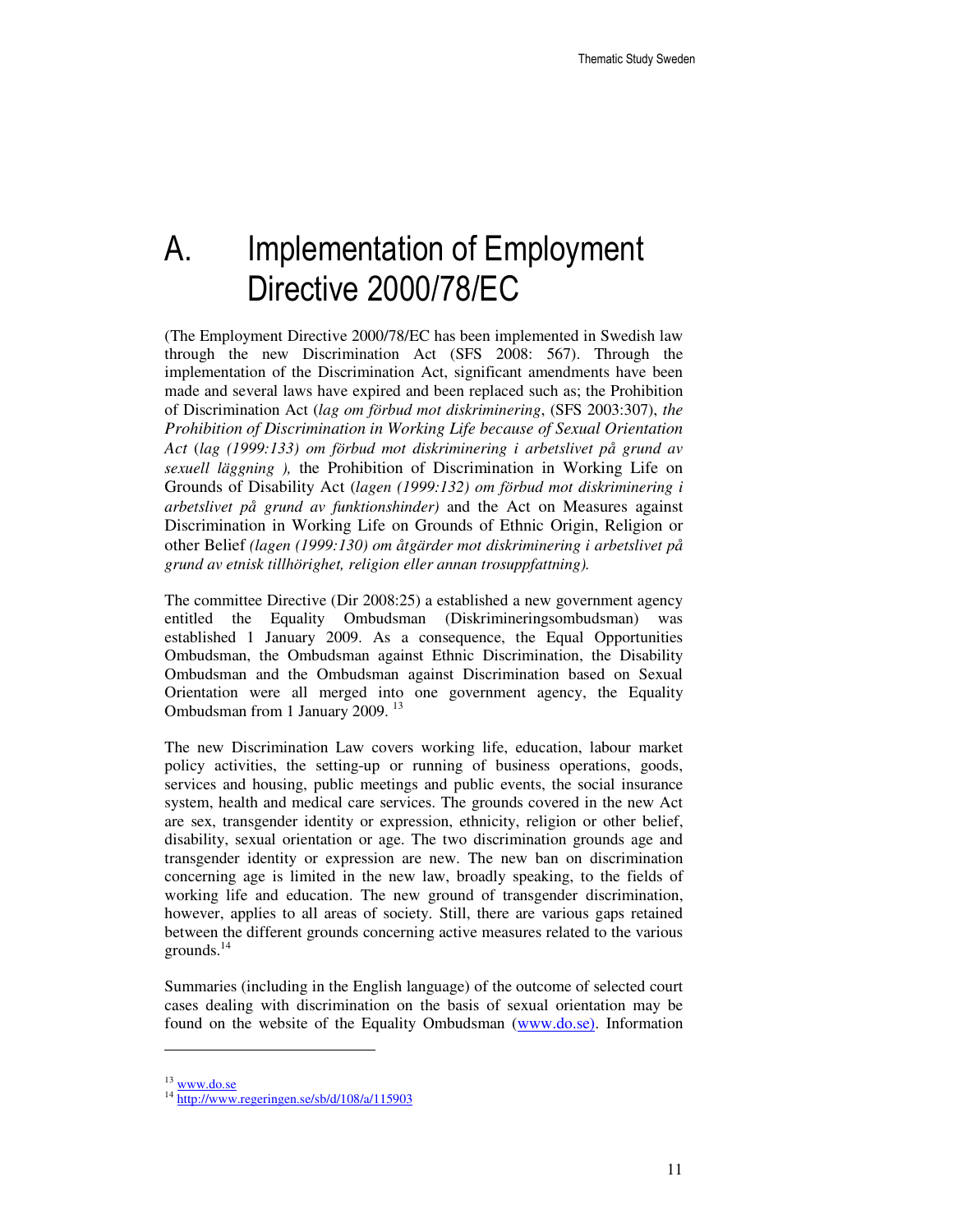and reports produced by the former Ombudsman against Discrimination on grounds of Sexual Orientation (*HomO*) can also be downloaded from the website.

According to the annual report 2009 from the Equality Ombudsman, the number of discrimination cases reported to the Equality Ombudsman during 2009, where 2713 cases. During 2009, the Equality Ombudsman investigated and took a position on the legal pursuit of some 70 cases. DO come to settlements in a total of 35 cases. Court decisions were given in a total of 21 cases during the year, including seven in the Labor Court and 14 in the general court. Only three court decisions were made on the ground of sexual orientation.<sup>15</sup>

The main problem in the field of education that is reported and made visible to the Equality Ombudsman is harassment between students and the authorities' lack of ability to manage and resolve these situations.<sup>16</sup>

The Equality Ombudsman received 234 complaints in the field of education during 2009. Few complaints concerned transgender identity, gender expression or sexual orientation.<sup>17</sup>

## A.1. Employment

The Prohibition of Discrimination in Working Life on grounds of Sexual Orientation can be found in the Discrimination Act (2008: 567). During 2009, the Equality Ombudsman received 11 complaints from individuals based on the ground sexual orientation in employment. The merging of the former ombudsmen into the Equality Ombudsman has not led to any reduction in the number of cases for the different grounds of discrimination.

The bans against discrimination apply according to when an employer takes a decision to employ, makes a decision concerning promotion or chooses an employee for education that will lead to promotion, applies salary or other employment conditions, dismisses, terminates, lays off or undertakes other intrusive measures against an employee.

The Discrimination Act (2008: 567) constitutes the legal basis for the actions of the Equality Ombudsman for those who have been subjected to discrimination. If the individual in question agrees and the Equality Ombudsman deems that a judgment in the dispute would be of importance as a precedent for the

<sup>&</sup>lt;sup>15</sup> Årsredovisning DO, s. 33

<sup>16</sup> Årsredovisning DO, s. 50

<sup>17</sup> Årsredovisningen DO, s. 50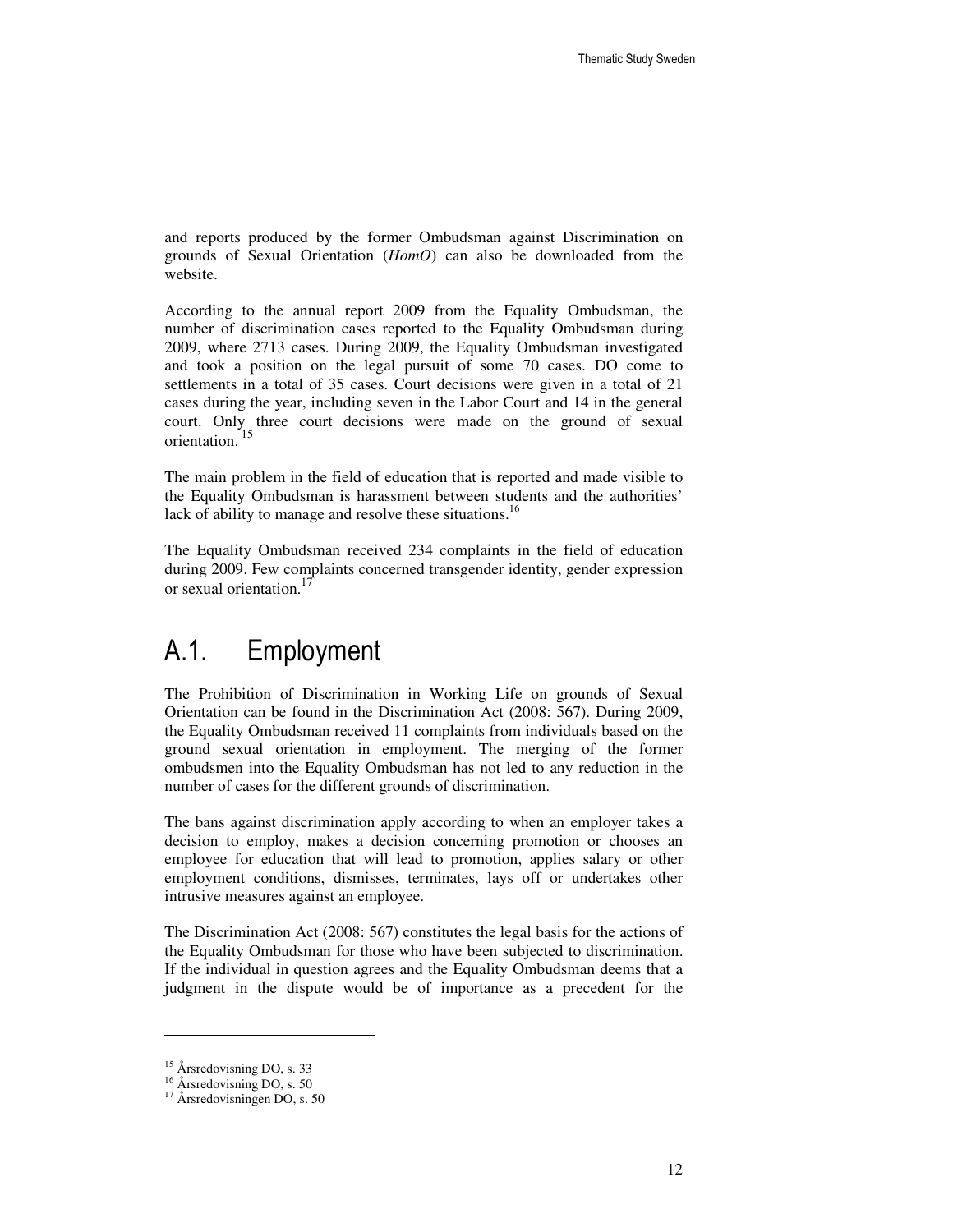application of the Act or there are other special reasons for bringing the case to court.

A non-profit organization is empowered to protect the interests of its members and may initiate an action for an individual dealing with the issue of discrimination, victimisation and the obligation to investigate and implement measures against harassment provided the concerned person agrees to that. This right of action is, however, subsidiary to the trade unions' rights to initiate proceedings. $18$ 

Empowered to bring a lawsuit besides the individual personally are the organisations of employees. According to Sec 25 of the Employment Act and Ch. 4, Sec. 5 of the Labour Disputes Act (SFS 1974:371) when a trade union is entitled to bring proceedings on behalf of the individual, the Equality Ombudsman may initiate an action only if the trade union abstains from doing so. Nevertheless, reference to the individual's position in the trial shall be applied when the Ombudsman brings a lawsuit.

The Equality Ombudsman seeks in the first place redress for the concerned individual who has been discriminated through a voluntary agreement, *i.e.* a kind of friendly settlement. If this option does not work out, the Equality Ombudsman can institute court proceedings on behalf of the individual before the courts including the Swedish Labour Court (Sw. *Arbetsdomstolen)*. Complaints from individuals handled by the Equality Ombudsman with regard to employment include *inter alia* the following issues:

There is no official explanation why the number of formal employment related complaints by individuals who have suffered discrimination on the ground of sexual orientation received by the former Ombudsman against Discrimination based on sexual orientation (Homo) is so "strikingly Low."<sup>19</sup>Obviously this is an area that needs more thorough research. ILGA-Europe has pointed out that significant numbers of LGBT persons across the EU are not open about their sexual orientation, often because of a fear of facing a negative attitude towards homosexuality. $20$ 

### A.1.1. Goods and services

The new Discrimination Act (SFS 2008: 567) has replaced the law on the Prohibition of Discrimination (Goods and Services) Act (SFS 2003: 307) (*lag om förbud mot diskriminering(varor, tjänster, bostäder, samhällsservice*).

l

<sup>18</sup> SOU 2006:22, pp. 65-66. See also *Carina Bildt*, Fackmedlemmars uppfattningar om diskriminering på grund av sexuell läggning på arbetsplatsen, Stockholm 2004, p. 7.

 $^{19}$  HomO, Rapport 2006, p. 8.

<sup>20</sup> ILGA Europe, Written Response, pp. 6, 13.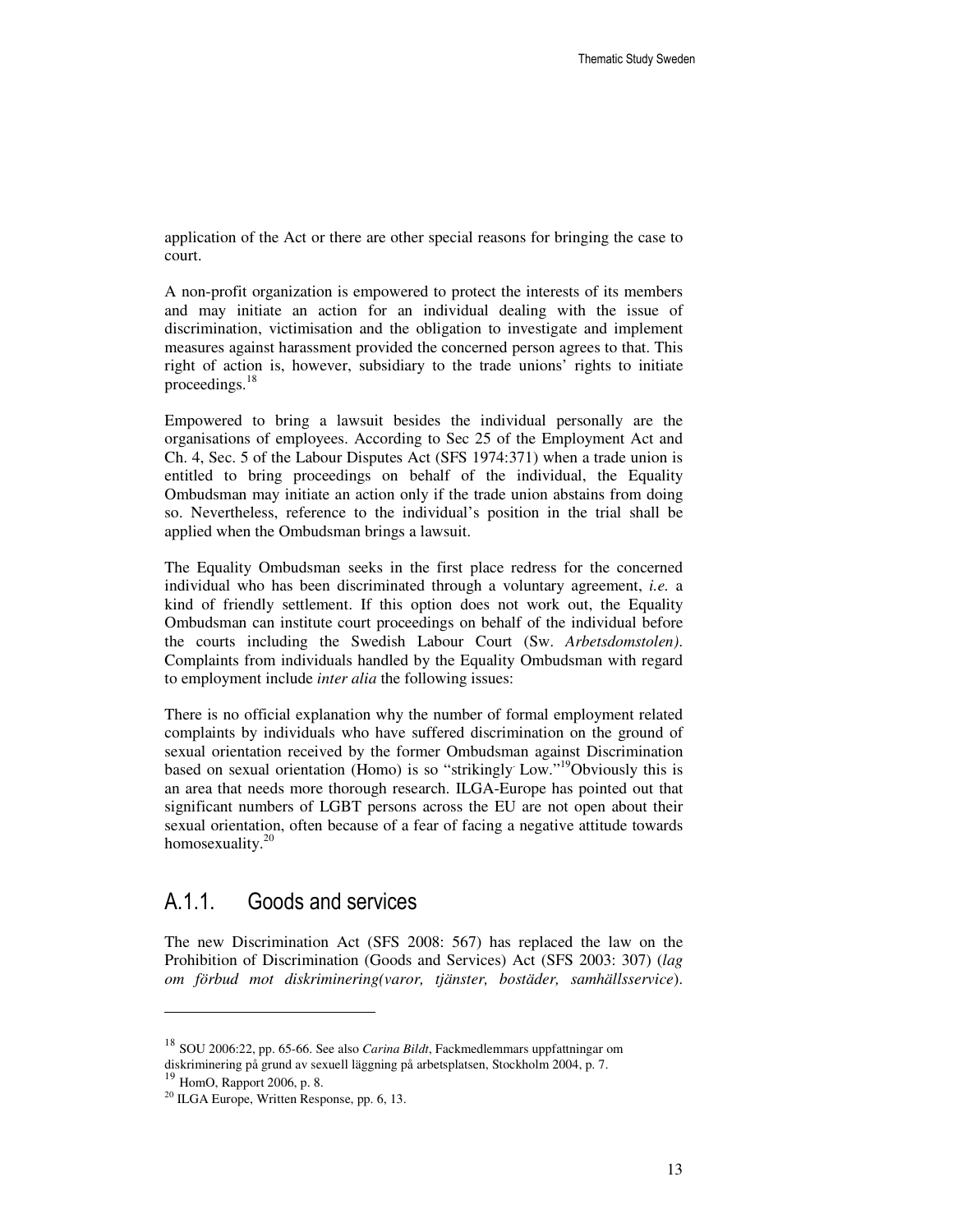Discrimination against employees or job seekers is prohibited on the grounds among others of sexual orientation in job placement services offered by public employment offices or other organisations or parties offering employment services and in connection with other measures included in labour market policy activities, the setting up or running of business operations, in connection with provision of goods, services or housing, in services provided by the social services including social insurance and related benefits systems and the unemployment insurance system, the health and medical care services and with regard to student aid .

The new uniform discrimination legislation contains a new feature, *i.e*. that discrimination prohibition with respect to goods, services and housing applies to anyone providing goods and services to the public. This means that private persons are subjected to these prohibitive rules even though with some restrictions linked to the protection of private life.<sup>21</sup>

Besides the individual personally empowered to initiate lawsuits the Equality Ombudsman can also bring discrimination cases to court. During 2009, the Equality Ombudsman received 353 complaints in the field of goods and services. Many of the complaints are related to retail, hotel and restaurant.<sup>22</sup>

Moreover, discrimination prohibitions related to *e.g.* public meetings and public events, compulsory military and compulsory civilian services, public appointments and public assignments are not at present covered by any specific prohibitive statutory rules on non-discrimination based on sexual orientation. However, the general constitutional rule requiring all public authorities to observe equality before the law and behave objectively and impartially is applicable (Instrument of Government Chapter 1, para. 9).

#### A.1.1.1. Case law

The Stockholm District Court has in the court case (case no. T 4652-07, Stockholm District Court) found that two lesbian women, who, after a kissing at a nightclub and then received complaints, became the victims of discrimination on the ground of sexual orientation. The court ruling is significant for the rights of homosexuals to openly show their sexual orientation.<sup>23</sup>

 $21$  SOU 2006:22, pp. 47 and 56.

 $22 \text{ Årstedovisning}, 2009, Diskrimineringsombudsman, p. 32$ 

<sup>23</sup> Årsredovisning 2009, Diskrimineringsombudsman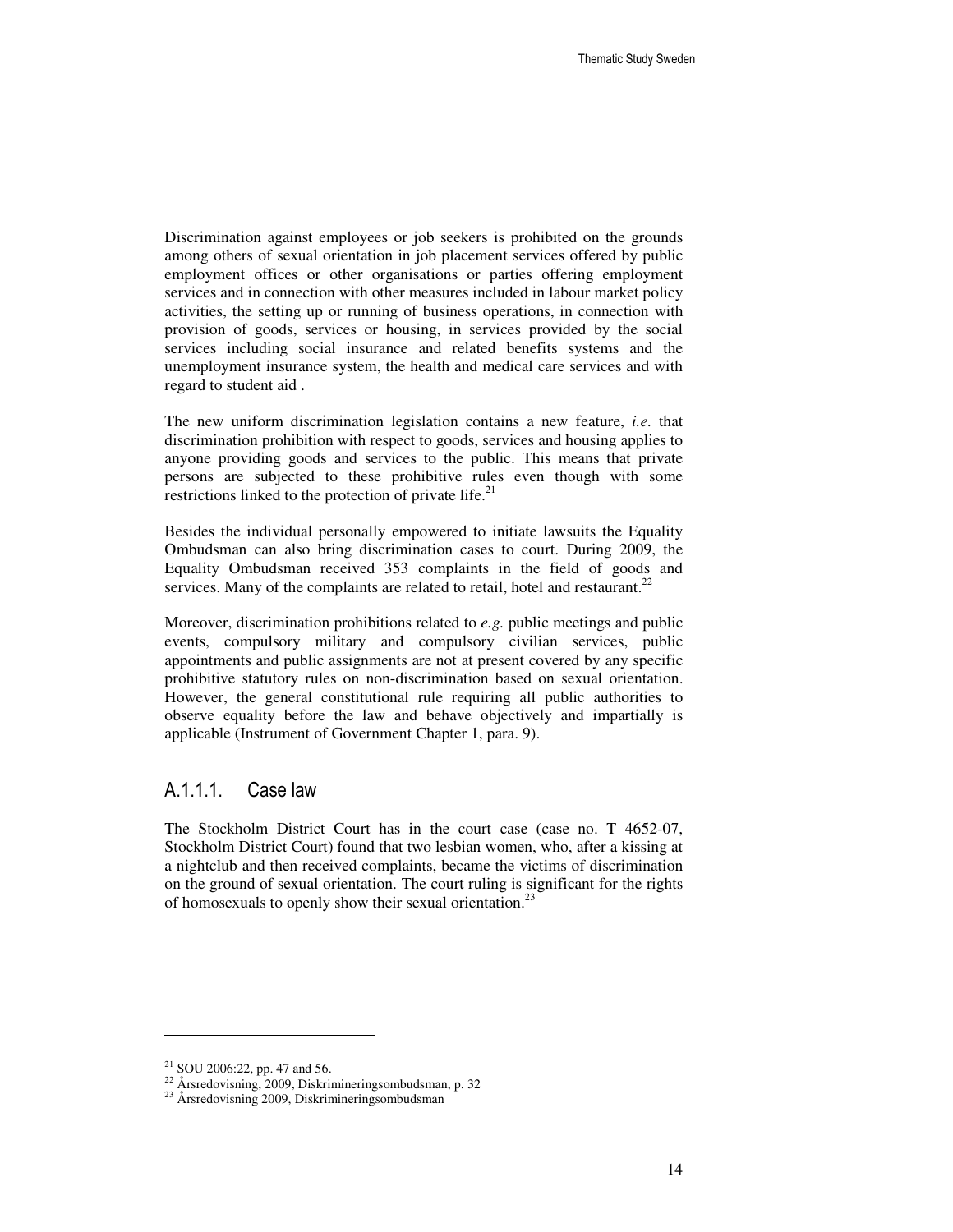## A.2. Anti-discrimination clauses in procurement contracts

The Ordinance on Anti-Discrimination Clauses in Procurement Contracts (2006:260) which is in force since 1 July 2006 applies to some 30 state agencies. It is assumed that these regulations will counteract discrimination by a supplier in the performance of works or service contracts in Sweden. Thus, the Ordinance sets out certain requirements for how anti-discrimination clause should be worded in such contracts. The agencies are furthermore obliged to attach a sanction to the clauses in question.

## A.3. Education

The new Discrimination Act (SFS 2008:567) has replaced the act on Prohibiting Discriminatory and Other Degrading Treatment of Children and Pupils (*Lag - SFS 2006:67- om förbud mot diskriminering och annan kränkande behandling av barn och elever*). The governing boards of the schools have been given the responsibility for compliance with the Act which requires among other things that children and pupils are not subjected to discrimination on the grounds of ethnic background, religious or other beliefs, sexual orientation, disability, gender, transgender or expression and age. In case of violations the governing boards will be liable to damages. In other words, children and pupils are now guaranteed financial compensation for violations of the statutory provisions. Moreover, the Discrimination Act requires schools to adopt equal treatment plans comprising specific measures for promoting the equal rights for children and pupils including LGBT persons. In addition, schools must prevent the exposure of children and pupils to harassment and other demeaning treatment.

In the Government inquiry about Active measures, *Active measures to promote equal rights and opportunities - a systematic targeted work in three areas of society* (SOU 2010:7)<sup>24</sup> the investigator suggests that active measures should be conducted on all grounds of public areas employment, education and defense training. The employer shall report every three years equal treatment plans. Only employers with at least 25 employees are required to document their work with active measures. A number of NGO's have pointed out that the Swedish state should require equal treatment plans annually, including all grounds of discrimination, and that this should be required from employers with more than 10 employees.

The mandate of the Equality Ombudsman includes review of the implementation of this legislation. The Equality Ombudsman has during 2009

l

<sup>24</sup> http://www.sweden.gov.se/sb/d/12440/a/138865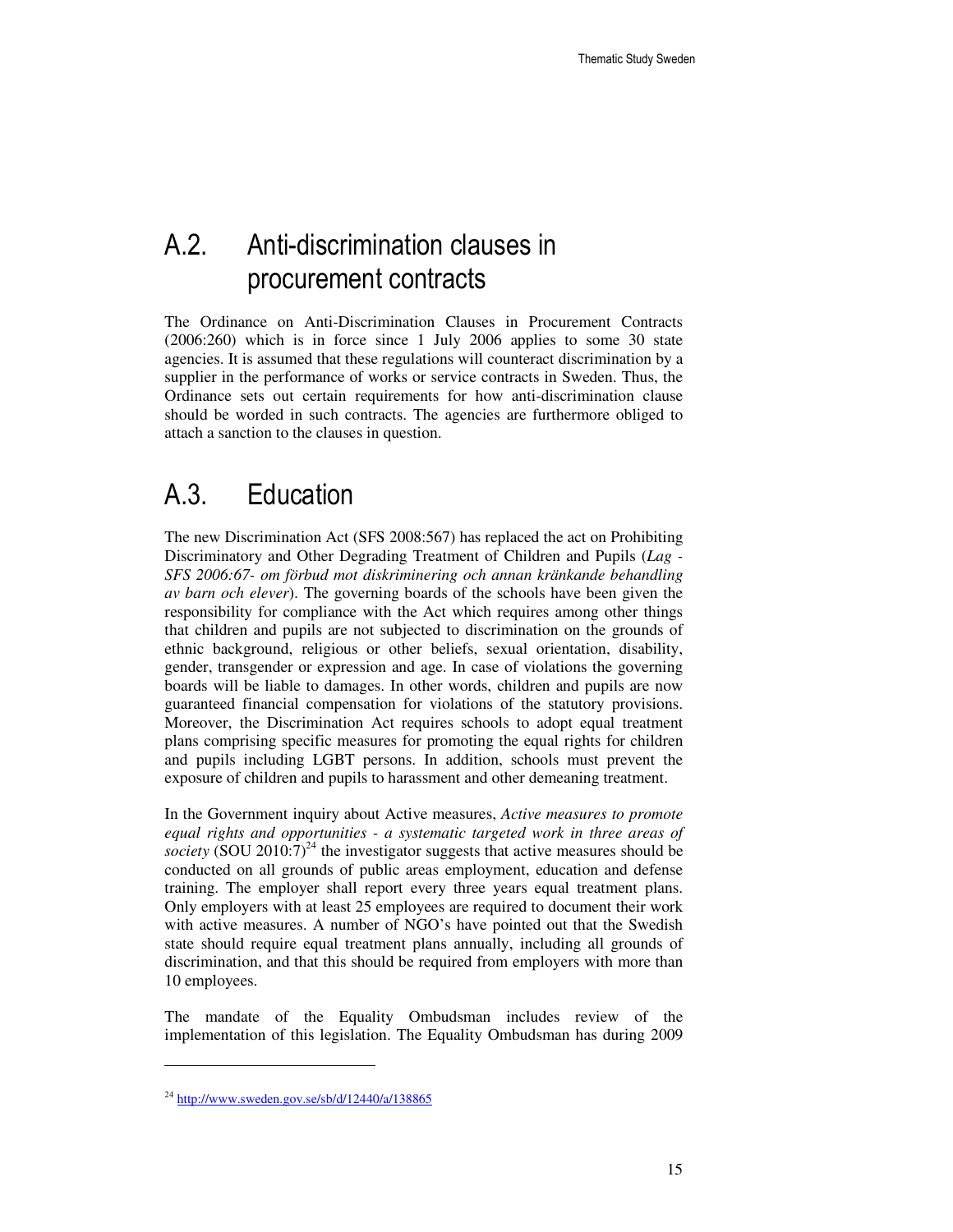received 234 complaints in the field of education. During 2009, there were no relevant court cases interpreting the above mentioned legislation. The Ombudsman and the National Agency for Education are empowered to bring proceedings at court.

According to a report from the former Ombudsman *(HomO)* several sources indicated that homophobia and harassment related to sexual orientation are commonplace in Swedish schools. The Ombudsman (*HomO*) considered this to be "A sort of tyranny of invisibility and silence that still marks the daily lives of lesbian, gay and bisexual youth".

With regard to higher education, the new Discrimination Act (SFS 2008:567) replaced the Equal Treatment of Students at Universities Act (SFS 2001:1286) (*lag om likabehandling av studenter i högskolan*). The Equality Ombudsman monitors the obligation of university institutions to actively promote the equal rights and opportunities of all students and to prevent discrimination on the grounds of sexual orientation. <sup>25</sup>

In 2006 the Office of the Ombudsman against Discrimination based on sexual orientation (Homo) undertook a study related to seven Swedish universities' implementation of their equal treatment obligations. <sup>26</sup> The result shows that four of the universities did not have equal treatment plans, or their plans were not updated as well as not being observed in practice. Only three university-level institutions could present plans of satisfactory quality.

 $25$  www.do.se

<sup>&</sup>lt;sup>26</sup> HomO, Rapport 2006, p. 97.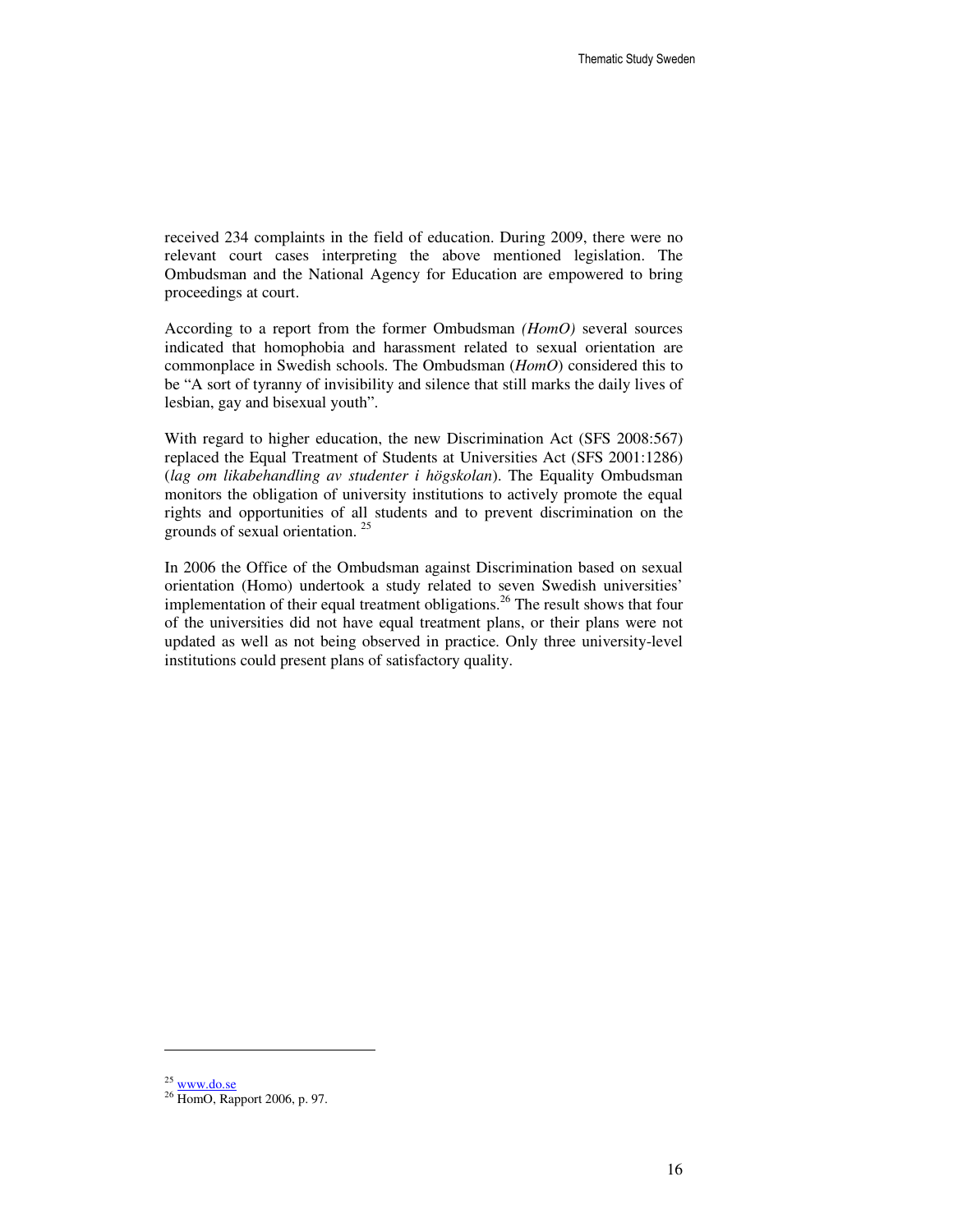## B. Freedom of movement

According to the Aliens Act (SFS 2005:716) Chapter 3(a), section 2" 'a family member of an EEA national' means an alien who accompanies an EEA national to Sweden or joins an EEA national in Sweden and who is the spouse or cohabiting partner of the EEA national, a direct descendant of the EEA national or of his or her spouse or cohabiting partner, if the descendant is dependent on either of them for means of support or is under 21 years of age or a direct ascendant of the EEA national or of his or her spouse or cohabiting partner, if the relative is dependent on either of them for means of support."

Sweden adopted 1 May 2009, new rules concerning marriages through changes in the Marriage Code. The provisions of the Marriage Code are applied in the same manner, regardless of whether the spouses are of different sexes or the same sex. The Registered Partnership Act (SFS 1994:1117) ceased to apply at the end of April  $2009$ <sup>27</sup>

The term "cohabiting partner" means those who are living together in a steady relationship and share the same household (Cohabiting Partners Act SFS 2003:376, section 1 paragraph 1). It includes same sex partners (Cohabiting Partners Act section 1 paragraph 3). Thus, there is full equality of treatment of same sex spouses and cohabiting partners with different sex spouses and cohabiting partners. Accordingly, in Sweden same sex partners can be legally married which enables same sex partners to benefit from freedom of movement in other member states.

Accordingly, Sweden grants entry and residence rights to same sex spouses of an EU citizen.<sup>28</sup>This right is also granted the same-sex registered partner of an EU citizen. But if the spouses are unmarried and not registered partners, then the right to entry and residence in Sweden is not granted just on the basis of having a relationship.  $29$ 

The Migration Board keeps no separate statistics on the sexual orientation of the EEA national in Sweden, or on those applications coming from same sex registered partnerships, same sex cohabiting partners or same sex married persons.

 $^{27}$  http://www.rfsl.se/?p=420 (Assessed 4 July 2009), http://www.sweden.gov.se/sb/d/8586/a/79062 (Äktenskap för par med samma kön – Vigselfrågor (SOU 2007:17) ( Assessed 4 July 2009)

<sup>28</sup> Aliens Act 2005:716 para 3a sect. 2

<sup>29</sup> Aliens Act 2005: 716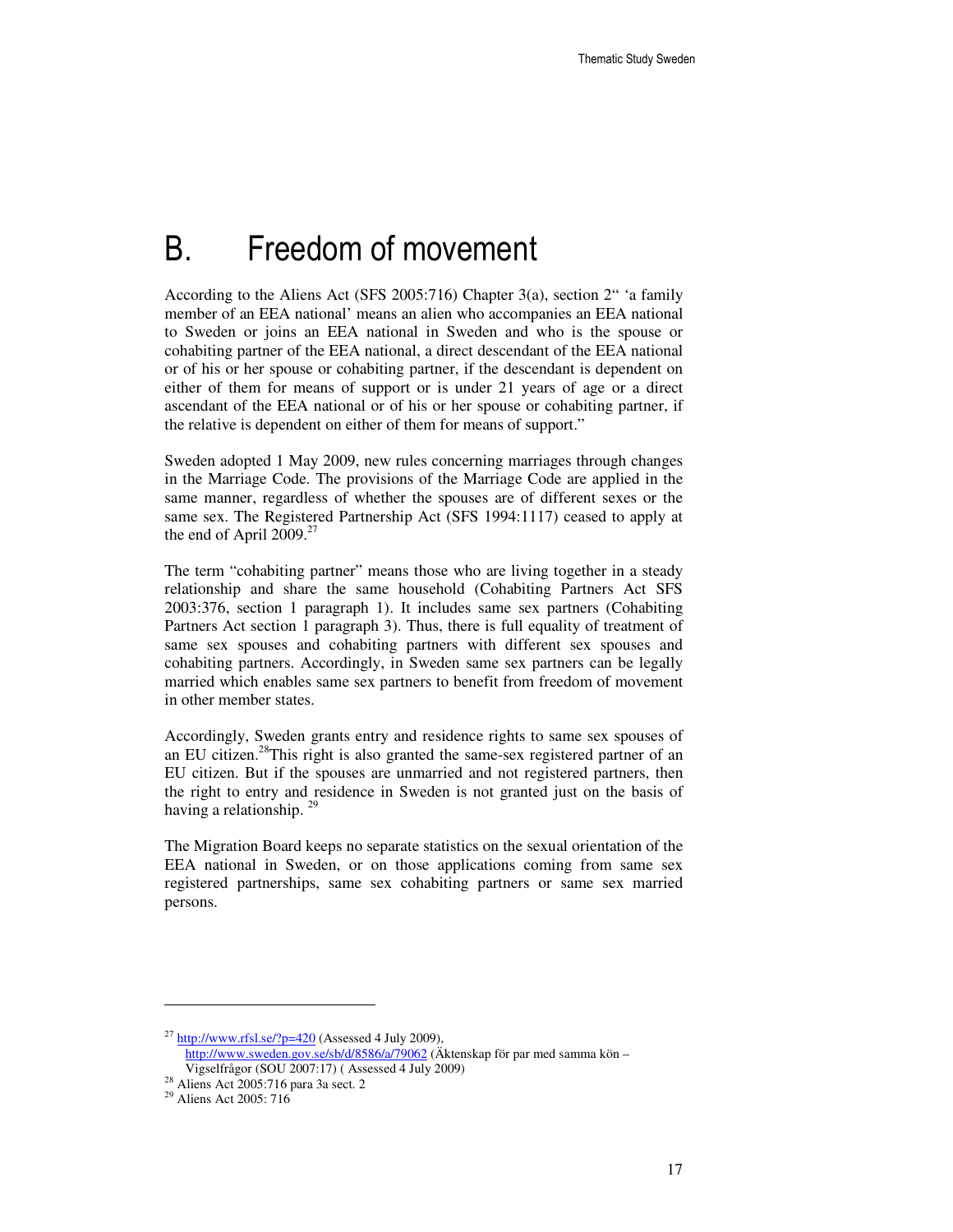# C. Asylum and subsidiary protection

According to the Aliens Act (SFS 2005:716) section 4, paragraph 1, "'refugee' means an alien who is outside the country of the alien's nationality, because he or she feels a well-founded fear of persecution on grounds of race, nationality, religious or political belief, or on grounds of gender, sexual orientation or other membership of a particular social group and is unable, or because of his or her fear is unwilling, to avail himself or herself of the protection of that country. This applies irrespective of whether it is the authorities of the country that are responsible for the alien being subjected to persecution or these."

The express reference to persecution on the grounds of sexual orientation was added in 2005.<sup>30</sup> Sexual orientation covers homosexual or bisexual orientation. Transsexuals and more generally "trans persons" are stated in the *travaux préparatoires<sup>31</sup>*to fall within the term "gender", meaning that persecution of a person because they are a transsexual can entitle the person to refugee status, assuming the other criteria in the section are fulfilled. LGTB partners are accepted as family members in the context of asylum.

Even before the present wording came into force (31 March 2006), according to legislation from 1997, LGBT persons could, and did, qualify for subsidiary protection, assuming they could show that the other requirements for this were fulfilled. In a small number of cases before the Aliens Board (*Utlänningsnämnden*, the forerunner to the Migration Courts), LGBT persons were held to qualify for refugee status on the basis that their open profession of their sexual orientation constituted in the circumstances political acts which were likely to lead to persecution.

As regards the impact, or social reality of the above provisions, statistics are not available. However, it should be stressed that these provisions are followed faithfully by the Migration Authority. Having said this, it should be noted that, as the "well-grounded fear" requirement is applied, the mere fact that homosexuality, bisexuality or transsexuality is criminalized in an LGBT person's country of origin does not per se mean that this person is qualified as a refugee. This will be the case only where there is, in practice, a likelihood of prosecution, or persecution of a different form, which is attributable to the LGBT person's sexual orientation or gender. Having said this, the position taken by the Swedish parliamentary committee in the debates on the adoption of the legislative amendment made clear that a person who has lived openly in Sweden with a homosexual or bisexual orientation cannot be expected to conceal this when he or she is returned to their country of origin. Thus, if a

 $30$  Legislative Bill ([Prop.) 2005/06:6, Commission of Inquiry (SOU) 2004:31.

<sup>31</sup> Prop. 2005/06:6 p. 22.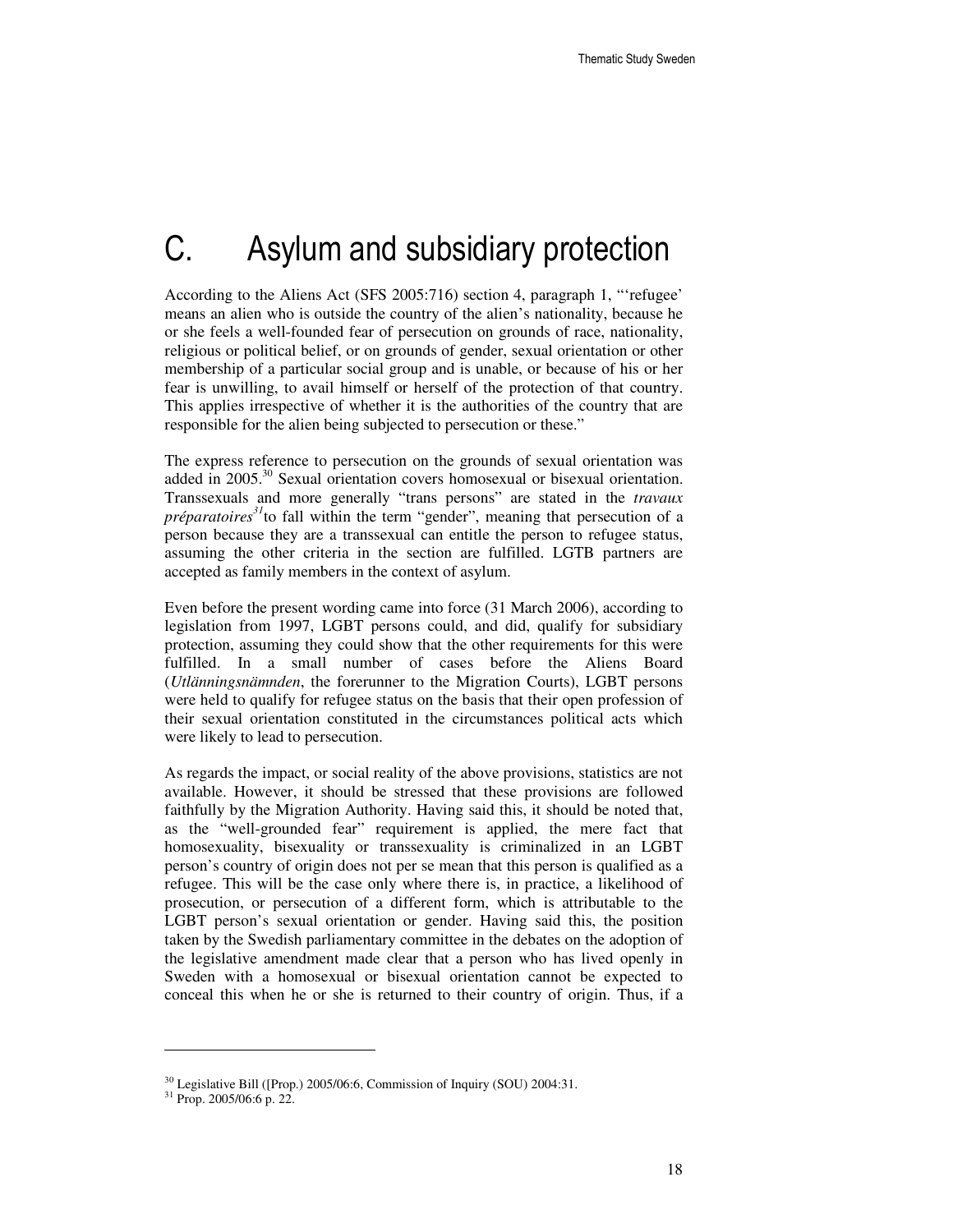person openly living with a homosexual or bisexual orientation risks prosecution for this, then he or she should not be returned.<sup>32</sup>

The definition of refugee covers non-state persecution, combined with state unwillingness, indifference or inability in fact to protect a person from non-state persecution.

The Migration Authority publishes statistics broken down on the sex and national origin of asylum seekers, and applications granted. However, it does not collect and keep separate statistics of people applying for, and being granted, refugee status on the specific grounds of sexual orientation or gender (or any of the other specific grounds for persecution). Earlier material gathered by official inquiries indicated that the number of people granted refugee status, or subsidiary protection on the bases of sexual orientation are very small, usually less than 10 people per year.<sup>33</sup>

During 2006, a system of appeals to specialized Migration Courts entered into force. There is, as yet, no relevant case law from the Migration Court of Appeal interpreting the requirement, as it is now worded, of persecution on the grounds of sexual orientation or gender.

<sup>&</sup>lt;sup>32</sup> Report of the Social Affairs Committee, bet. 2005/06: SfU4 p.13.

<sup>33</sup> SOU 2004:31 p. 71.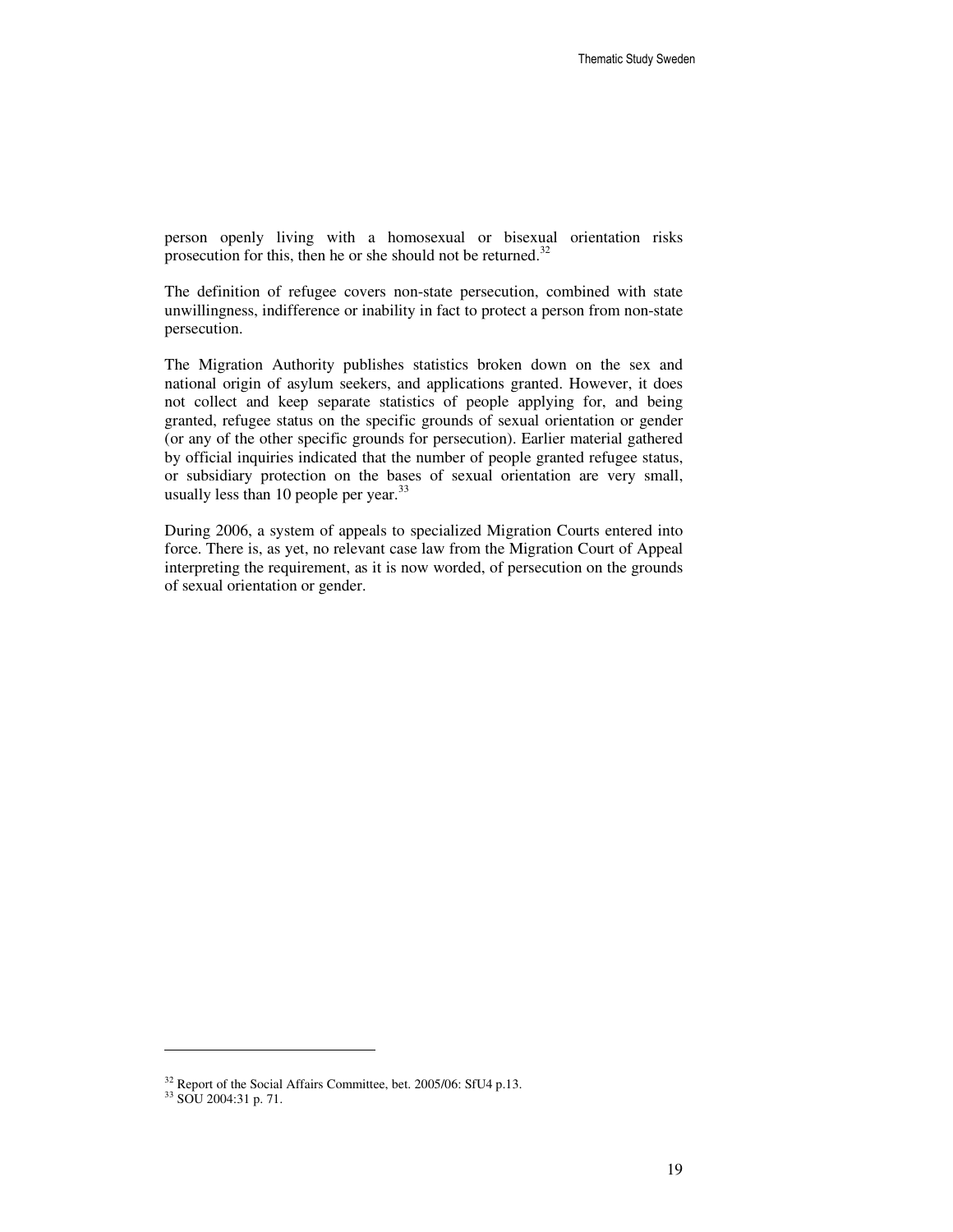## D. Family reunification

The Aliens Act, chapter 5, section 3 provides that: "Unless otherwise provided in Sections 17–17b, a residence permit shall be given to 1. an alien who is a spouse or cohabiting partner of someone who is resident in or has been granted a residence permit to settle in Sweden, 2. a child who is an alien, is unmarried and a) has a parent who is resident in or has been granted a residence permit to settle in Sweden or b) has a parent who is married to or cohabiting partner of someone who is resident in or has been granted a residence permit to settle in Sweden, 3. a child who is an alien, is unmarried and has been adopted or is intended for adoption by someone who at the time of the adoption decision was and who still is resident in or has been granted a residence permit to settle in Sweden, if the child is not covered by point 2 and if the adoption decision has been issued or is intended to be issued by a Swedish court, is valid in Sweden under the Act on International Legal Relations concerning Adoption (SFS 1971:796) or is valid in Sweden under the Act consequent on Sweden's Accession to the Hague Convention on Protection of Children and Cooperation in Respect of Intercountry Adoption (SFS 1997:191)".

The rules on family reunification are based upon the concept of a "reference person" within Sweden. His or her "nuclear family" members have the right to obtain residence permits on the basis of their connection to the reference person. The term "spouse" includes same sex partners who are married or are registered partners. The term "cohabiting partner" means those who are living together in a steady relationship and who share the same household (Cohabiting Partners Act SFS 2003:376, section 1 paragraph 1). It includes same sex partners (Cohabiting Partners Act section 1 paragraph 3).

The rules on international adoption by same sex couples were the subject of considerable debate in the last few years. The end result was that, as far as Swedish law is concerned, same sex couples are entitled to adopt on the same basis as heterosexual couples. The granting authority in the place of adoption may, however, not accept same sex couples as adopters.

As regards the impact, or social reality of the above provisions, there is no evidence of discrimination in the application of these provisions. The Migration Board does not collect and keep separate statistics based on the sexual orientation of reference persons.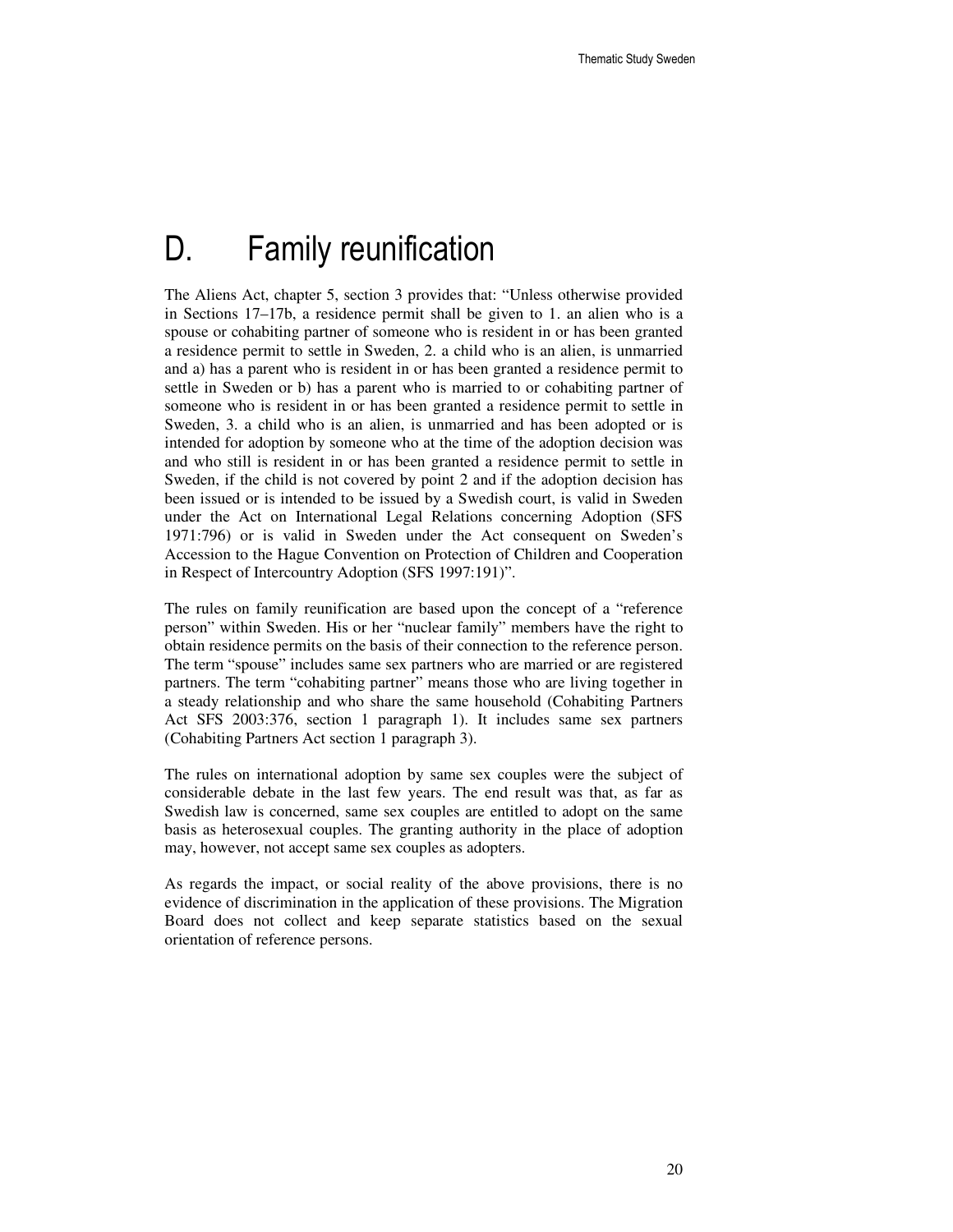## E. Freedom of assembly

Freedom of Assembly is constitutionally protected in the 1974 Instrument of Government (IG), Chapter 2 para 1, 12 and 14. The basic constitutional rule is that any meeting of persons has constitutional protection, if it has political, educational or cultural content. No sharp distinction is drawn between a meeting (or an assembly) and a demonstration, even though the latter is characterized by its expression of a particular point of view (public or private) and that a demonstration can be held by only one person. It is important to note that the constitutional provisions do not make the character of the event a factor in determining whether it has constitutional protection or not. This means that demonstrations such as "Pride-festivals" have constitutional protection.

Ch 2 para 12 of the IG stipulates that the right to assembly and demonstration can be restricted by law. This means that only the Parliament has the power to regulate the exercise of these rights. There are certain exceptions to this rule, as local authorities in situations of crisis can prohibit all meetings in public places due to the dangers to life and security of individuals (*i.e*. in the case of a nuclear accident, local authorities around the nuclear plant can ban being outdoors for safety reasons). These exceptions have so far never been used in practice.

The paragraph provides that any restriction on the right to assembly must be acceptable in a democratic society and necessary in relation to the goals of that restriction. It must not be based only on political, religious, cultural or such convictions and it may not lead to a threat to the formation of public opinion. In practice, the most important of these constitutional limits on regulating the freedom of assembly are the demand that the Parliament should be involved and the principle of proportionality expressed by the test of necessity.

In Ch 2 para 14 IG, further limits on the constitutional competence to regulate the freedom of assembly are laid down. A restriction of

that right can only be made for certain purposes: to secure order and security at the gathering, in regard of traffic, national security and to counter epidemics. The most important part of this provision is the way the power to regulate for protection of order and security is reduced to taking into account only such considerations *at the gathering*. This means that the restrictions in law (see below) cannot be used in order to prevent disturbances of the public order likely in the future, at places near by the gathering, etc.

As the European Convention of Human Rights has been transposed into Swedish law, Article 11 on the freedom of assembly is also part of Swedish law. It should also be mentioned that in respect of EU- law, the Charter of Fundamental Rights Article 12 also protects the freedom of assembly within that legal system and its impact on Swedish law.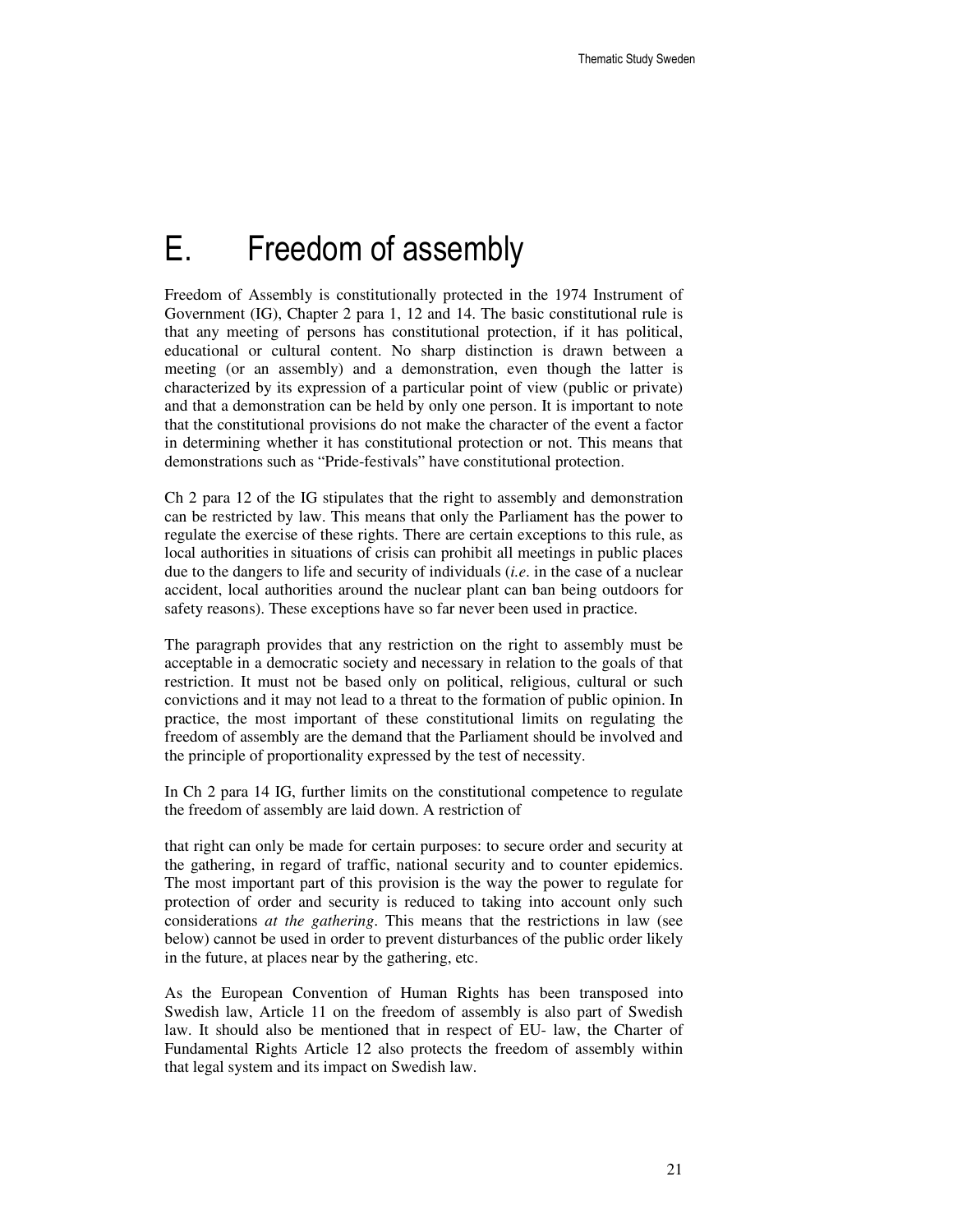The constitutional possibility to restrict the freedom of assembly has been used by the Parliament to enact the Public Order Act (1993:1617, *Ordningslagen*).

### E.1. Public Order Act –Rules and Practice

The Public Order Act contains an important distinction between gatherings which involve the expression of opinion (expressive) and gatherings that are purely for the purpose of entertainment. The law makes it much more difficult for the police and other authorities to act if a meeting is considered "expressive" rather than just entertaining, This distinction felt to be a constitutional necessity – as the constitution provides that assemblies that have some expressive (political, educational and cultural) content are protected, others are not. In practice, this means that dance-halls, discos, sport-events, game-halls, etc are treated differently than live concerts, street-corner talks and theaters (live and film). The latter has constitutional protection, the others do not. In consequence, the powers the Act give the police to interfere with expressive gatherings are much more restricted than the ones conferred in relation to entertainment events.

In practice, this distinction has caused some problems, as arrangers of entertainment-events have tried to include some activity (a talk by a local politician, a live performance, etc.) that would classify the event as expressive, and thus restricting the powers of the police to interfere. The police try to separate such gatherings in two or more "phases" and act accordingly to the "phase" the gathering is in at a given moment. Risks for misuse of powers and lessened legal certainty are the potential results of this regulation, but it seems to be quite uncontroversial outside a small group of especially interested.

The Act stipulates that a permit should be given by the police-authorities before an assembly or a demonstration. The police have the possibility to give permission under certain conditions, such as the time, place and manner of the demonstration (Ch. 2 para 16 of the Public Order Act). These conditions are not allowed to relate to the content or subject-matter of the demonstration, but only to objective factors like traffic, safety and the like. A demonstration to demonstrate on a high-way can be refused because of traffic-disturbances, but not because it is upsetting for onlookers.

The decisions of the police-authority can be appealed to the local administrative court, which has the power to decide on the legality as well as the appropriateness of that decision. In addition, the Parliamentary Ombudsman (*Justitieombudsmannen*) exercises a post hoc supervisory control of the policeauthority. JO devotes particular attention to how citizens' rights are observed by governmental authorities and almost every year makes critical decisions on how the freedom of assembly has been handled by governmental and local authorities.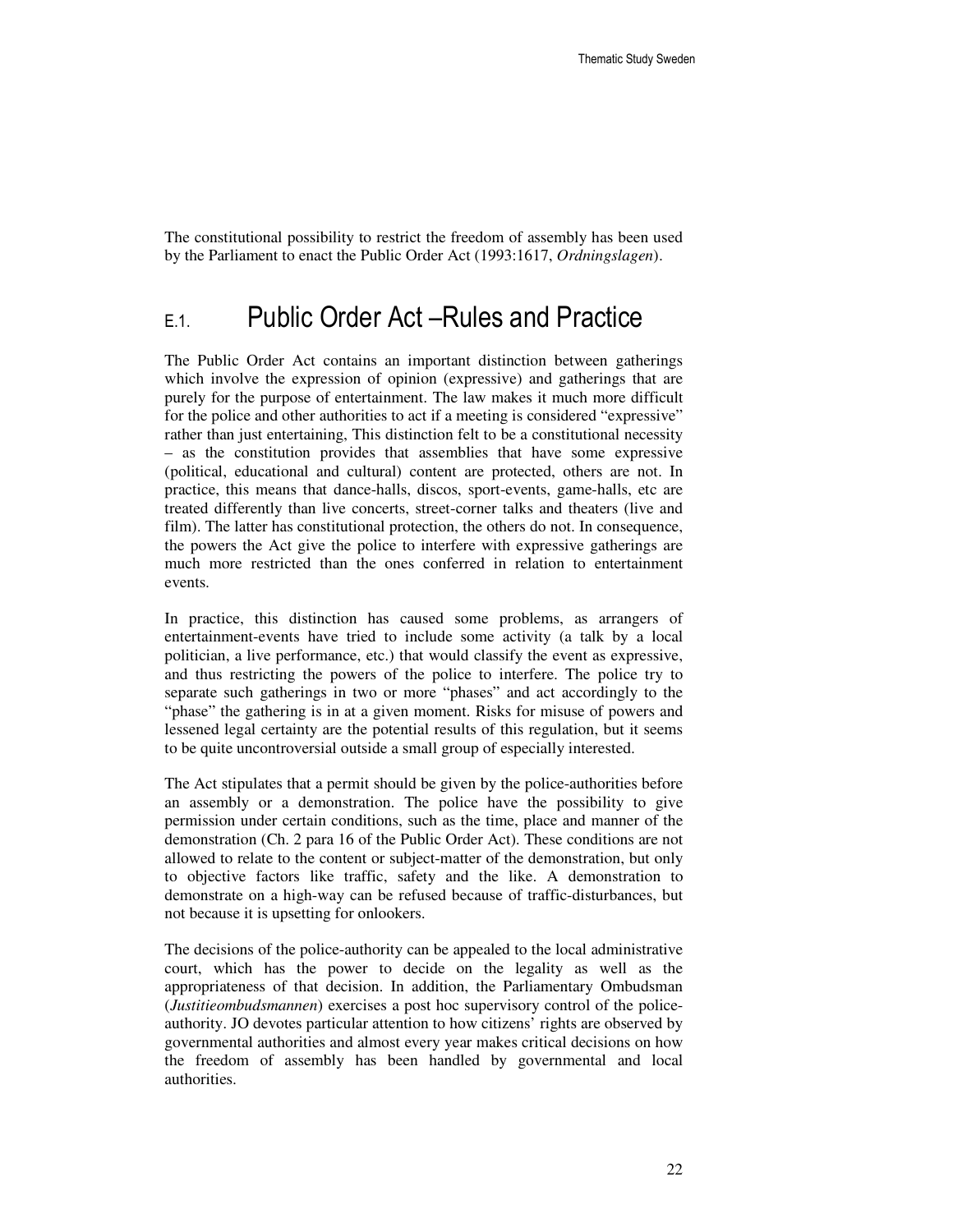The police have the authority to disperse an expressive gathering (like a demonstration) if – and only if – it is an immediate threat to public order or security or a serious disturbance of traffic (Public Order Act Ch 2 paras 20-23). Less intrusive means should be tried before dispersal, if at all possible. It is particularly noteworthy that the lack of a permit does not give the police the power to intervene with an ongoing demonstration, notwithstanding the fact that arranging a demonstration without a permit is an offence in itself. Policepractice from later years suggests that the police have become more inclined to investigate for the purpose of prosecution individuals responsible for arranging assemblies without permits.

It is quite clear from reported cases (primarily from the former Ombudsman against discrimination based on sexual orientation *(Homo*), but also from internal guidelines from the National Police Board (*Rikspolisstyrelsen, RPS*), media etc.) that the police generally speaking apply the law in a strict way, not interfering with ongoing demonstrations unless the conditions for doing so are clearly at hand. Criticism has in fact occasionally been directed towards the police for being *too passive* in situations that are upsetting for onlookers or cause milder forms of disturbances and too generous in giving permits for demonstration that are very likely to result in crimes and/or more widely felt disturbances of the public order. The typical such situation where the police have been criticized is where right-wing extremists have been, in accordance with the law, permitted to hold legal manifestations which however provoke violence from left-wing groups.

The police tactic in practice seems to takes its starting point in that interfering with ongoing demonstrations in order to arrest a few more or less violent individuals often causes more disturbances to the public order, as resistance to arrests can provoke other demonstrators to interfere. Preserving public order is thus often best achieved by containing and controlling the assembly in a more passive way. Documentation and identification can at a later time lead to criminal charges and sanctions of offenders.

There are several gay pride parades in the country, the largest being the Stockholm Pride festival, which started in 1998 and today is a major cultural event in the city every summer. The local authorities support the event and national political leaders, prominent cultural figures etc. hold speeches and hosts events. These events have had permits and have been held with no real disturbances. As far as the reporter knows, no gay organization has had any problems getting permits etc. for holding meetings and demonstrations. The ongoing supervision of police-authorities by the Equality Ombudsman should have contained such information if it so was the case.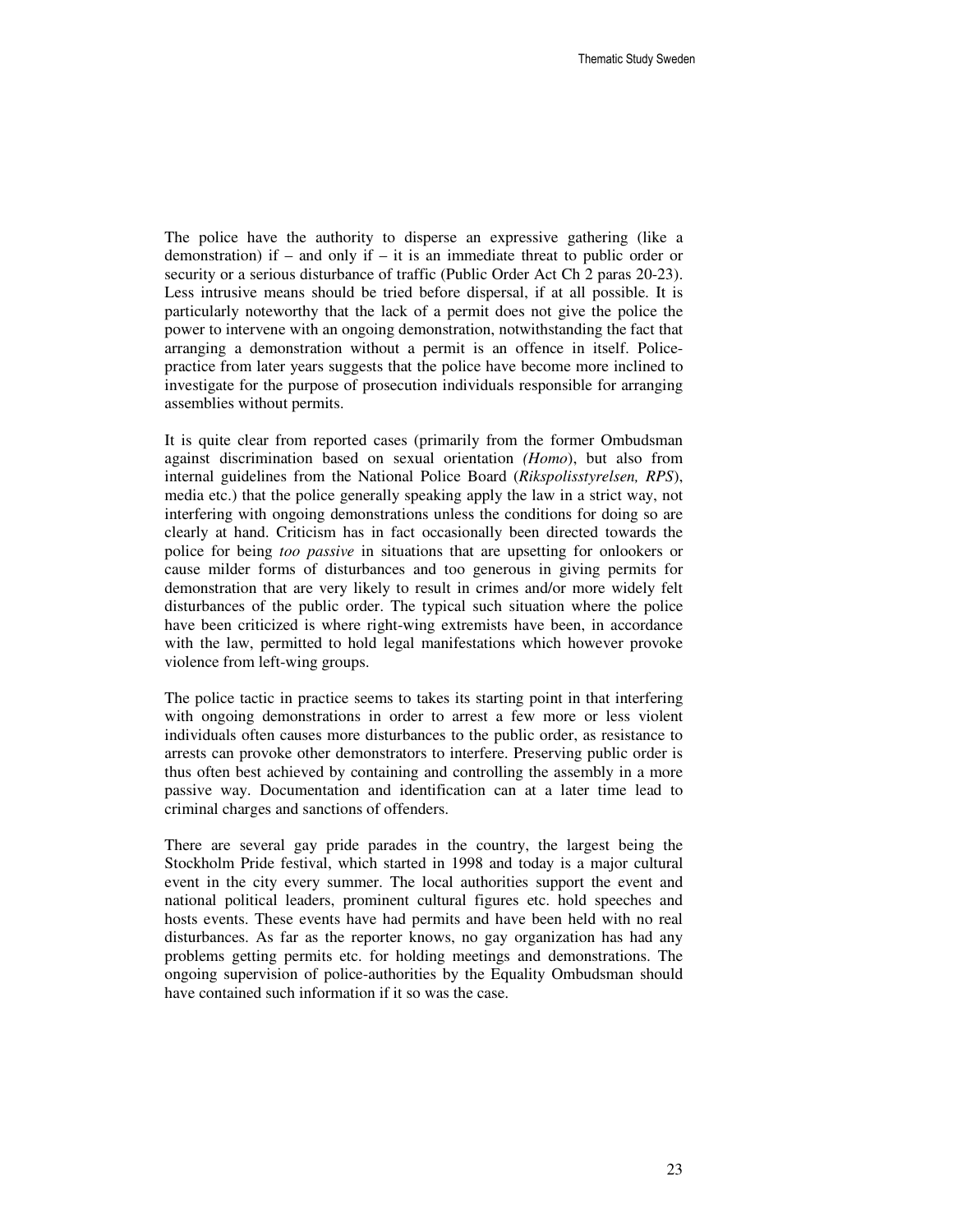# F. Criminal law, hate speech

### F.1. Hate speech

Hate speech is forbidden in Sweden, but this is regarded as a limitation of the constitutionally protected freedom of speech, which makes any changes in the law and all application of it a partly constitutional matter, something that affects interpretation and application of the law. The criminal provisions on hate speech are found in the two constitutional Freedom of Press (*Tryckfrihetsförordningen*) and Freedom of Speech (*Yttrandefrihetsgrundlagen*) Acts and in the Criminal Code Chapter 16 para 8 (*Brottsbalken* 16:8.).

The constitutional Acts cover dissemination of messages by certain technical means such as printed materials or TV and radio or computer databases and they contain special provisions on the procedure and scope of criminal responsibility that make it difficult to get convictions. The trial is before a jury, only the Chancellor of Justice (*Justitiekanslern*) can prosecute, formal rules of criminal responsibility ensure that only one person can be held responsible for any crime and the time of limitations is very short. All of the requirements are made in order to make successful prosecutions difficult, thus ensuring strong protection for freedom of speech in the media. Trials on the basis of the constitutional provisions are unusual, no more than a handful a year. Other forms of utterances not in the media (*e.g* . defamation by word of mouth) are covered by the criminal code. The criminal law requirements for proving such speech crimes are the same, however, the above special procedural requirements do not apply.

The provisions  $-$  in constitutional and criminal law  $-$  make it a crime to, in any way, disseminate a message that includes threats or disdain towards a group of people on ground of their race, colour, nationality, ethnicity, faith or sexual inclination. The last portion of the regulation, on sexual inclination, was included in 2002, after some rather extensive debate that mainly related to how the criminal provision should be applied in religious contexts.

The penalty is a maximum of two years in prison or fines. A serious crime – consisting of very threatening acts or widespread dissemination and attention – is subject to a minimum of six months in prison and a maximum penalty of four years imprisonment.

It must first be noted that not only word , written or spoken, are included, but also symbols, actions (*e.g*. the "Heil Hitler" salute) and clothes can be said to convene a "message" in the meaning of the law (See Supreme Court case NJA 1996 s. 577).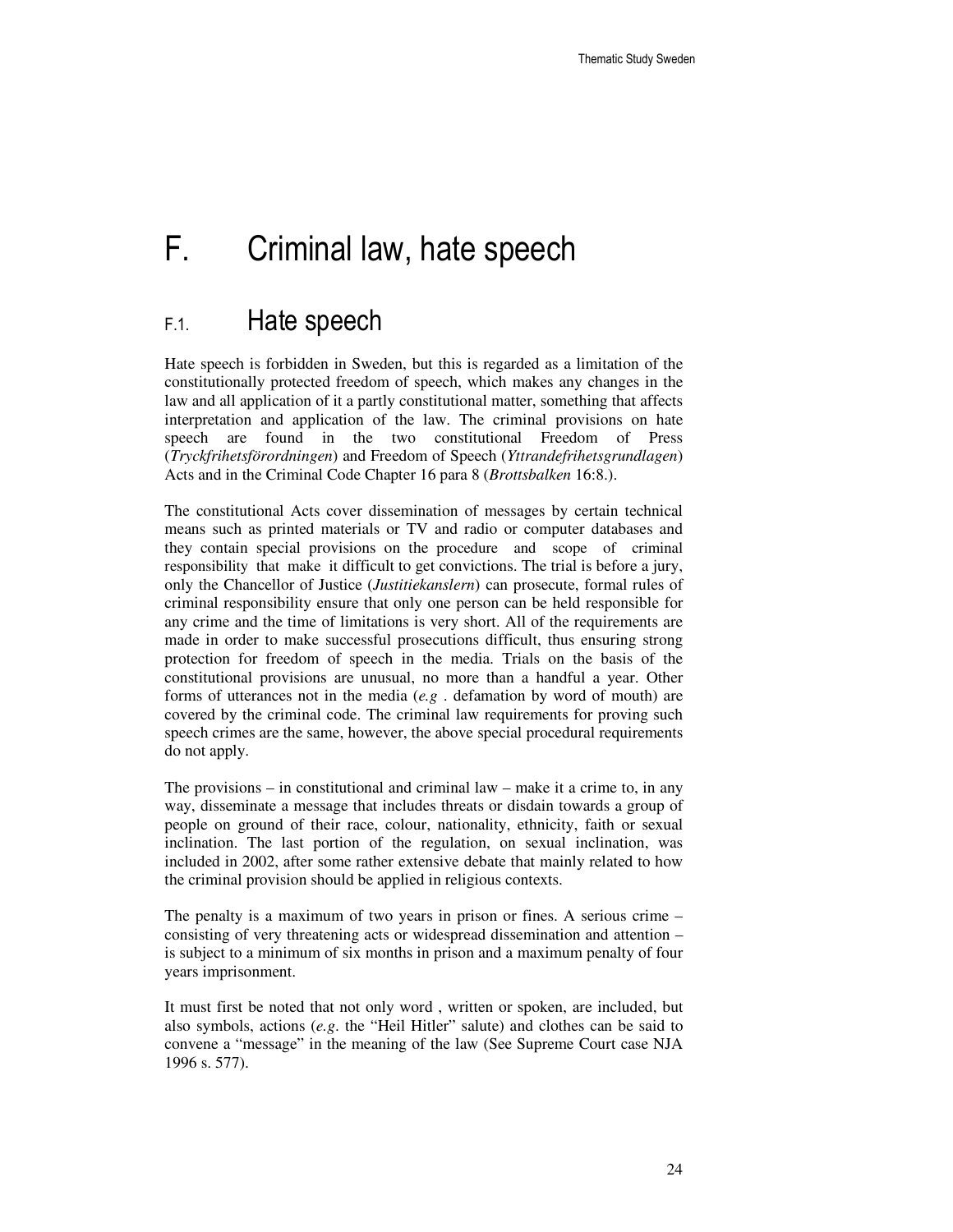The message must have been "disseminated" in one way or another, which preludes criminal responsibility for wholly private conversation between two or a few persons. It is however not any longer so that any message must be made public; it is enough that a more undetermined group of people directly or indirectly receives it. Utterances at a private meeting with a group of more than a few persons attending will generally be covered. It is also worthy of notice that it is not required that the message actually was received by anyone; it is enough that there was a typical risk for such an effect (see for example RH 1998:77).

A problematic part of the regulation in practice has been the criminalization of "disdain", as this leaves a lot of interpretive space for the police, prosecutors and courts. The Courts have, in accordance with the intentions of the Parliament, taken a rather extensive view on what behavior and what expressions that can be said to express disdain on such grounds. (See for example Supreme Court cases NJA 1982 s. 128, NJA 1996 s. 577 and NJA 2006 s. 467) This has resulted in a second problem for the courts, as in some cases the European Convention on Humans Rights (ECHR) Article 10 on freedom of speech has been interpreted as placing obstacles in the way for convictions that would be in accordance with Swedish law.

A particularly debated case was the Supreme Court's decision in NJA 2005 s. 805 regarding a clergy-man who during a sermon spoke of the bible and the views expressed therein on homosexuality (the case of Åke Green). The Supreme Court found that the criminal code had to be interpreted in the light of the ECHR Article 9 and 10 that the situation was such that it was likely that the European Court of Humans Rights would find a conviction to be a violation of the ECHR and therefore the court acquitted the accused.

This case has had some follow-ups during 2006 and 2007, which goes in the same direction. It seems that the Supreme Court will convict persons that are rather clearly speaking out of an extreme right-wing perspective (as these groups, generally speaking, according to the case-law of the ECHR will be not be protected by the ECHR). The Supreme Court for example, confirmed the convictions of two people who had distributed literature insulting to homosexuals in a school. On the other hand, the Supreme Court will be very careful to convict intolerant expressions made in a religious context. This practice is consistent with the approach of the Chancellor of Justice in regard of complaints of expressions in religious papers, radio-shows, etc., according to the constitutional provisions in the Freedom of Press and Freedom of Speech Acts.

It should also be mentioned that the Criminal Code contains special provisions on aggravated penalties in cases of hate-based crimes, Ch 29 § 2. In 2002, crimes based on hate on the grounds of sexual orientation were added to the list in the paragraph.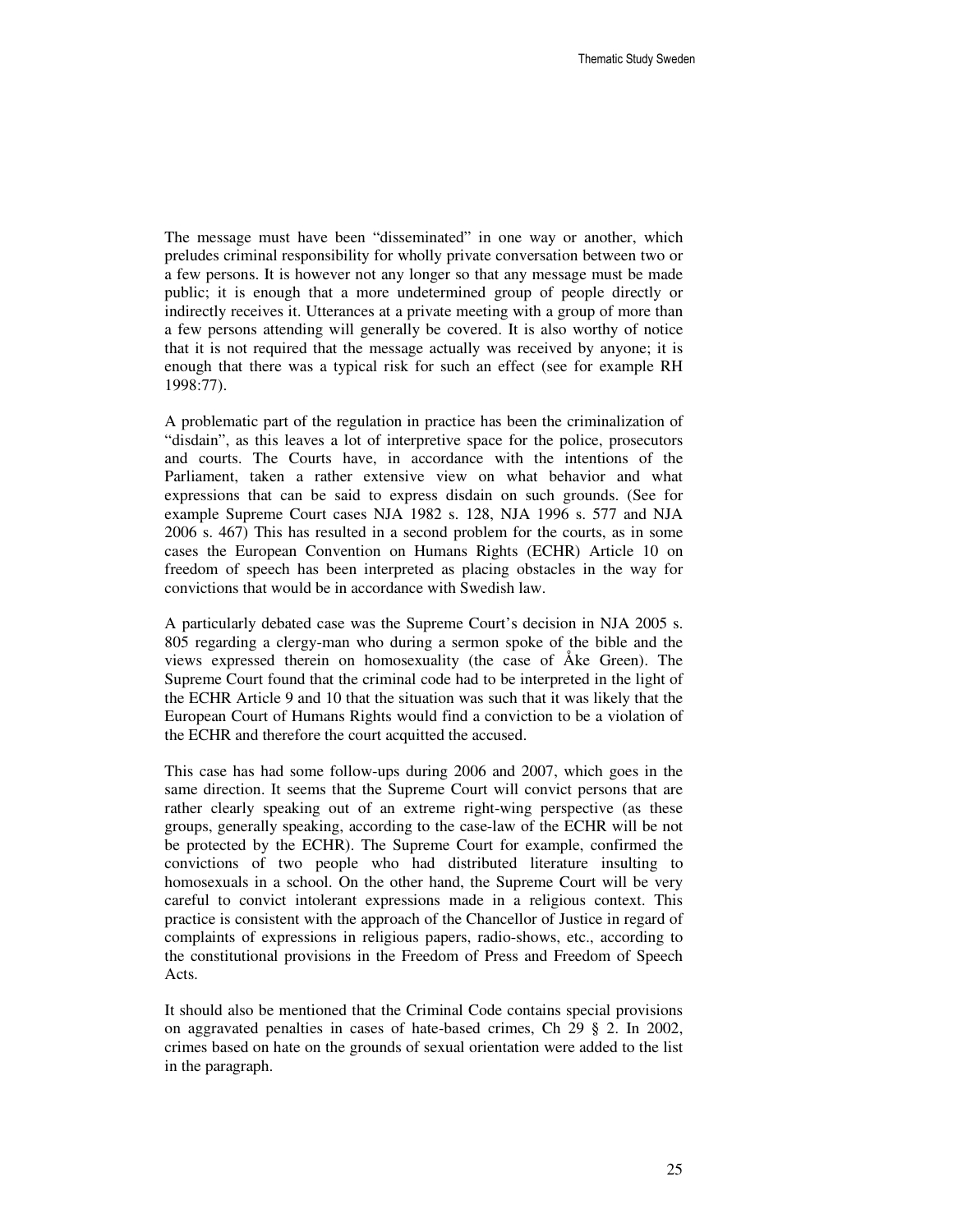In June 2009, *Brottsförebyggande Rådet (Brå)* [The Swedish National Council for Crime Prevention] published statistical data regarding hate crimes during 2008 (Report 2009:10). According to the Swedish National Council for Crime Prevention the total number of hate-speech crimes reported 2008 was 800 and for unlawful discrimination 300 cases were reported.<sup>34</sup>

The definition of hate crimes and the method for gathering information from the narratives of reports to the police was changed. New hate crime motives have been added such as hate crimes towards black people (afro-phobic hate crimes), Roma (anti-Roma hate crimes) and towards Transgender persons (trans-phobic hate crimes). Homo-bi- and hetero-phobic hate crimes consist of 1055 reports. In the course of 2008, hate crime motives were identified in about 5,900 police offence reports which is an increase from 2007. Very few trans-phobic hate crimes were reported, only 15 police reports.<sup>35</sup>

### F.2. Unlawful discrimination

In the same part of the criminal code as hate speech, Chapter 16 para 9, discrimination against people on the same grounds of race, colour, nationality, ethnicity, faith or sexual orientation is forbidden. This prohibition is however directed to business-owners and their employees and thus only applicable in the context of public life such as access to restaurants, taxis, theaters etc. Even if the concept of "business-owner" is interpreted widely in practice, it is a restriction of the protection against discrimination. People acting in the service of the (national or local) government, or on behalf of it, are also subject to criminal responsibility. From the preparatory works it is clear that this is mainly intended for services provided by the government that resemble commercial services, but the wording of the law is not totally clear on this and a certain uncertainty exists on the matter of the statute's reach (see Övre Norrland Court of Appeal, case T 441-07, decided on 9 January 2008). In the second part of the paragraph, arrangers of public gatherings are included in the group covered by criminal liability.

Discrimination on the labour-market and in other areas of social life is not covered by the criminal provision. Instead it is covered under the new Discrimination Act (2008:567) that replaces the following legislation: the Act on Measures against Discrimination in Working Life on Grounds of Ethnic Origin, Religion or other Belief (SFS 1999:130), the Act of Prohibition of

<sup>&</sup>lt;sup>34</sup> Sweden/Brottsförebyggande rådet (2008) Hatbrott 2009:10 – En sammanställning av polisanmälningar med främlingsfientliga, islamofobiska, antisemitiska och homofobiska motiv (p. 35).

http://www.bra.se/extra/faq/?module\_instance=2&action=question\_show&id=467&category\_  $id=0$  (2009-07-15).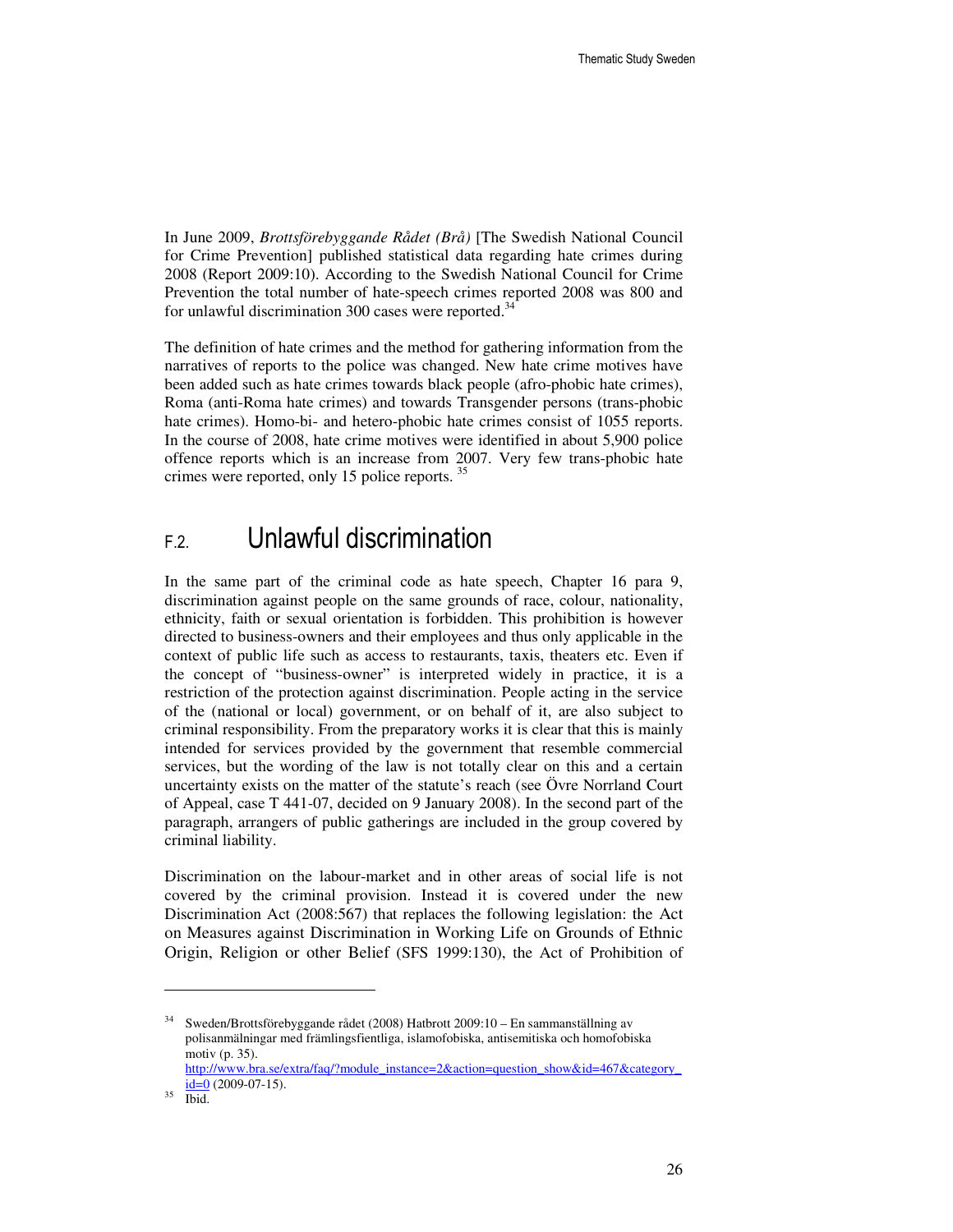Discrimination in Working Life because of Sexual Orientation (1999:133), The Act on Equal Treatment of Students at Universities (SFS 2001:1296) and the Act of Prohibition of Discrimination (SFS 2003:307). Notable differences between the Discrimination Act (2008:567) and the criminal regulation of unlawful discrimination are that the sanctions are private-law damages and that the criminal law only protects homosexuals, while the other regulation covers sexual orientation instead. This area of law is, as can be gathered by this short overview complex and not very easily understood by individuals.

Criminal responsibility is conditioned on whether there has been any differential treatment between "ordinary" customers and the alleged victims of discrimination. This treatment can consist of acts as well as omissions. Typical cases are refusal to enter restaurants or other premises, or to order goods or services, obliging individuals to leave premises, etc. Conditions that on the surface seem neutral can be unlawful, if for example their primary effect is to exclude a certain group of people on the basis of race, etc. In NJA 1999 s. 556 the Supreme Court held that a prohibition on wearing long skirts in a supermarket was indirectly discriminatory of women of the Roma minority.

Special note should be made on the fact that as unlawful discrimination is a criminal offence, the burden of proof is upon the prosecutor and the level of certainty demanded by the courts in relation to evidence is high. In practice this means that intentional discrimination can be very hard to prove, even if the particular circumstances of a case give strong indications that one of the covered grounds could have influenced the decision (not to sell, rent, etc.) under trial. The Supreme Court in NJA 1996 s. 768 did not find it proven beyond reasonable doubt that a "bouncer" discriminated persons seeking entrance to a restaurant. There could have been other explanations for the refusal to admit three black men, according to the Court. In the Supreme Court's decision in NJA 1999 s. 639, other factors, such as private economy, could explain the refusal to rent a flat to a woman of foreign origin and in a Svea Court of Appeal case (B 8426-06, decided 8 November 2007) a mistake regarding a person's sobriety could explain a bouncers' refusal to admit a person into a restaurant.

Two more cases are also of interest in this context. In the first, a conviction in a local court was overturned by the Court of Appeal (case B 3145-05, decided 22 December 2006 by Skåne and Blekinge Court of Appeal). The Court of Appeal was not convinced that there was no other possible (and lawful) explanation for the selective admittance-policy in that case. Svea Court of Appeal (case B 2292- 04, decided 15 November 2005) has also found that the prosecutor had not proven that the proprietor of a restaurant who had asked two women who had been kissing to leave had been guilty of discrimination on the basis of sexual orientation.

A similar, but more recent case is when the Stockholm District Court (case no. T 4652-07, decided 12 June 2009 by Stockholm District Court) found that two lesbian women, who, after a kissing at a nightclub and then received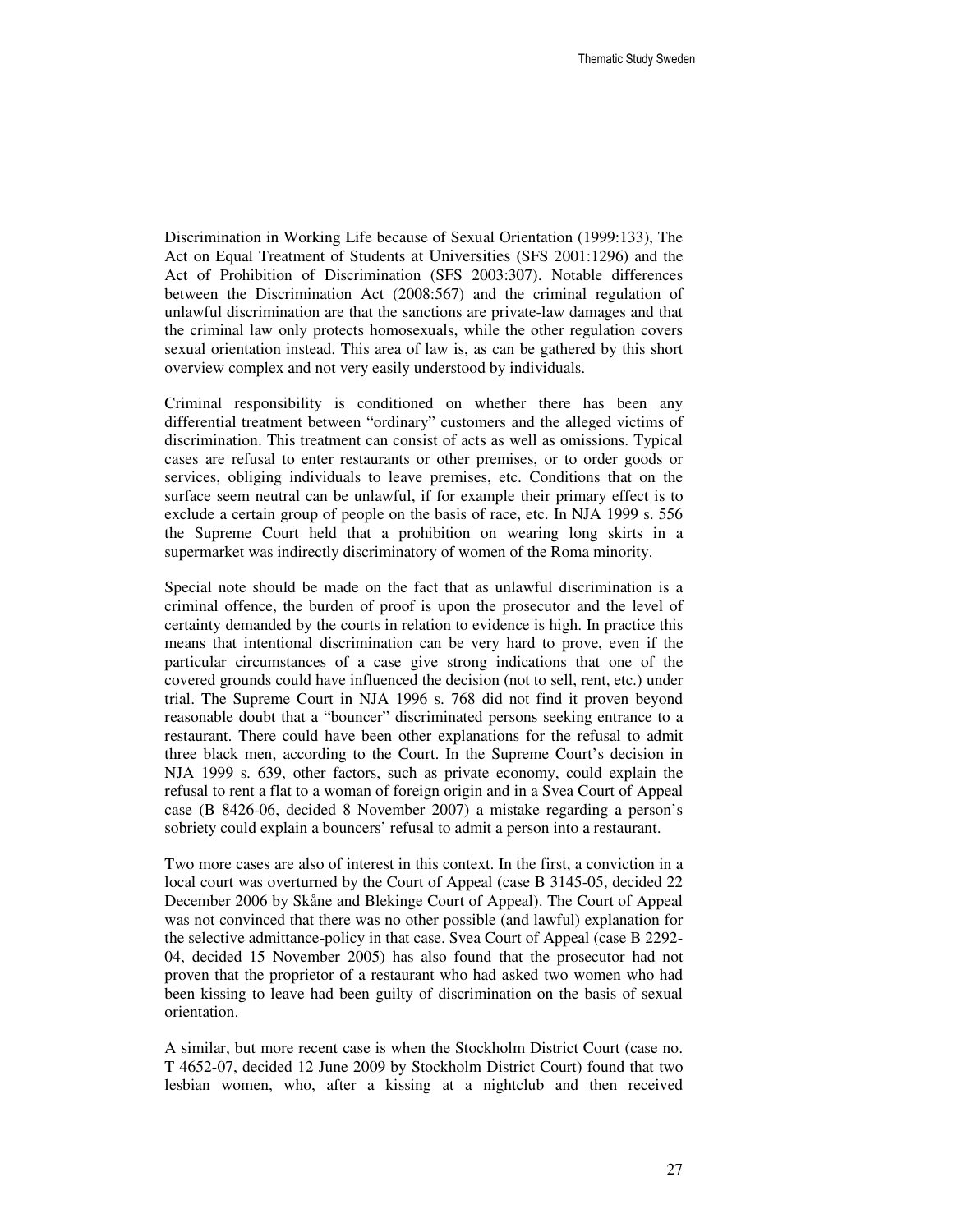complaints, became the victims of discrimination on the ground of sexual orientation. This court ruling is significant for the rights of homosexuals to openly show their sexual orientation.

As the higher courts seem to take a very strict view on the level of proof, the law seems to be somewhat ineffective. The civil society in Sweden has long expressed concern that the rule of law in the area of discrimination in Sweden can only be guaranteed with new and innovative methods to prove discrimination. Situation testing is such a method that has been used mainly by a group of law students to prove ethnic discrimination<sup>36</sup> in night clubs. This method basically involves comparing the treatment of groups of persons with certain "immigrant" markers such as darker skin, hair colour or foreign sounding names to the treatment of groups of persons without those markers such as blond, blue-eyed persons with typical Swedish names. If the groups are similar in all other respects, less than equal treatment of these groups is assumed to be an indication of discrimination. This method can be used for research, for quality controls in terms of policies as well as for actually proving discrimination in the courts.<sup>37</sup>

One of the cases were situation testing was used is in the judgment of the Gothenburg local court (case B 5893.06, decided 19 March 2007), where a lawstudent organized four groups of young men which sought entrance to several restaurants and clubs in town. The court had no problem in finding that the difference in treatment was related to ethnic factors- other explanations being unconvincing – and convicted the accused.

In another case were situation testing was used by law students, is in the highly anticipated ruling from the Supreme Court [Case T 2224-07, decided 1 October 2008 Supreme Court). The compensation to be paid to the four men who were discriminated against by a Malmö night club was reduced. The Supreme Court reduced the damages to 5, 000 SEK (500 euro) for each person. Previously the court of appeal had ordered Escape to pay 15, 000 SEK (1500 euro) each to the four men.<sup>38</sup> The men, all of whom have "foreign" appearances, were denied entry to the Escape night club in Malmö, while their "Swedish-looking" friends were allowed into the establishment.<sup>39</sup>

This Supreme Court ruling contributes to the clarification or interpretation of damages awarded in cases of discrimination testing. While discrimination testing was accepted as proof of discrimination, the Supreme Court concluded that lower damages were appropriate in such cases.

<sup>&</sup>lt;sup>36</sup> The Gothenburg local court (case B 5893.06, decided 19 March 2007).<br><sup>37</sup> For more information see Proving Discrimination Cases - the Role of S

<sup>37</sup> For more information see Proving Discrimination Cases - the Role of Situation Testing. http://www.migpolgroup.com/publications\_detail.php?id=230 (9 July 2009).

Case T1358-06, decided 2007-04-34, Court of appeal, Skåne and Blekinge

<sup>39</sup> http://do.episerverhotell.net/t/Page\_\_\_\_1219.aspx.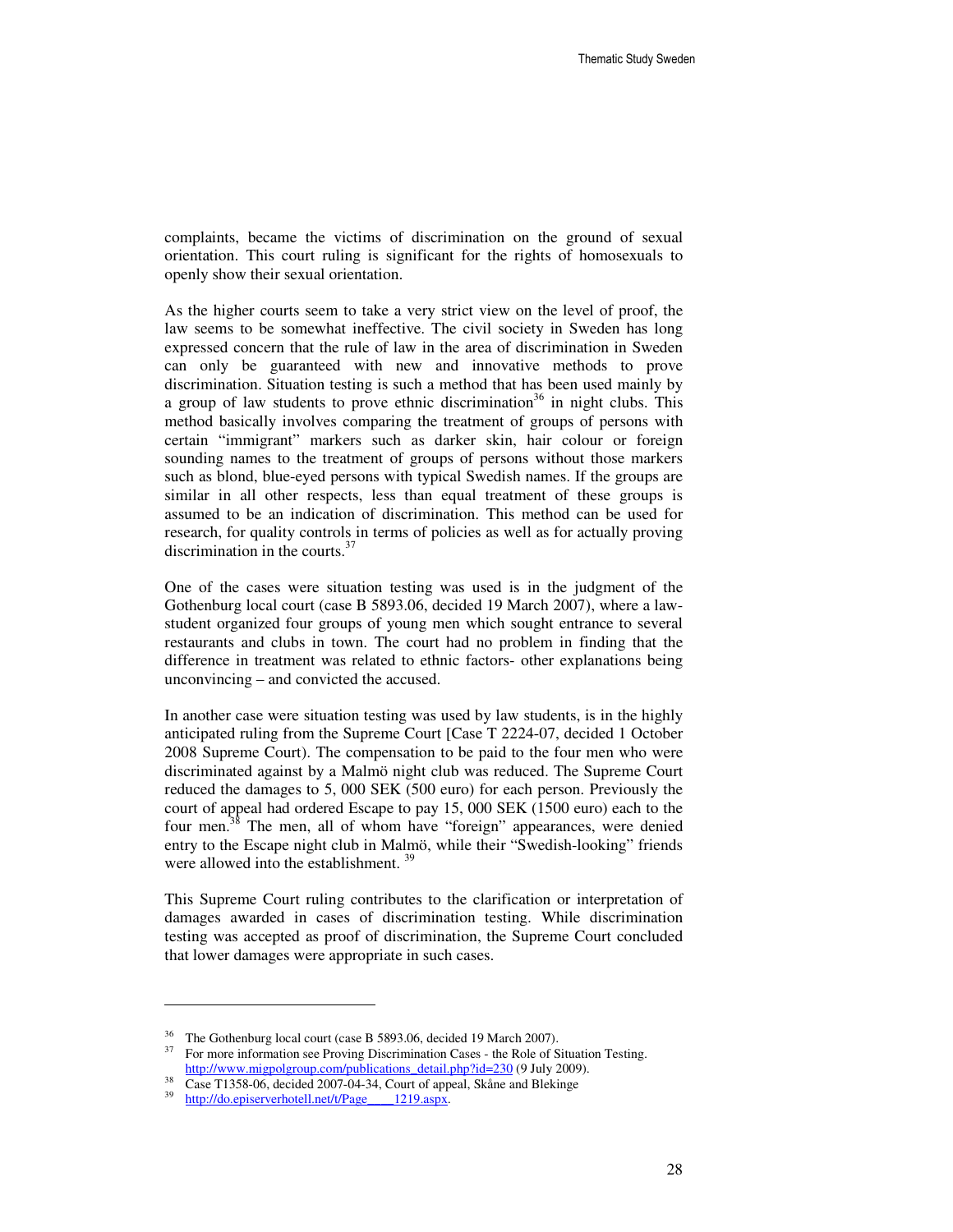## F.3. The criminal law in practice

Statistics under this heading are reported in the Swedish National Council for Crime Prevention (*Brottsförebyggande rådet*) yearly reports on criminal activities, police and court practice. According to the number of crimes relating to reported (not solved) hate crimes in 2008 about 5,900 police offence reports were reported which is an increase from 2007. In the report (*Hatbrott 2009:10 )*  most hate crimes are classified as xenophobic/racist hate crimes. They amount to 4,225 reported offences. Among these afro-phobic hate crimes were reported in 760 cases and anti-Roma hate crimes were reported in 180 cases. Homo-biand hetero-phobic hate crimes consisted of 1055 reports, while antireligious hate crimes (*Islamophobic, Anti-Semitic, and other antireligious motives*) were reported in 600 police reports. Very few trans-phobic hate crimes were reported, in only 15 police reports. Twelve percent of all reported hate crimes involved a white power ideological motive. The most common offence types found among hate crimes are unlawful threats and harassment (42 per cent), followed by violent offences (21 per cent) and defamation (12 per cent). $40$ 

In June 2009, The Swedish National Council for Crime Prevention (Brå) reported that the definition of hate crimes and the method for gathering information from the narratives of reports to the police was changed. The major change is that the scope of xenophobic hate crimes has been expanded to include offences between minority groups and offences by minority groups towards majority groups. New hate crime motives have been added, such as hate crimes towards black people (afro-phobic hate crimes), Roma (anti-Roma hate crimes) and towards Transgender persons (trans-phobic hate crimes). Concerning anti-religious motives, hate crimes towards Christians is now also included in the statistics. $41$ 

<sup>&</sup>lt;sup>40</sup> Sweden/Brottsförebyggande rådet (2008) Hatbrott 2009:10 – En sammanställning av polisanmälningar med främlingsfientliga, islamofobiska, antisemitiska och homofobiska motiv.

http://www.bra.se/extra/faq/?module\_instance=2&action=question\_show&id=467&category\_  $id=0$  (2009-07-15).

<sup>41</sup> www.bra. Se, Brå report 2009:10.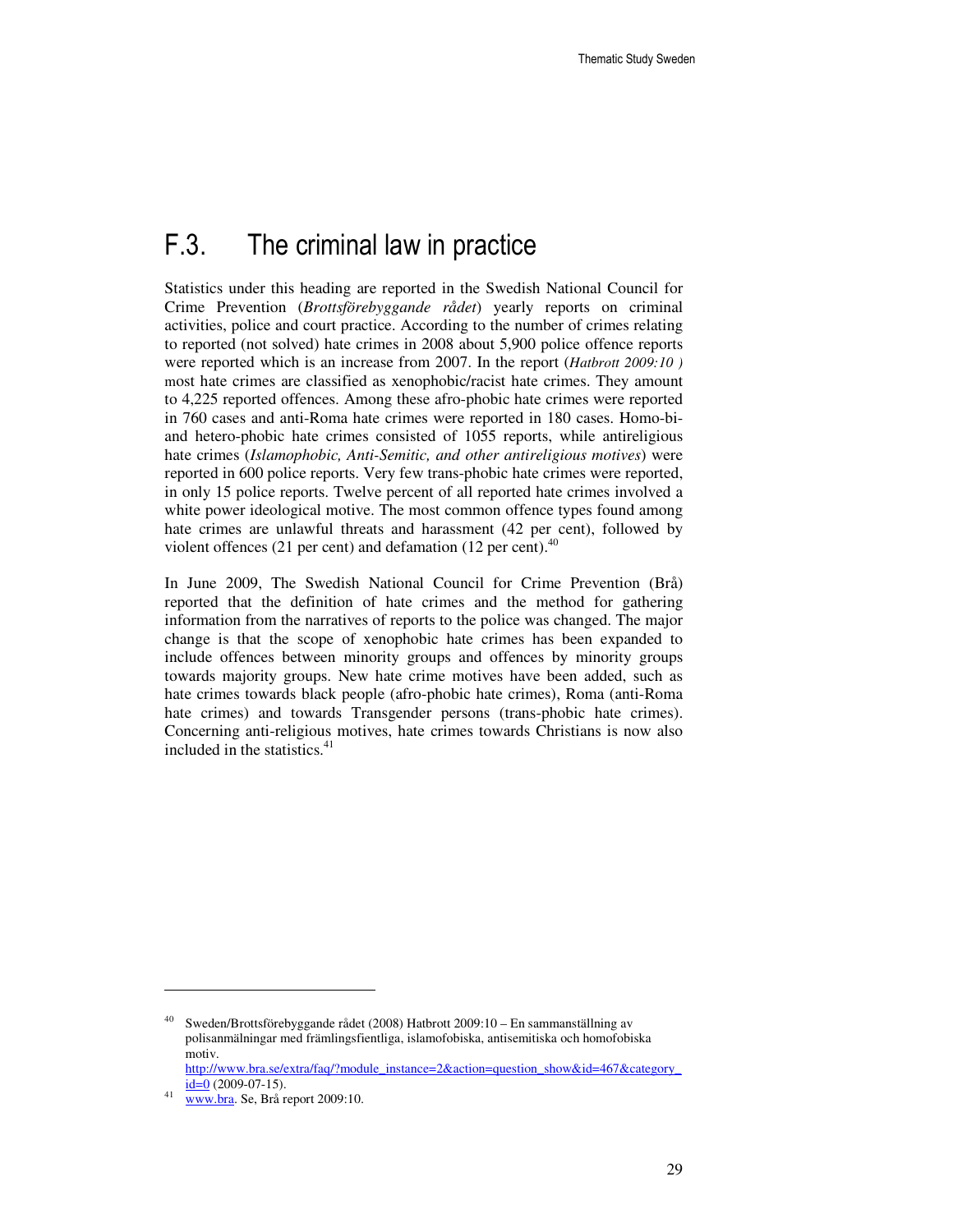# G. Transgender issues

The new Discrimination Act (SFS 2008:528) which came into force on the first January 2009 now protects transgender people through the grounds of discrimination "transgender identity or expression". The introduction of a statutory protection against discrimination of all trans-persons in a uniform Swedish law prohibiting discrimination is a welcome initiative. It is the first time that the vulnerability of trans-persons has gained the much needed attention in a major context of legislation. The new transgender identity discrimination foundation has helped to bring LGBT-issues on the media agenda during 2009.

Before 2009 transsexuality was considered as an issue related to gender/sex identity and not to sexual orientation and it fell within the jurisdiction of the former Equal Opportunities Ombudsman (JämO).<sup>42</sup> In other words, transsexual persons were covered mainly through the prohibited discrimination ground "sex" in Swedish legislation. However, only transsexual persons (*i.e.* not all kinds of trans-persons were included) were, for example, covered by the antidiscrimination clause of the Equality legislation (*jämställdhetslagen* (SFS 1991:433).

In order to modernise the Swedish legislation a Commission of Inquiry was set up by the Government and it proposed in its final report SOU 2006:22 (*En sammanhållen diskrimineringslagstiftning*) that discrimination should be prohibited also on the grounds of "transgender identity or expression".<sup>43</sup>

Another major step to acknowledging the rights of trans-persons is that the National Board on Health and Welfare decided in 2009 to remove "gender identity disorder" as a diagnosed mental illness or behavioral disorder. Changes were made in the Swedish version of ICD-10 - "Classification of health problems and diseases 1997. NGO's such as *Patientföreningen Benjamin* has pointed out that according to the transsexual persons themselves transsexuality is a biological variation and the medical/health care should be based on neurological basis instead.<sup>44</sup>This has not yet led to any consequences in terms of coverage or reimbursement of hormones and/or sex reassignment surgery by the State.

It was in the corresponding classification as the National Board in 1979 removed the sexual orientation as a Disease, which then was regarded as a major step forward for equal rights regardless of sexual orientation.<sup>45</sup>

<sup>&</sup>lt;sup>42</sup> Ny diskrimineringslag, 19-03-2008, www.jamombud.se.

<sup>43</sup> Ibid., p. 42.

<sup>44</sup> SOU 2007:16, p. 97.

<sup>45</sup> http://www.dagen.se/dagen/article.aspx?id=160141.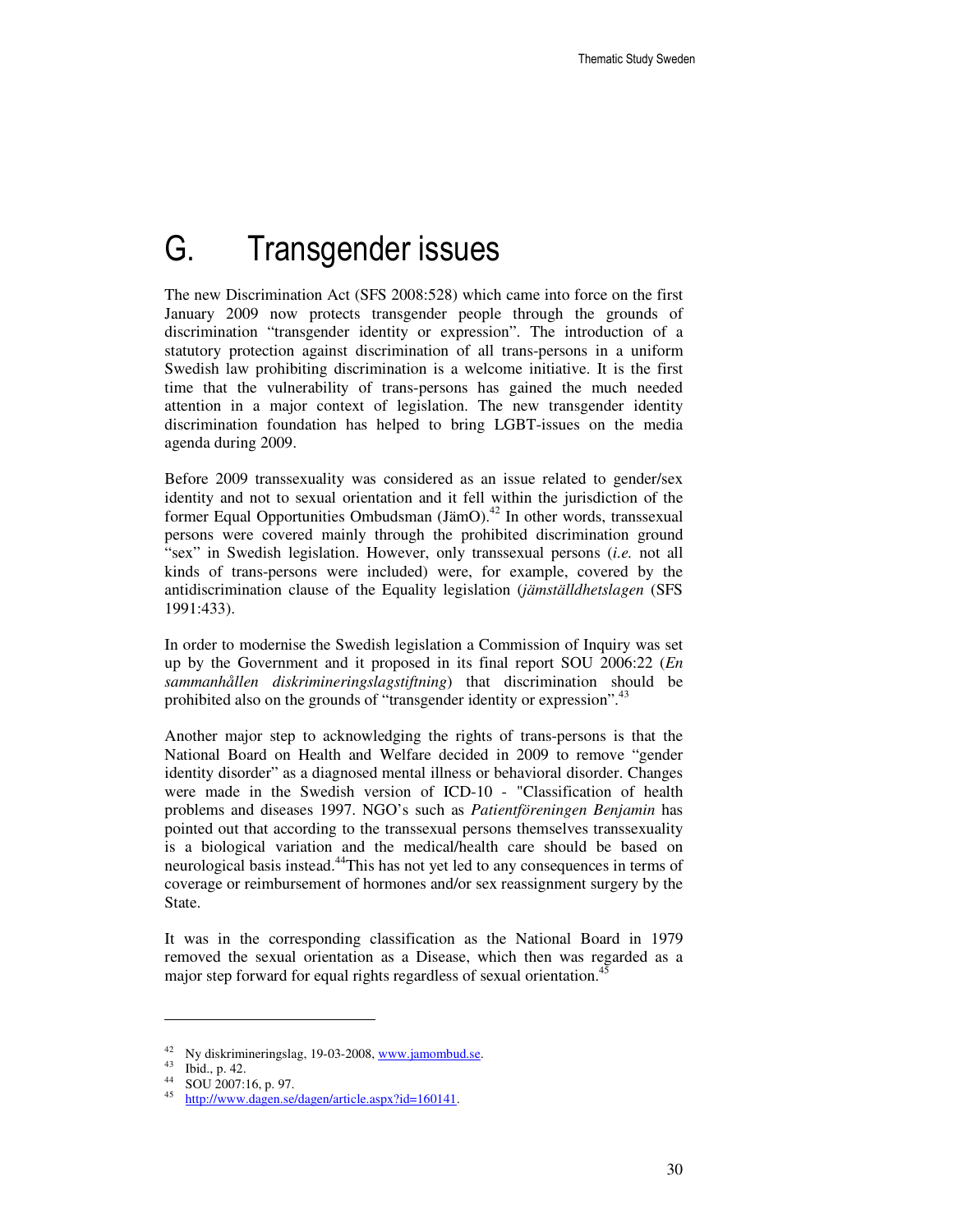The notion 'trans-persons' comprises in the Swedish legal context those who are or who are perceived to be transsexuals, transvestites, intergenders, intersexuals, transgenderists, drag kings or drag queens. Trans-persons have been described as "individuals who at times or always have been perceived to have or express or be perceived as expressing a gender identity that at times or always differs from the norm for the sex that is registered for them at birth."<sup>46</sup>

To total number of applications of persons who wanted to change their gender/sex between 1972 and 2006 was  $590<sup>37</sup>$  During 2006 approximately 60 persons applied for gender reassignment surgery in Sweden and that figure is about the same in  $2009<sup>47</sup>$  It is the present Swedish 1972 Act on the establishment of sex (gender designation) (*lag om fastställelse av könstillhörighet (SFS 1972:119*) which sets down the conditions for change of sex - medically and legally. The 1972 Act requires *inter alia* that the applicant is adult, i.e. has attained 18 years of age, has been sterilized or omits reproductive ability otherwise (*i.e.* is sterile) in order to be considered for the change of sexual designation.

Moreover, the Act allows transsexuals who have undergone gender reassignment surgery to get their personal documents reflecting the "new" gender (see also *folkbokföringslagen ( SFS 1991:481*)). The new Act on secrecy (*sekretesslagen*) which is in force since 1 October 2006 also covers the relevant information about changes in sexual designation.

Nevertheless, the 1972 Act, which was the first legislation in the world of its kind, has been heavily criticized by Swedish NGO:s as well as within academia as being old-fashioned<sup>48</sup> and even generating discriminatory attitudes and practice.<sup>49</sup> This law was promulgated during a time period in Swedish history when the eugenics debate still was vibrant.

A government appointed Commission submitted a report containing a number of proposals for necessary legislative changes in March 2007 (SOU 2007:16, *Ändrad könstillhörighet- förslag till ny lag*). Among the generally positively received proposals were: firstly that the current requirement of being unmarried or divorced as a prerequisite for authorisation for change of sex should be omitted (§ 4 in the proposed law) and secondly the introduction of a possibility to frees gametes for future use for reproductive purpose. However, the requirement contained in the proposal for permitting a change of sexual designation to have the sex glands (Sw. *könskörtlarna*) removed without any

<sup>46</sup> SOU 2006:22, p. 52.

<sup>47</sup> SOU 2007:16, p. 11.

<sup>48</sup> See SOU 2007:16, pp. 96-102; Uppsala Universitet, Juridiska fakulteten, Remiss "*Ändrad könstillhörighet-förslag till ny lag* (SOU 2007:16)", Dnr JURFAK 2007/38, 15 november 2007, p. 1; RFSL, *Yttrande över Ändrad könstillhörighet - förslag till ny lag* (SOU 2007:16), Stockholm 8 november 2007, p. 2.

<sup>49</sup> www.rfsu.org/sou\_2007\_16asp ; www.foreningenbenjamin.se.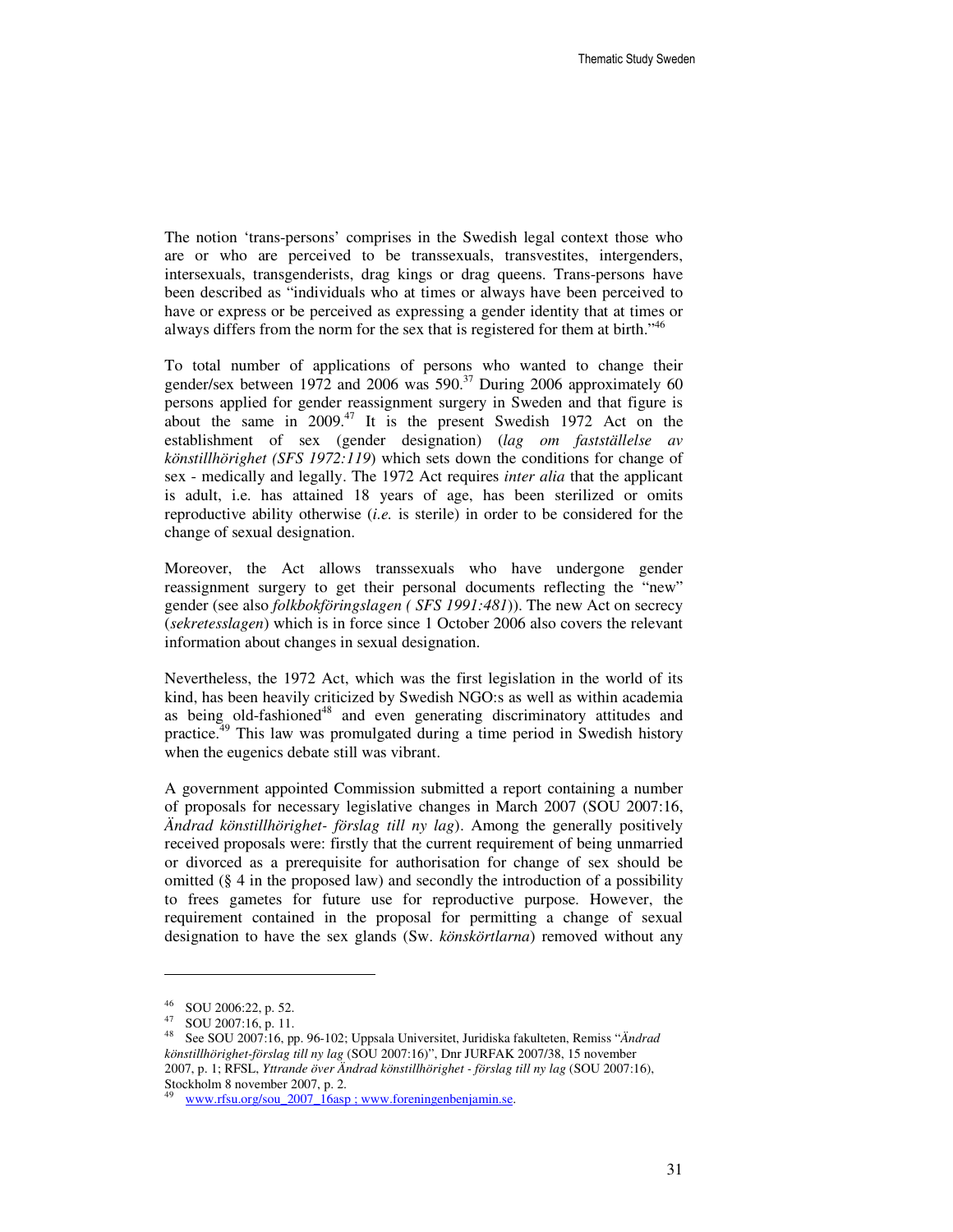exception has been considered by the reviewing instances as a potential violation of the concerned individual's self determination and the right to personal integrity.<sup>50</sup>

On the 29th of July 2009 the Council of Europe Commissioner for Human Rights proposed in a so-called "Issue Paper titled *"Human Rights and Gender Identity*" that every requirement to undergo medical or surgical intervention to obtain a legal gender reassignment is contrary to the ECHR and suggested all Council member countries to stop sterilization or forced treatment.<sup>51</sup>

In Sweden the right to a name is governed by the Names Act of 1982 (*namnlagen* SFS 1982:670) with the latest amendments as of 2003 and it shall be registered at the national registration authority - the Swedish Tax Agency (*skatteverket*).<sup>52</sup> The legislation contains a provision (Sec 34) aimed at preventing the adoption of inappropriate forenames. In other words, approval shall be withheld when a name is considered offensive or it might be expected to cause embarrassment to the bearer or when a name for some other reasons is manifestly unsuitable as a forename. This provision has been interpreted that a man may not have a woman's name and *vice versa*. On the other hand, this would be no obstacle where the new sex of a person has been legally recognized.<sup>53</sup> However, the requirement that the first name corresponds to the person's gender in order to register a change of a name has been strongly criticized by the Swedish federation for Lesbian, Gay, Bisexual and Transgender Rights (RFSL) as being out-of-date and that one should be able to choose whatever name.<sup>54</sup> Of some relevance to the issue is that the Swedish Patent and Registration Office (*Patent- och Registreringsverket*) has produced a list of gender neutral names<sup>55</sup> which may be useful in situations when change of a name is desired.

The government has addressed the issue by making this statement:

"In certain cases, a name change has been authorized already before the official recognition of the preferred gender. In two different cases the Court of Patent Appeals (Patentbesvärsrätten) has granted name changes in spite of the legal non-recognition of the preferred gender".

Recent research has shown that the resources for providing help in cases of domestic violence differ among heterosexual and other kind of relationships. In

<sup>50</sup> RFSL, ibid., pp. 2, 6-9.

<sup>51</sup> Utredning SOU 2007:16

<sup>52</sup> www.skatteverket.se/folkbokforing/namn.4.1.18e.

 $53$  SOU 2007:16, p. 63. There are no statistics available with regard to the number of persons who have changed their names because of change of sex (telephone conversation with the Tax Authority on 18 January 2008).

<sup>54</sup> RFSL, *Yttrande över Ändrad könstillhörighet-förslag till ny lag* (SOU 2007:16), pp. 3, 17 and 23. See also RFSL, Att byta namn, www.rfsl.se/?p=3690.

<sup>55</sup> www.prv.se/personnamn/konsneutralla\_namn.html.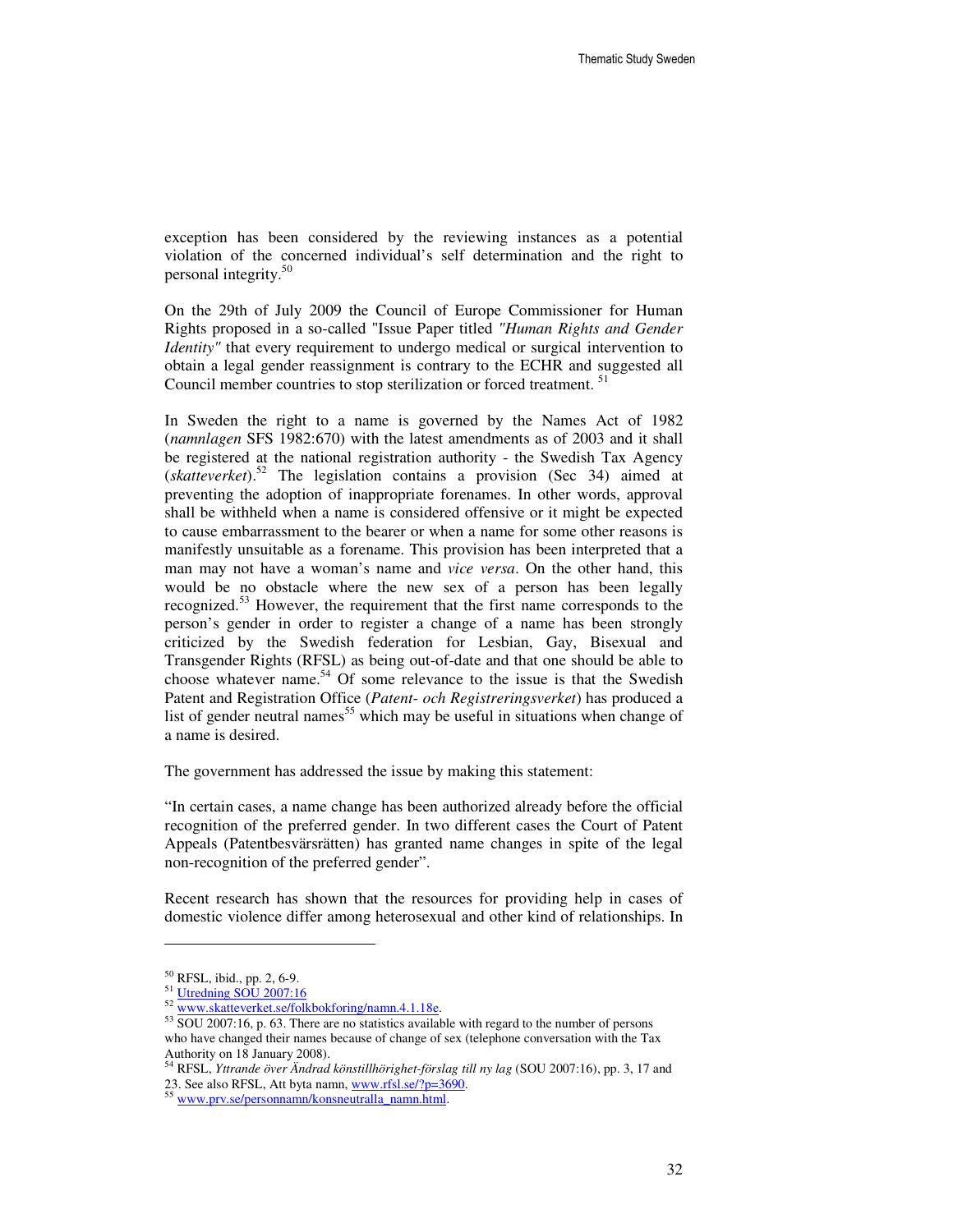practice, there have been situations where lesbian victims of domestic abuse were not accepted by many women's shelters and a transgender person had nowhere to turn.<sup>56</sup>

<sup>56</sup> G.Granström, *Challenging the Heteronormativity of Law*, in Exploring the Limits of Law, Å.Gunnarsson et al (eds.), Aldershot 2007, p. 131.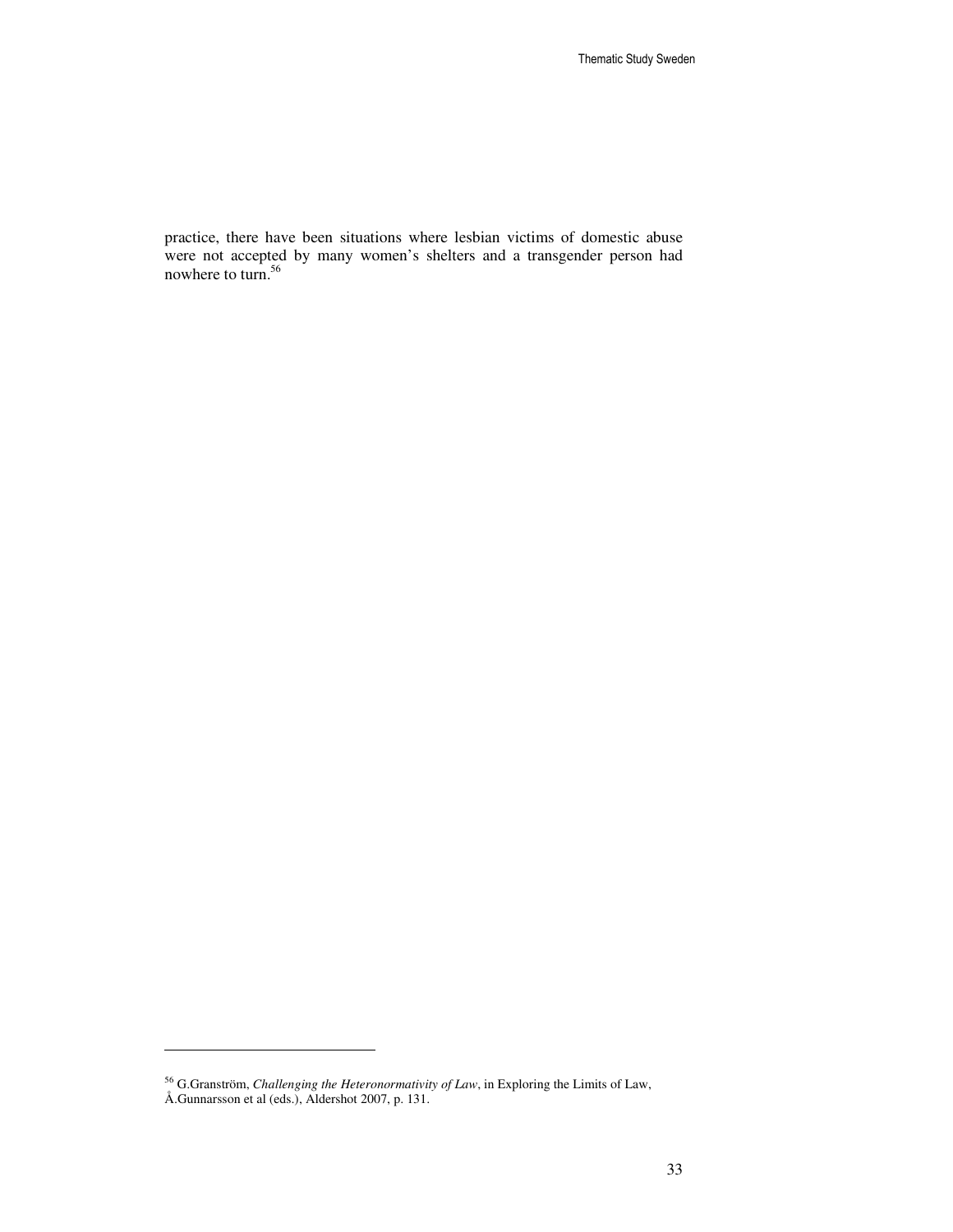# H. Miscellaneous

In Sweden there are no laws that are similar or comparable to the institutional homophobia surfaced in Lithuania through the law on protection of minors against the detrimental effects of public information.<sup>57</sup>

In Sweden the practice reportedly used in some countries during the asylum procedure known as 'phallometry' or 'phallometric testing' is not applied.

l

<sup>57</sup> http://www3.lrs.lt/pls/inter3/dokpaieska.showdoc\_l?p\_id=350870).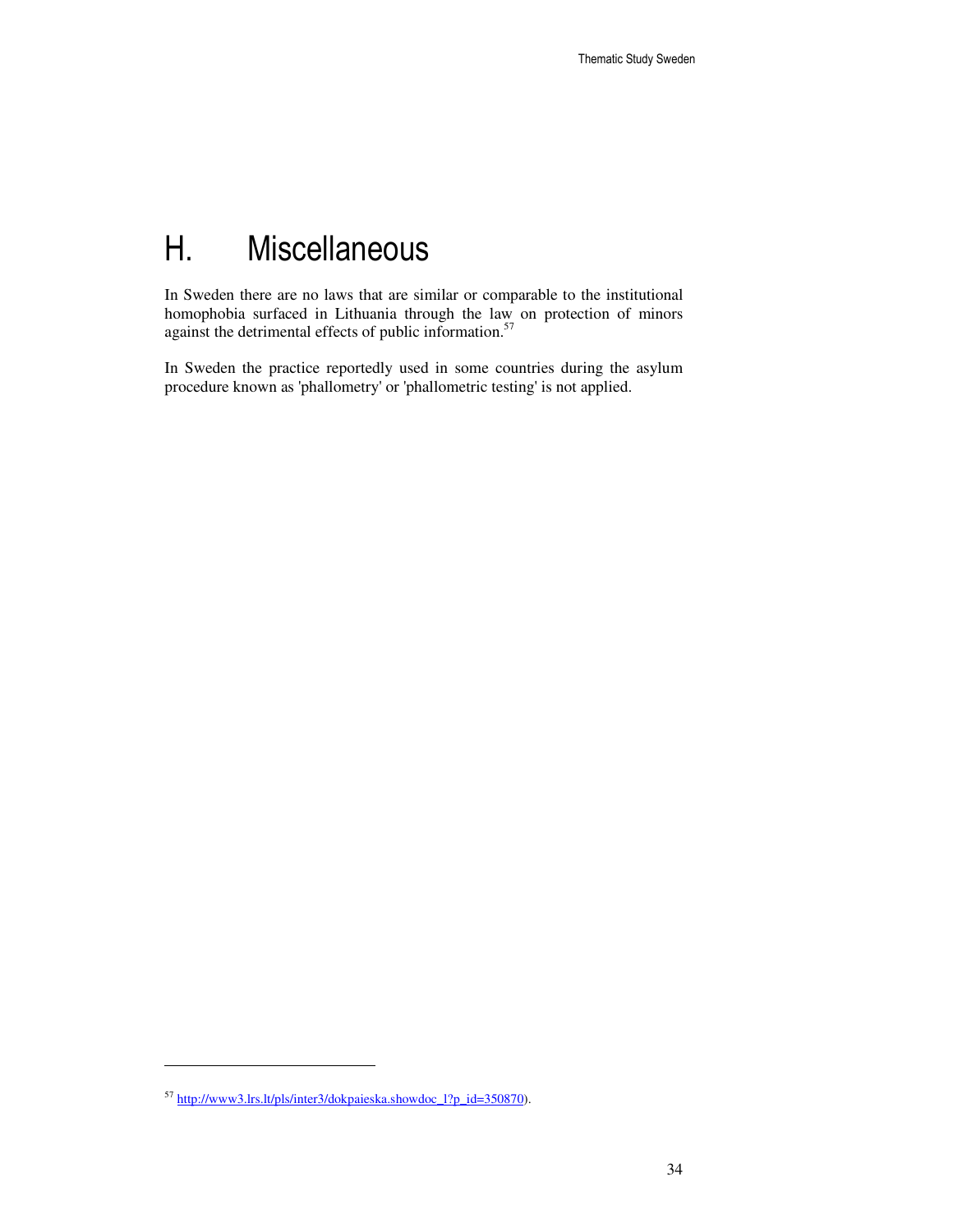## I. Good practices

In 2009, the National Board on Health and Welfare removed transgender as a diagnosed mental illness or behavioral disorder. Changes were made in the Swedish version of ICD-10 - "Classification of health problems and diseases 1997. It was in the corresponding classification as the National Board in 1979 removed the Diseases of homosexuality, which then was regarded as a major step forward for equal rights regardless of sexual orientation.<sup>58</sup>

Before 2009 transgender people lacked discrimination protection, but the new Discrimination Act (SFS 2008:528) which came into force on the first January 2009 now protects transgender people through the grounds of discrimination transgender identity or expression.

The Swedish Parliament passed new legislation allowing same sex couples to marry and have civil weddings. The law came into force on May 1st 2009. Civil unions granting same sex couples the same legal status as married couples have been allowed under Swedish law since 1999.<sup>59</sup>

Of significance is also the adoption of the second National Action Plan for Human Rights 2006-2009 in March 2006 with a long-term objective of securing full respect for human rights in Sweden.5 A number of measures are announced in the plan with regard to improving the situation of LGBT persons and to be implemented during this period.6 Issues addressed in the 2001 National Action Plan against Racism, Xenophobia, Homophobia and Discrimination were followed up and included in this plan. The Government established a Delegation to support the long-term task of securing full respect for human rights in Sweden based on the action plan (ToR  $2006:27$ ).<sup>60</sup>

The Swedish legislation on *inter alia* freedom of movement and family reunification, providing for full equality of treatment of LGBT and other persons, can be described as a best practice.

<sup>58</sup> http://www.dagen.se/dagen/article.aspx?id=160141

 $^{59}$  http://www.rfsl.se/?p=420 (Assessed 4 July 2009),

http://www.sweden.gov.se/sb/d/8586/a/79062 (Äktenskap för par med samma kön – Vigselfrågor (SOU 2007:17) ( Assessed 4 July 2009)

<sup>60</sup> http://www.manskligarattigheter.gov.se/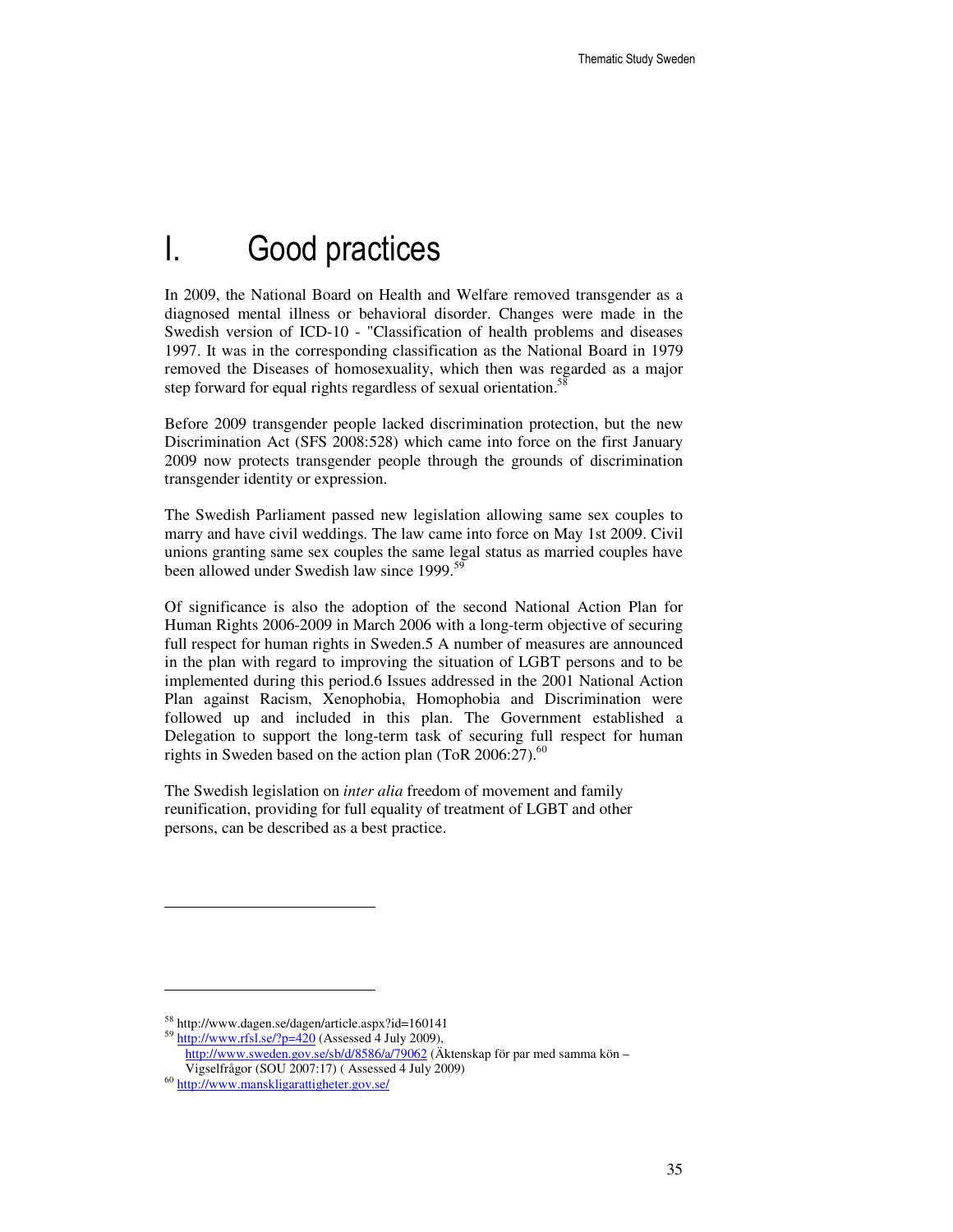# Annex 1 – Case law

#### Chapter A, the interpretation and/or implementation of Employment Equality Directive 2000/78/EC, case 1

| Case title                                                                                                                        | Dossier no $611-2007$                                                                                  |
|-----------------------------------------------------------------------------------------------------------------------------------|--------------------------------------------------------------------------------------------------------|
| Decision date                                                                                                                     | 6 December 2006                                                                                        |
| Reference details (type and<br>title of court/body; in original<br>language and English [official]<br>translation, if available]) | Settlement-HomO                                                                                        |
| Key facts of the case<br>$(max. 500 \text{ chars})$                                                                               | A woman complained that she was dismissed from her job on grounds of her sexual orientation (bisexual) |
| Main reasoning/argumentation<br>$(max. 500 \text{ chars})$                                                                        | Dismissal on grounds of sexual orientation constitutes discrimination                                  |
| Key issues (concepts,<br>interpretations) clarified by the<br>case (max. 500 chars)                                               | Discrimination on grounds of sexual orientation - dismissal                                            |
| Results (sanctions) and key<br>consequences or implications<br>of the case (max. 500 chars)                                       | 125 000 SEK were paid to the woman by the employer                                                     |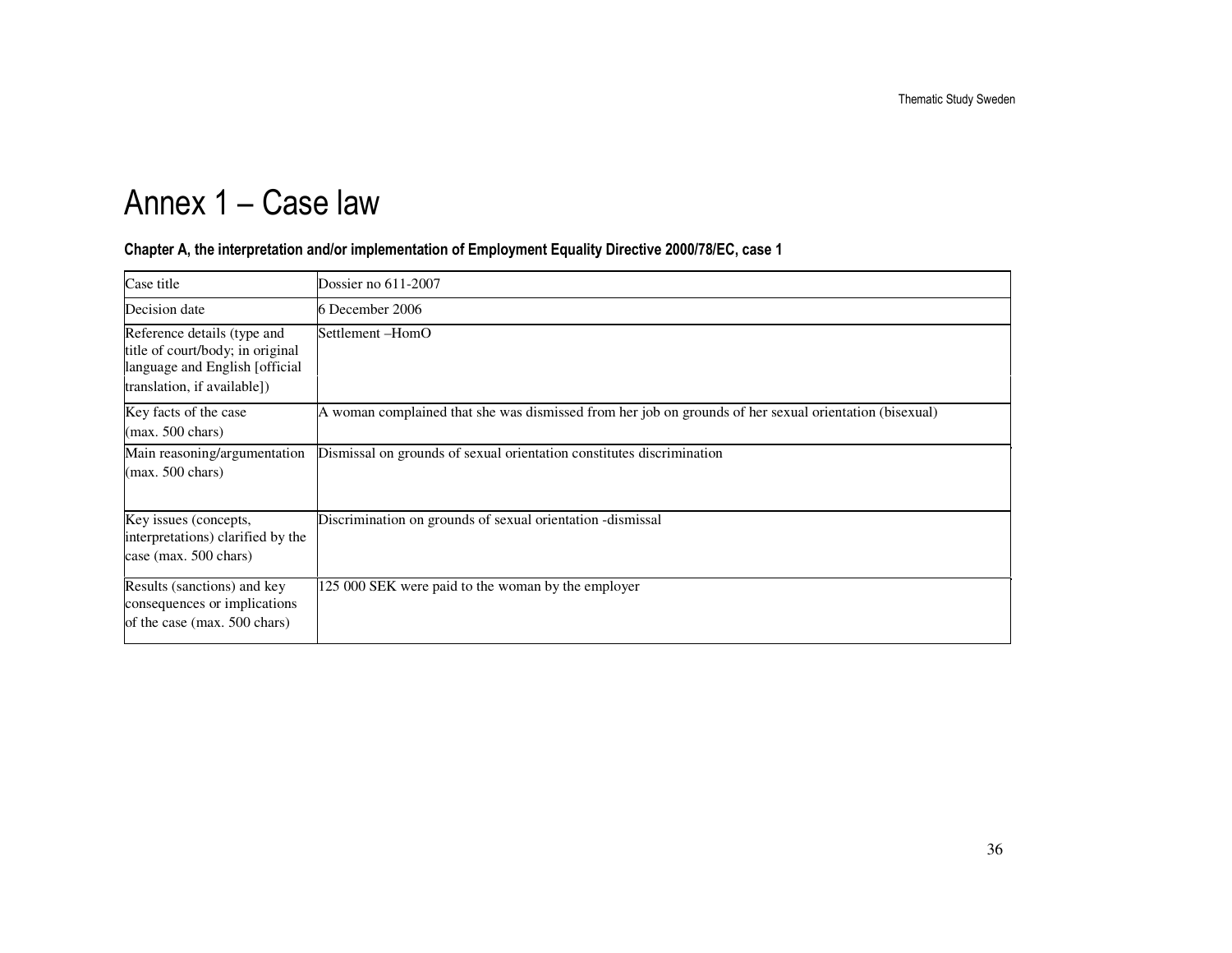### Chapter A, the interpretation and/or implementation of Employment Equality Directive 2000/78/EC, case 1 – Goods and services

| Case title                                                                                                                       | Case no T 3663-06                                                                                                                                                 |
|----------------------------------------------------------------------------------------------------------------------------------|-------------------------------------------------------------------------------------------------------------------------------------------------------------------|
| Decision date                                                                                                                    | 25 February 2007                                                                                                                                                  |
| Reference details (type and<br>title of court/body; in original<br>language and English [official<br>translation, if available]) | Huddinge District Court (tingsrätt)                                                                                                                               |
| Key facts of the case<br>$(max. 500 \text{ chars})$                                                                              | A lesbian patient has been exposed to a demeaning behaviour during emergency treatment                                                                            |
| Main reasoning/argumentation<br>$(max. 500 \text{ chars})$                                                                       | Posing insensitive and detailed questions related to the person's sexual orientation and relations constitutes<br>harassment on the grounds of sexual orientation |
| Key issues (concepts,<br>interpretations) clarified by the<br>case (max. 500 chars)                                              | harassment                                                                                                                                                        |
| Results (sanctions) and key<br>consequences or implications<br>of the case (max. 500 chars)                                      | Settlement, including 20 000 SEK in damages to the victim                                                                                                         |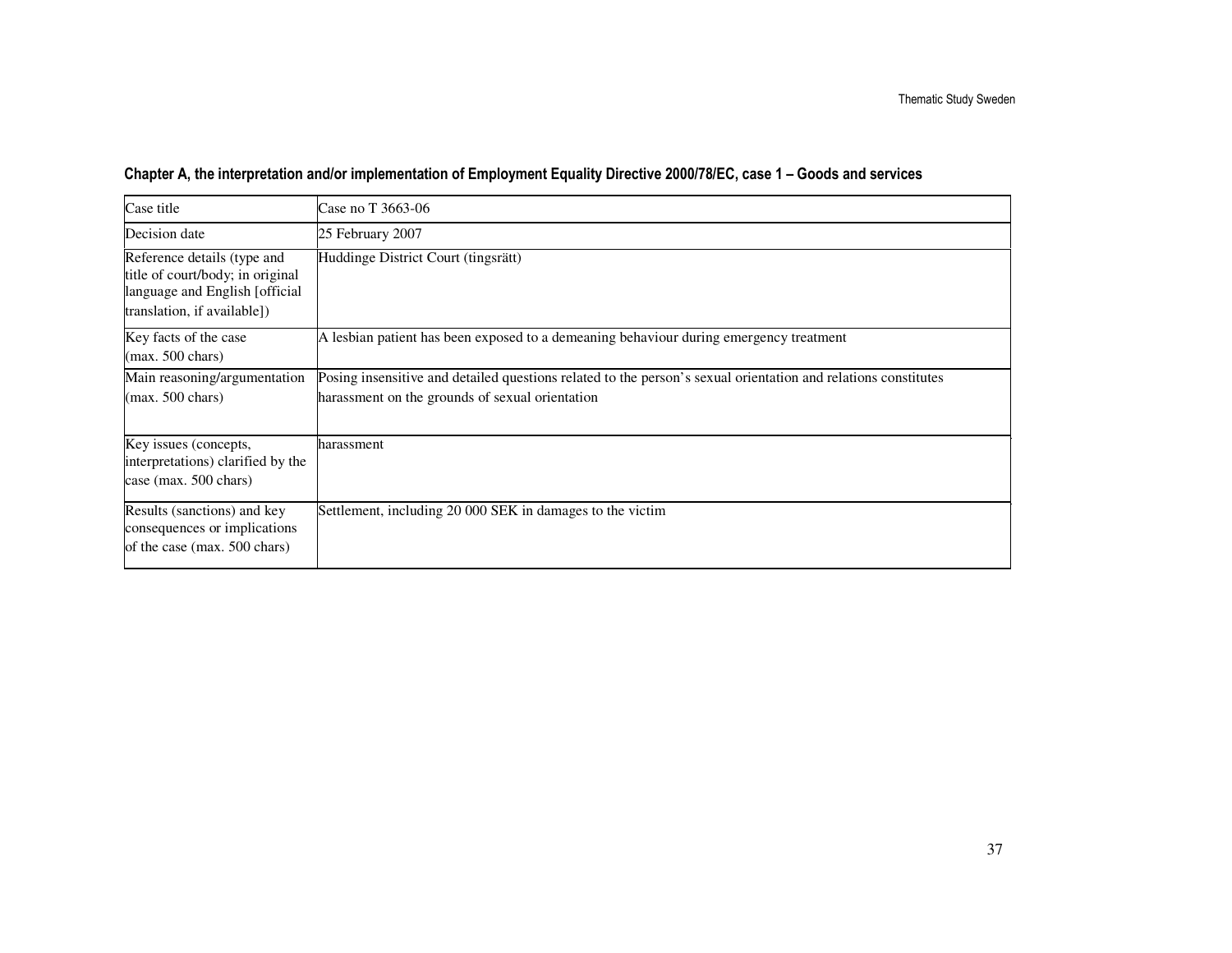| Case title                                                                                                                                   | Case no T439/05                                                                                                                                                   |
|----------------------------------------------------------------------------------------------------------------------------------------------|-------------------------------------------------------------------------------------------------------------------------------------------------------------------|
| Decision date                                                                                                                                | 30 March 2006                                                                                                                                                     |
| Reference details<br>(type and<br>title of court/body; in<br>original<br>language and English<br>[official<br>translation, if<br>available]) | District Court of Nacka (Tingsrätt)                                                                                                                               |
| Key facts of the case<br>$(max. 500 \text{ chars})$                                                                                          | Sexual orientation discrimination                                                                                                                                 |
| Main<br>reasoning/argumentati<br>on<br>$(max. 500 \text{ chars})$                                                                            | The denial of the owner of a dog kennel to sell a dog to a lesbian woman constitutes direct discrimination on the<br>grounds of sexual orientation and harassment |
| Key issues (concepts,<br>interpretations)<br>clarified by the<br>case (max. 500 chars)                                                       | Harassment and discrimination on the grounds of sexual orientation                                                                                                |
| Results (sanctions)<br>and key<br>consequences or                                                                                            | The owner of the kennel paid 20 000 SEK in damages                                                                                                                |

### Chapter A, the interpretation and/or implementation of Employment Equality Directive 2000/78/EC, case 2 Goods and services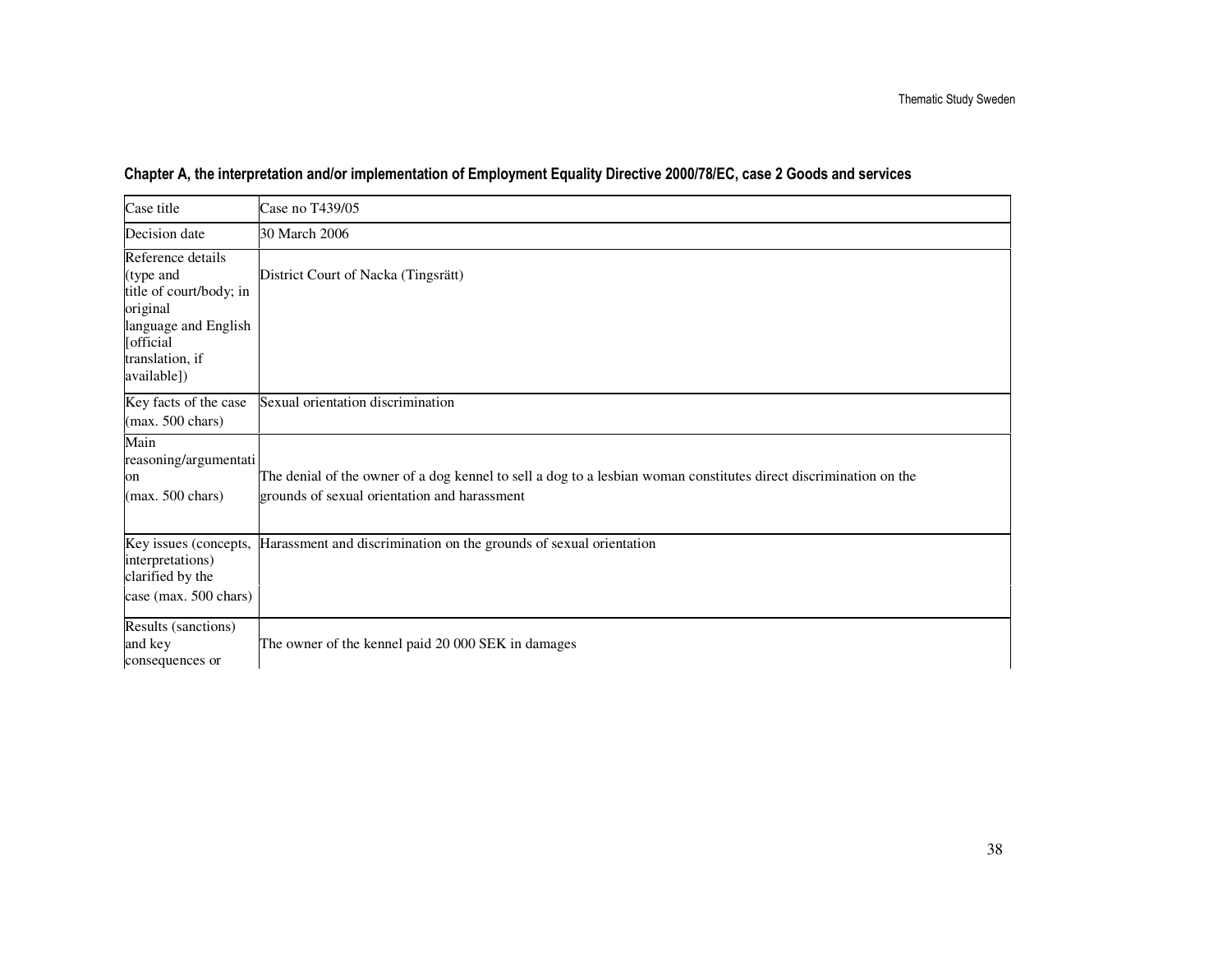Thematic Study Sweden

implications of the case (max. 500 chars)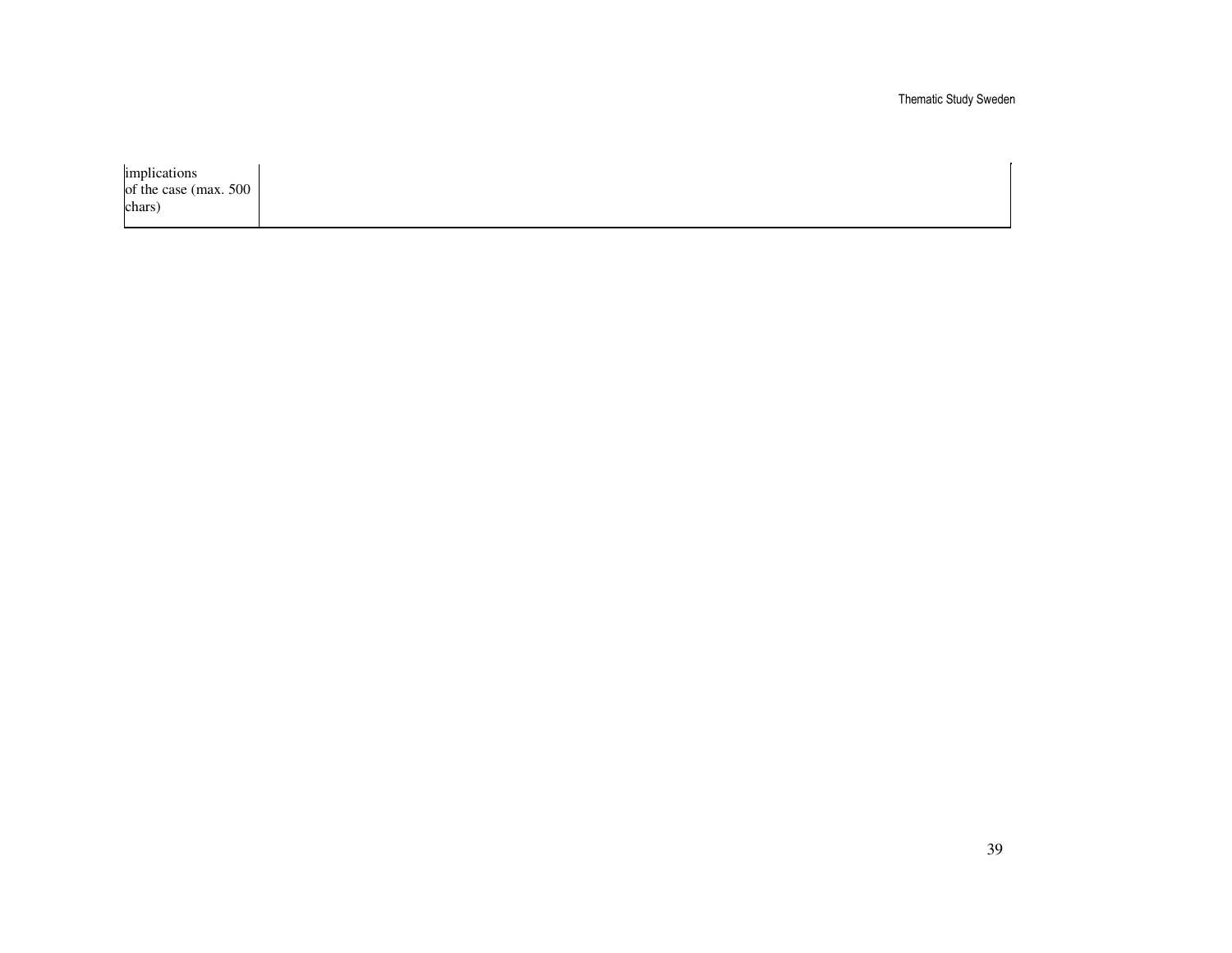### Chapter A, the interpretation and/or implementation of Employment Equality Directive 2000/78/EC, case 3 Goods and services

| Case title                                                                                                                       | Case no T2100-05                                                                                                                                          |
|----------------------------------------------------------------------------------------------------------------------------------|-----------------------------------------------------------------------------------------------------------------------------------------------------------|
| Decision date                                                                                                                    | 28 March 2006                                                                                                                                             |
| Reference details (type and<br>title of court/body; in original<br>language and English [official<br>translation, if available]) | The Supreme Court of Sweden (Högsta domstolen)                                                                                                            |
| Key facts of the case<br>$(max. 500 \text{ chars})$                                                                              | A lesbian couple was turned away from a restaurant for kissing and hugging on its premises                                                                |
| Main reasoning/argumentation<br>$(max. 500 \text{ chars})$                                                                       | In the view of the court the restaurant has not proved that there were legitimate reasons regardless of sexual<br>orientation for turning the couple away |
| Key issues (concepts,<br>interpretations) clarified by the<br>case (max. 500 chars)                                              | Direct discrimination on the grounds of sexual orientation                                                                                                |
| Results (sanctions) and key<br>consequences or implications<br>of the case (max. 500 chars)                                      | 15 000 SEK compensation                                                                                                                                   |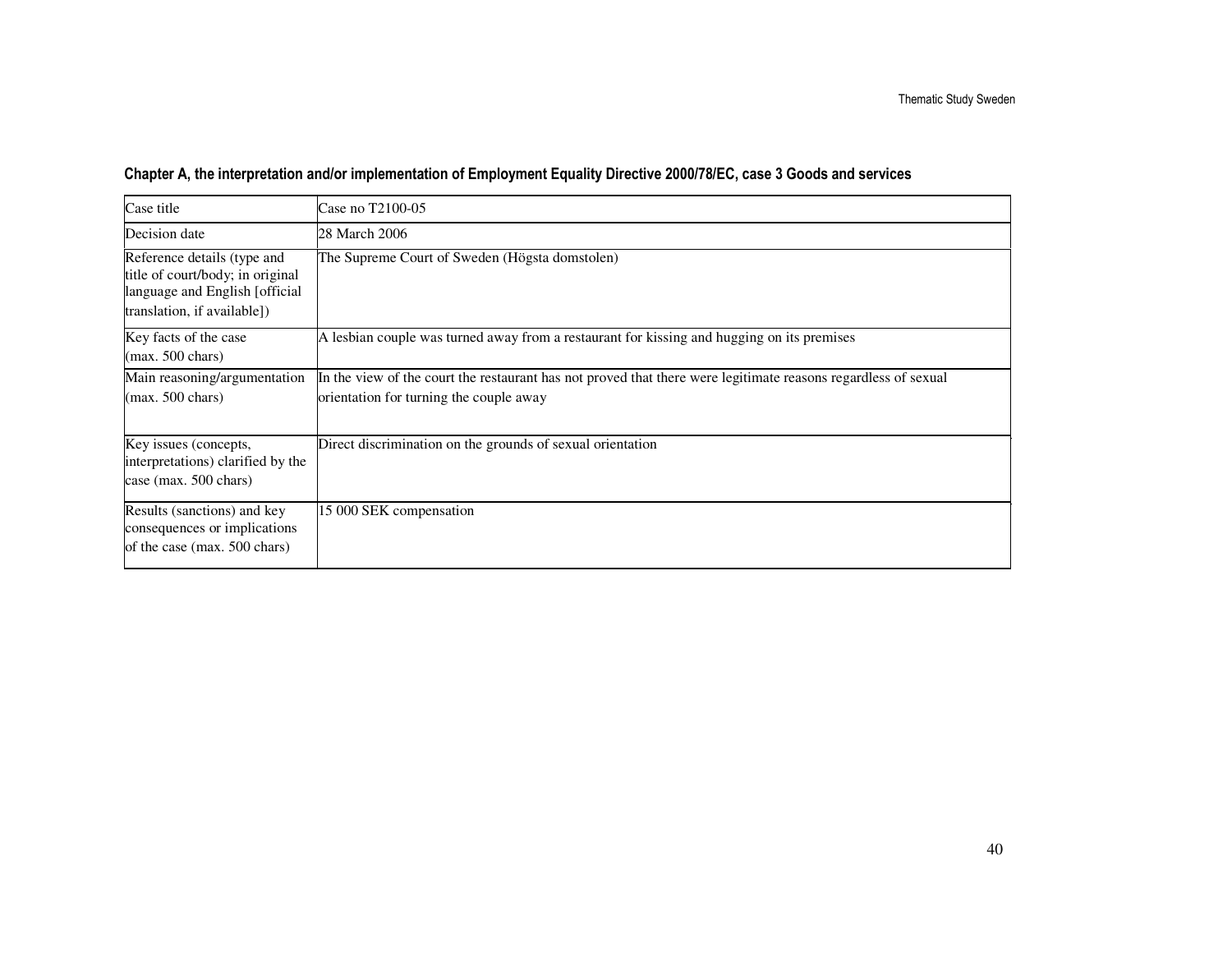### Chapter B, Freedom of movement, case law relevant to Directive 2004/38/EC, case 1

| Case title                                                                                                                       | C-122 and C-125/99, D and the Kingdom of Sweden v. Council [2001] ECR I-4319                                                                                                              |
|----------------------------------------------------------------------------------------------------------------------------------|-------------------------------------------------------------------------------------------------------------------------------------------------------------------------------------------|
| Decision date                                                                                                                    | 2001                                                                                                                                                                                      |
| Reference details (type and<br>title of court/body; in original<br>language and English [official<br>translation, if available]) | European Court of Justice                                                                                                                                                                 |
| Key facts of the case<br>$(max. 500 \text{ chars})$                                                                              | D who was in a registered partnership, had taken up employment with the Council and sought a EU staff household<br>allowance for an accompanying partner                                  |
| Main reasoning/argumentation<br>$(max. 500 \text{ chars})$                                                                       | Applicant, joined by Kingdom of Sweden, argued that the applicant was entitled to receive the allowance on a<br>position of equality with a heterosexual marriage. Council rejected this. |
| Key issues (concepts,<br>interpretations) clarified by the<br>case (max. 500 chars)                                              | Freedom of movement, discrimination, equal-treatment, respect for private and family life                                                                                                 |
| Results (sanctions) and key<br>consequences or implications<br>of the case (max. 500 chars)                                      | Council refusal to recognize a Swedish employee's registered partnership with a same sex partner was not in<br>violation of discrimination rules in EC treaty                             |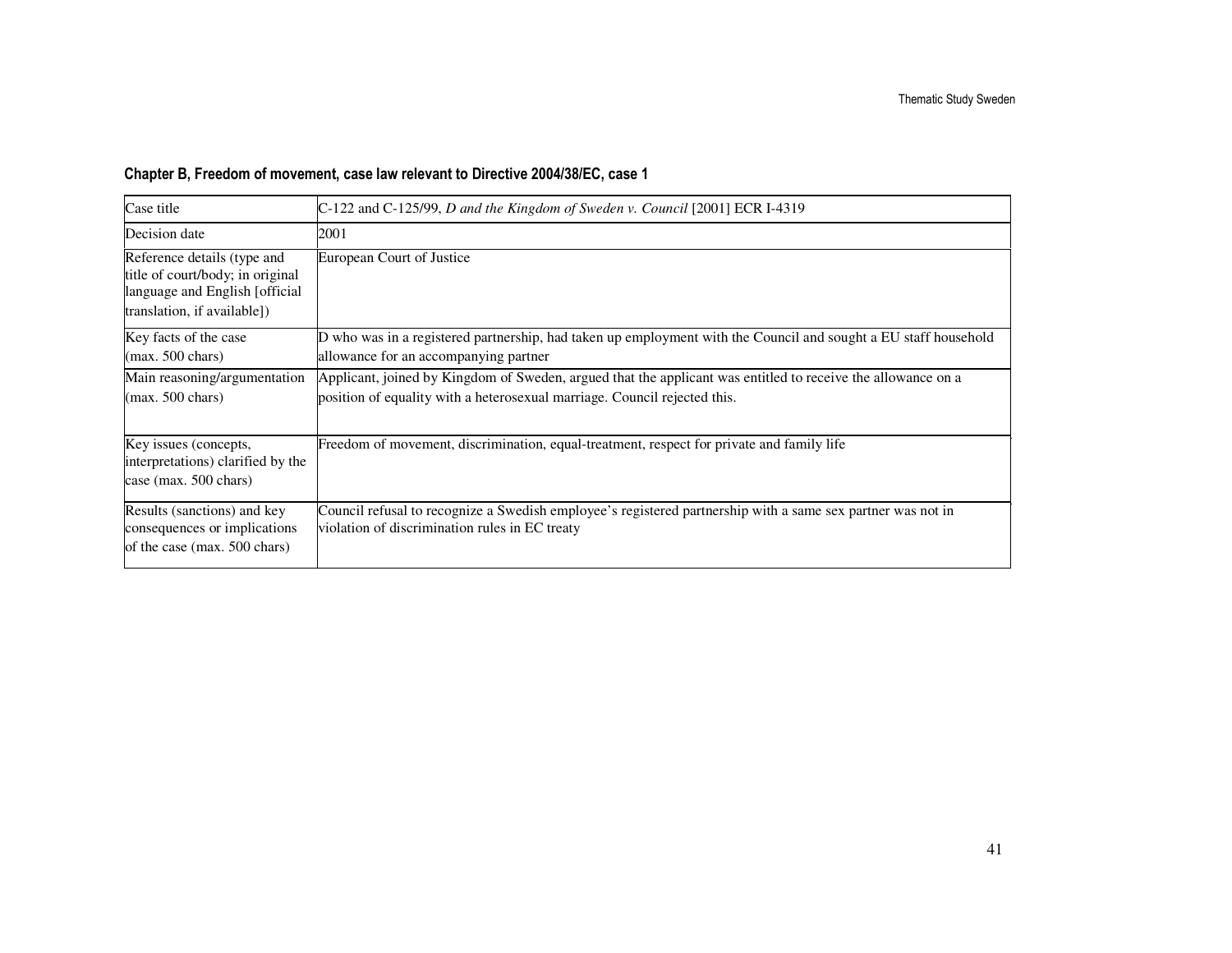| Case title                                                                                                                       | No relevant cases |
|----------------------------------------------------------------------------------------------------------------------------------|-------------------|
| Decision date                                                                                                                    |                   |
| Reference details (type and<br>title of court/body; in original<br>language and English [official<br>translation, if available]) |                   |
| Key facts of the case<br>$(max. 500 \text{ chars})$                                                                              |                   |
| Main reasoning/argumentation<br>$(max. 500 \text{ chars})$                                                                       |                   |
| Key issues (concepts,<br>interpretations) clarified by the<br>case (max. 500 chars)                                              |                   |
| Results (sanctions) and key<br>consequences or implications<br>of the case (max. 500 chars)                                      |                   |

### Chapter C, Asylum and subsidiary protection, case law relevant to art 10/1/d of Council Directive 2004/83/EC, case 1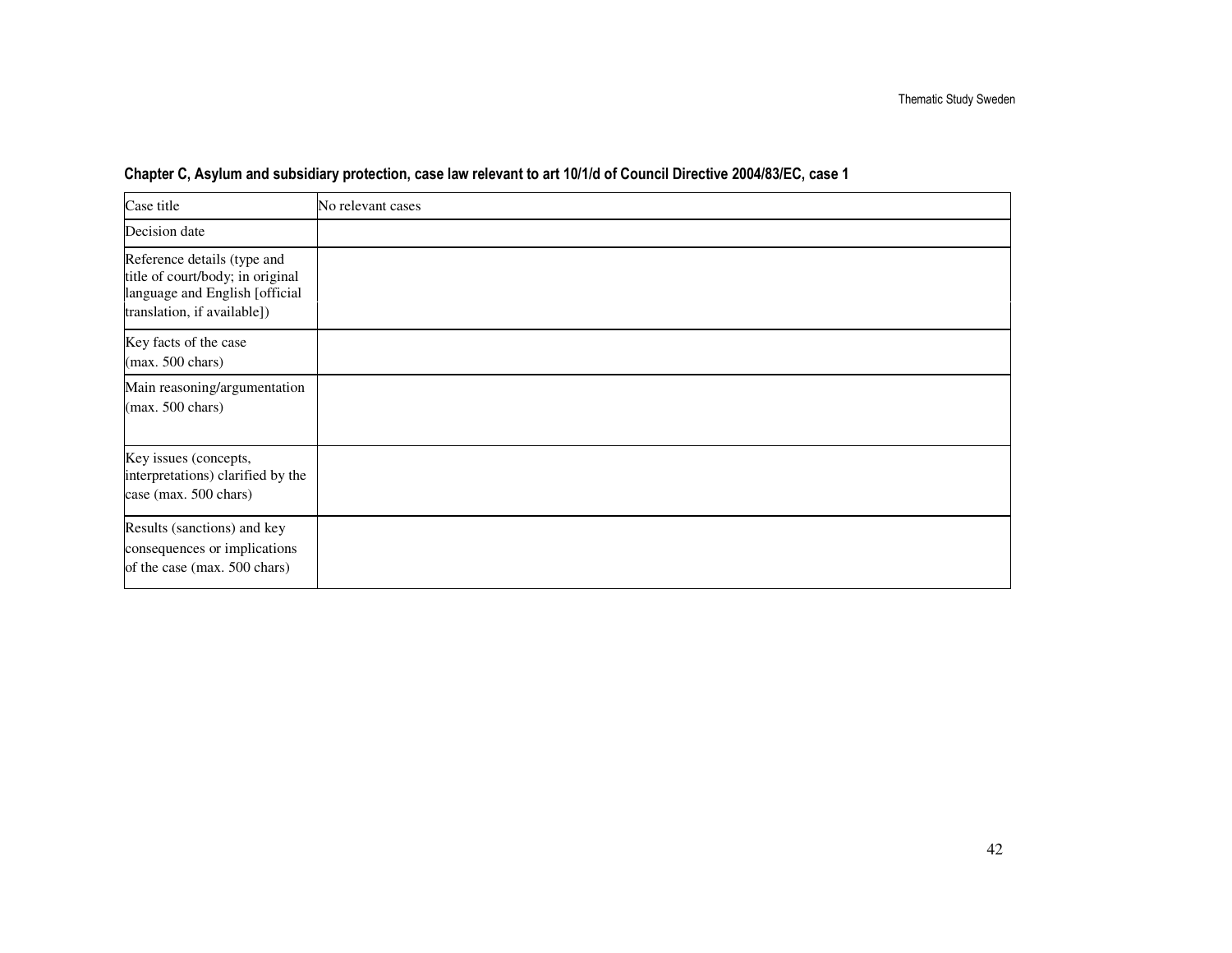| Case title                                                                                                                       | No relevant cases |
|----------------------------------------------------------------------------------------------------------------------------------|-------------------|
| Decision date                                                                                                                    |                   |
| Reference details (type and<br>title of court/body; in original<br>language and English [official<br>translation, if available]) |                   |
| Key facts of the case<br>$(max. 500 \text{ chars})$                                                                              |                   |
| Main reasoning/argumentation<br>$(max. 500 \text{ chars})$                                                                       |                   |
| Key issues (concepts,<br>interpretations) clarified by the<br>case (max. 500 chars)                                              |                   |
| Results (sanctions) and key<br>consequences or implications<br>of the case (max. 500 chars)                                      |                   |

### Chapter C, Asylum and subsidiary protection, case law relevant to art 2/h of Council Directive 2004/83/EC, case 1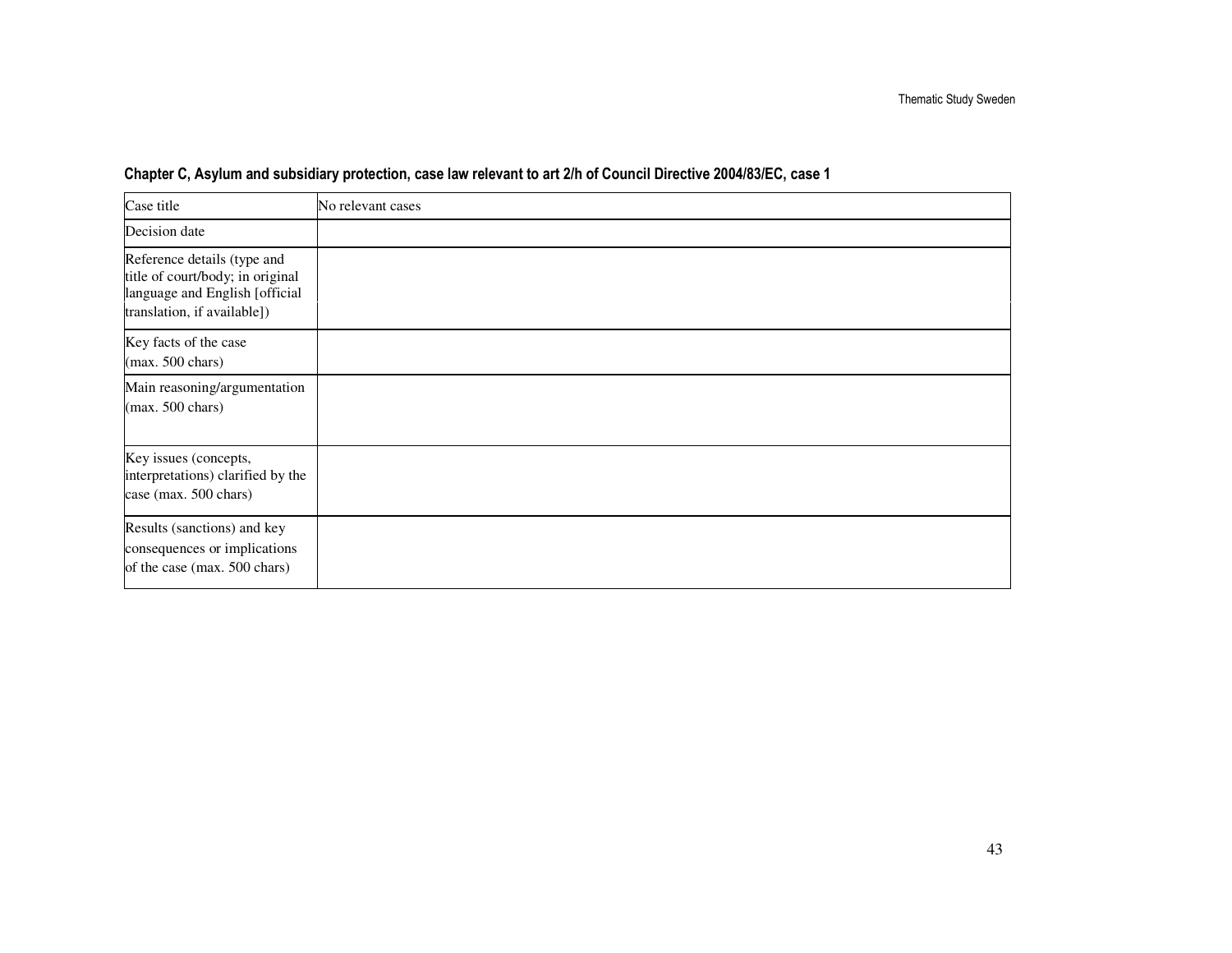| Case title                                                                                                                       | No relevant cases |
|----------------------------------------------------------------------------------------------------------------------------------|-------------------|
| Decision date                                                                                                                    |                   |
| Reference details (type and<br>title of court/body; in original<br>language and English [official<br>translation, if available]) |                   |
| Key facts of the case<br>$(max. 500 \text{ chars})$                                                                              |                   |
| Main reasoning/argumentation<br>$(max. 500 \text{ chars})$                                                                       |                   |
| Key issues (concepts,<br>interpretations) clarified by the<br>case (max. 500 chars)                                              |                   |
| Results (sanctions) and key<br>consequences or implications<br>of the case (max. 500 chars)                                      |                   |

### Chapter D, Family reunification, case law relevant to art 4/3 of the Council Directive 2003/86/EC, case 1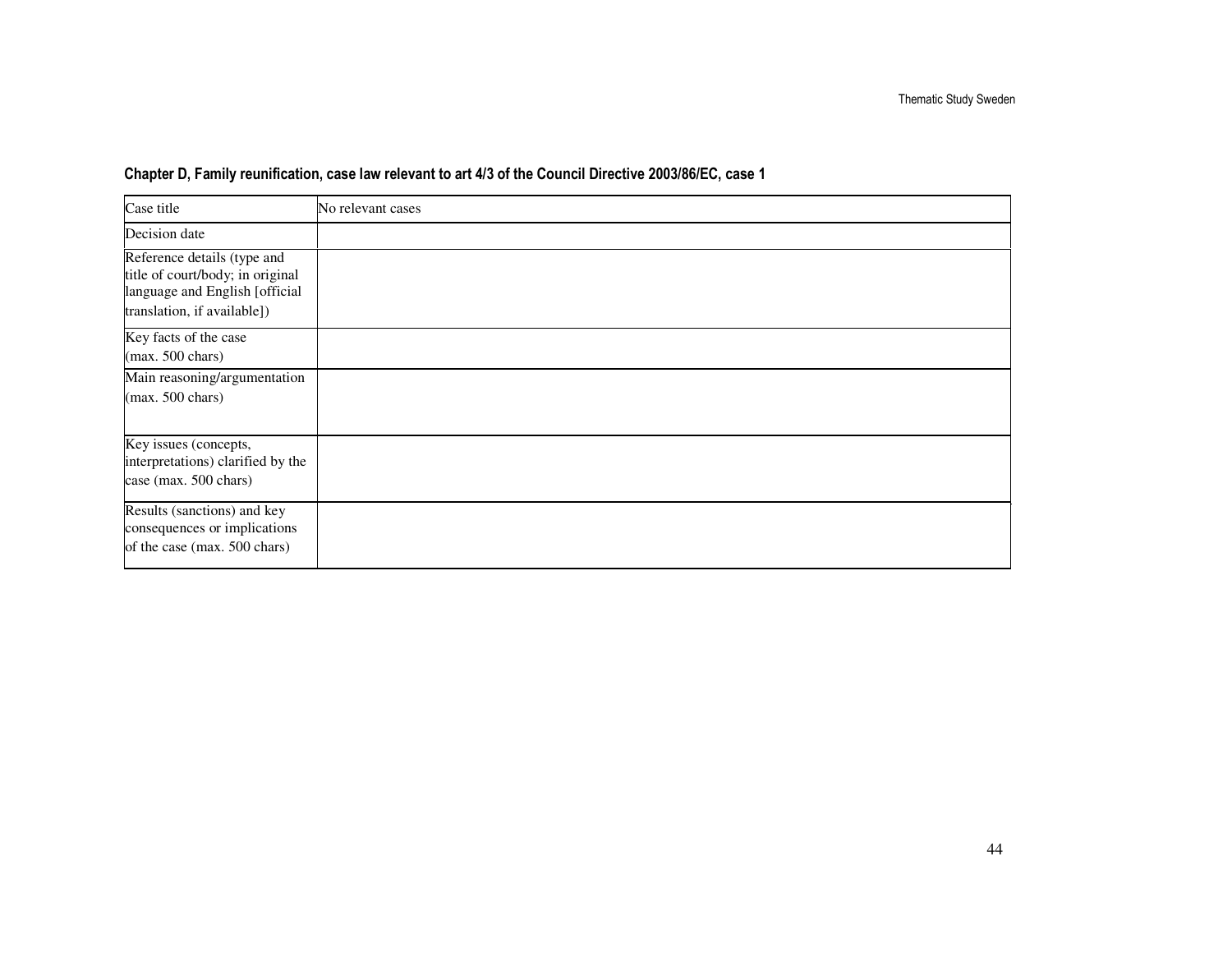### Chapter E, Freedom of assembly, case 1

| Case title                                                                                                                       | No relevant cases |
|----------------------------------------------------------------------------------------------------------------------------------|-------------------|
| Decision date                                                                                                                    |                   |
| Reference details (type and<br>title of court/body; in original<br>language and English [official<br>translation, if available]) |                   |
| Key facts of the case<br>$(max. 500 \text{ chars})$                                                                              |                   |
| Main reasoning/argumentation<br>$(max. 500 \text{ chars})$                                                                       |                   |
| Key issues (concepts,<br>interpretations) clarified by the<br>case (max. 500 chars)                                              |                   |
| Results (sanctions) and key<br>consequences or implications<br>of the case (max. 500 chars)                                      |                   |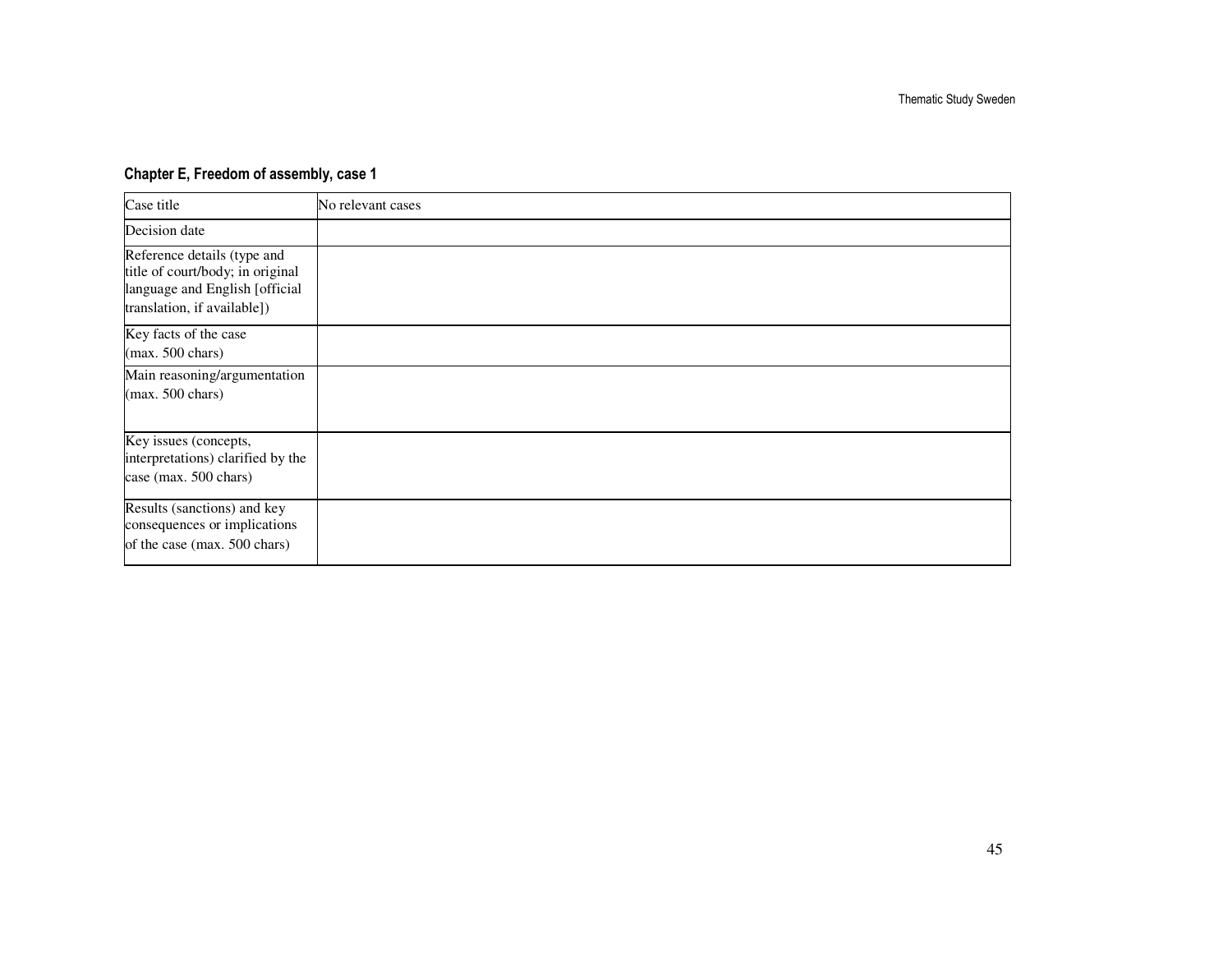### Chapter F, Hate speech, case 1

| Case title                                                                                                                        | NJA 2005 p. 805                                                                                                                                                                                           |
|-----------------------------------------------------------------------------------------------------------------------------------|-----------------------------------------------------------------------------------------------------------------------------------------------------------------------------------------------------------|
| Decision date                                                                                                                     | 2005-11-29                                                                                                                                                                                                |
| Reference details (type and<br>title of court/body; in original<br>language and English [official]<br>translation, if available]) | Högsta domstolen [The Supreme Court]                                                                                                                                                                      |
| Key facts of the case<br>$(max. 500 \text{ chars})$                                                                               | Preacher holding sermon and saying that homosexuality is against God, etc. the worst sentence including that<br>homosexuality is "a cancer" in society.                                                   |
| Main reasoning/argumentation<br>$(max. 500 \text{ chars})$                                                                        | The Court finds the accused not guilty, mainly because of the impact of the European Convention of Human Rights<br>and the protection of freedom of expression and freedom of religion contained therein. |
| Key issues (concepts,<br>interpretations) clarified by the<br>case (max. 500 chars)                                               | The range of criminal responsibility for hate-crimes in religious context clarified.                                                                                                                      |
| Results (sanctions) and key<br>consequences or implications<br>of the case (max. 500 chars)                                       |                                                                                                                                                                                                           |

| Case title                  | NJA 2006 p. 467                      |
|-----------------------------|--------------------------------------|
| Decision date               | 2006-07-06                           |
| Reference details (type and | Högsta domstolen [The Supreme Court] |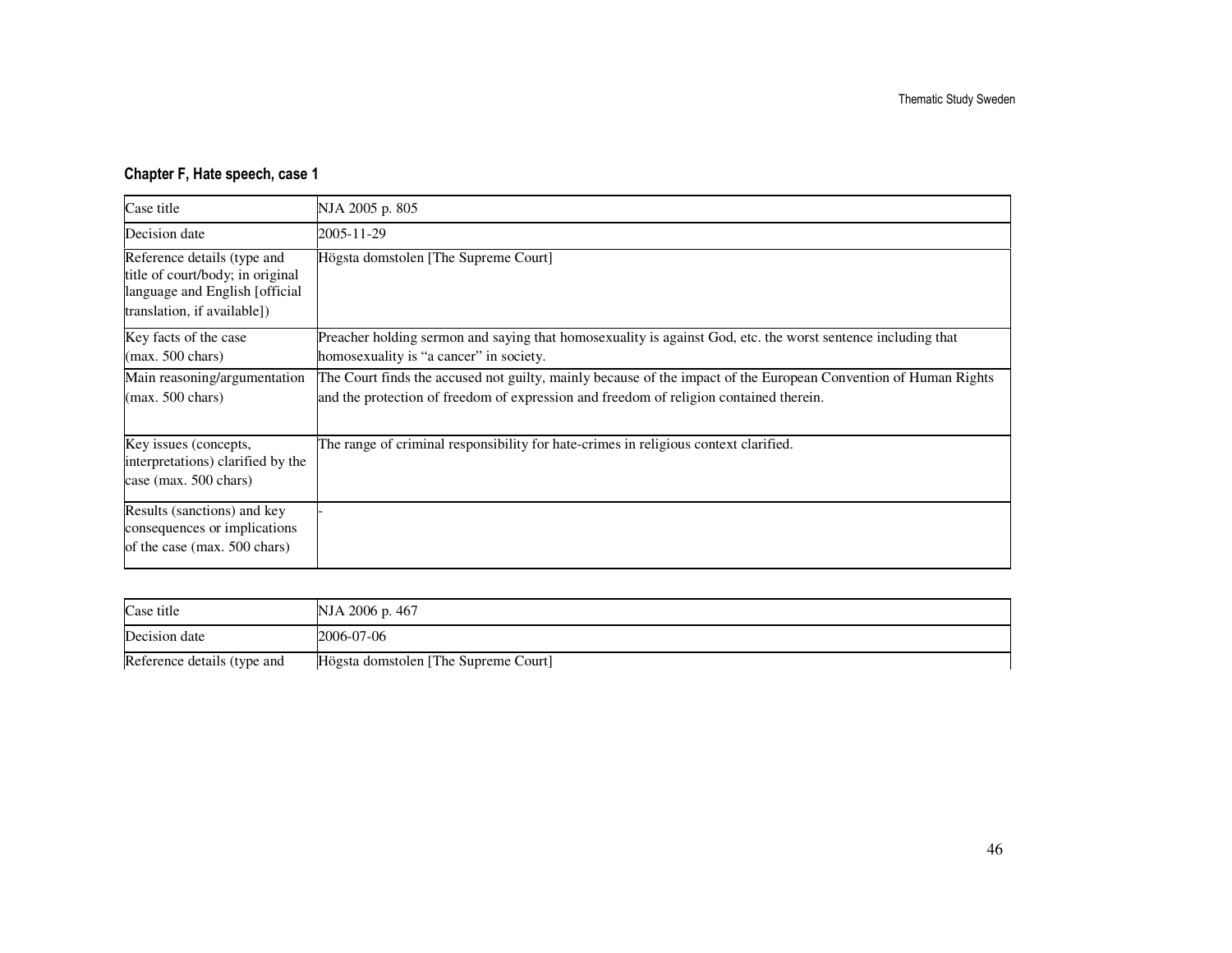| title of court/body; in original<br>language and English [official]<br>translation, if available]) |                                                                                                                                                         |
|----------------------------------------------------------------------------------------------------|---------------------------------------------------------------------------------------------------------------------------------------------------------|
| Key facts of the case<br>$(max. 500 \text{ chars})$                                                | Young men handing out leaflets with right-wing propaganda at school, containing among other things statements<br>about homosexuality as a decease, etc. |
| Main reasoning/argumentation<br>$(max. 500 \text{ chars})$                                         | The Court finds the accused guilty, mainly because the lack of any "serious" content of the leaflets and the special<br>context of a school.            |
| Key issues (concepts,<br>interpretations) clarified by the<br>case (max. 500 chars)                | The range of criminal responsibility for hate-crimes in educational contexts clarified.                                                                 |
| Results (sanctions) and key<br>consequences or implications<br>of the case (max. 500 chars)        | Accused (4 persons) convicted to prison by suspended sentence.                                                                                          |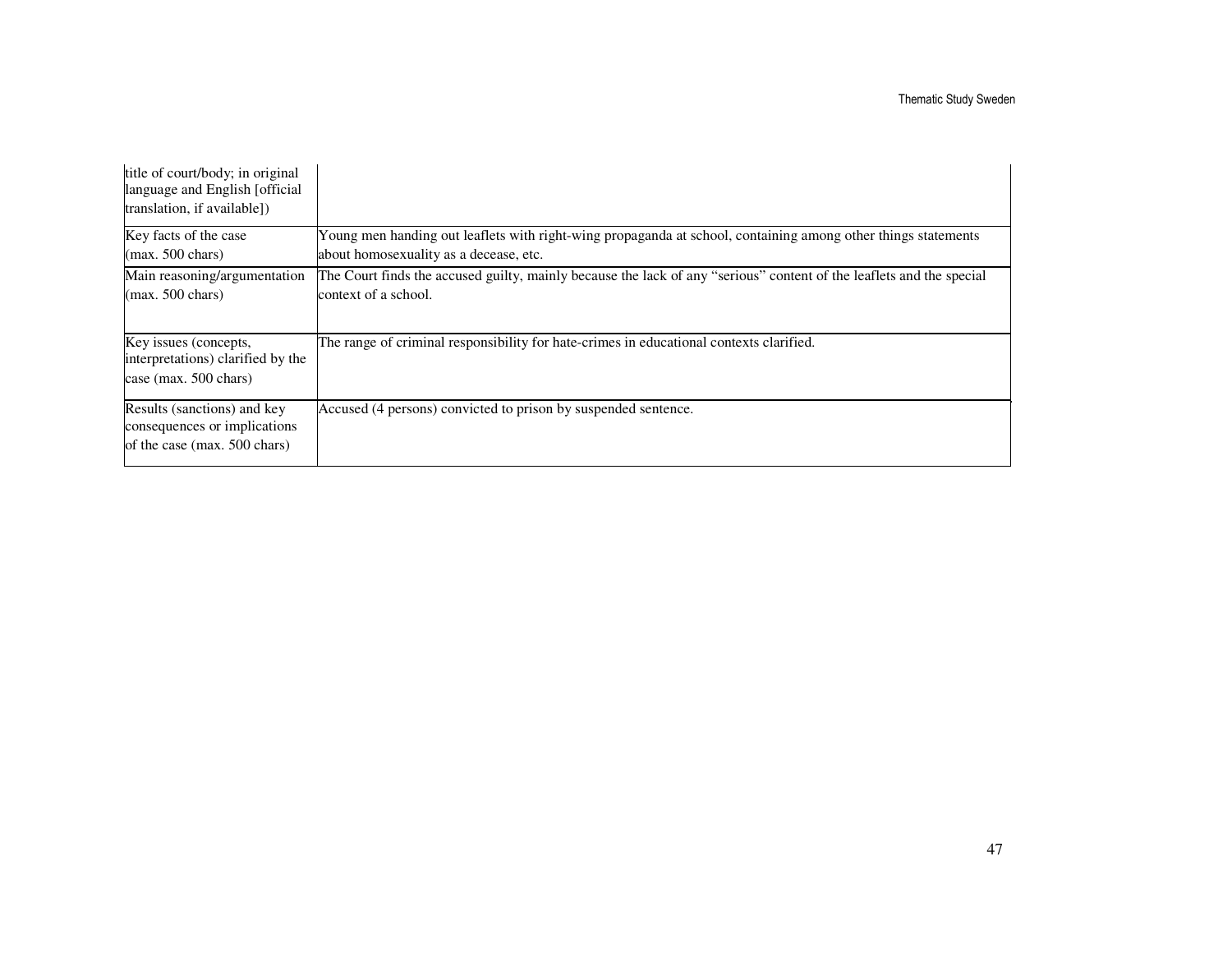### Chapter F, Hate crimes, case 2

| Case title                                                                                                                       | Cases of special interest since 1996, i.e. outside the scope of this report. |
|----------------------------------------------------------------------------------------------------------------------------------|------------------------------------------------------------------------------|
| Decision date                                                                                                                    |                                                                              |
| Reference details (type and<br>title of court/body; in original<br>language and English [official<br>translation, if available]) |                                                                              |
| Key facts of the case<br>$(max. 500 \text{ chars})$                                                                              |                                                                              |
| Main reasoning/argumentation<br>$(max. 500 \text{ chars})$                                                                       |                                                                              |
| Key issues (concepts,<br>interpretations) clarified by the<br>case (max. 500 chars)                                              |                                                                              |
| Results (sanctions) and key<br>consequences or implications<br>of the case (max. 500 chars)                                      |                                                                              |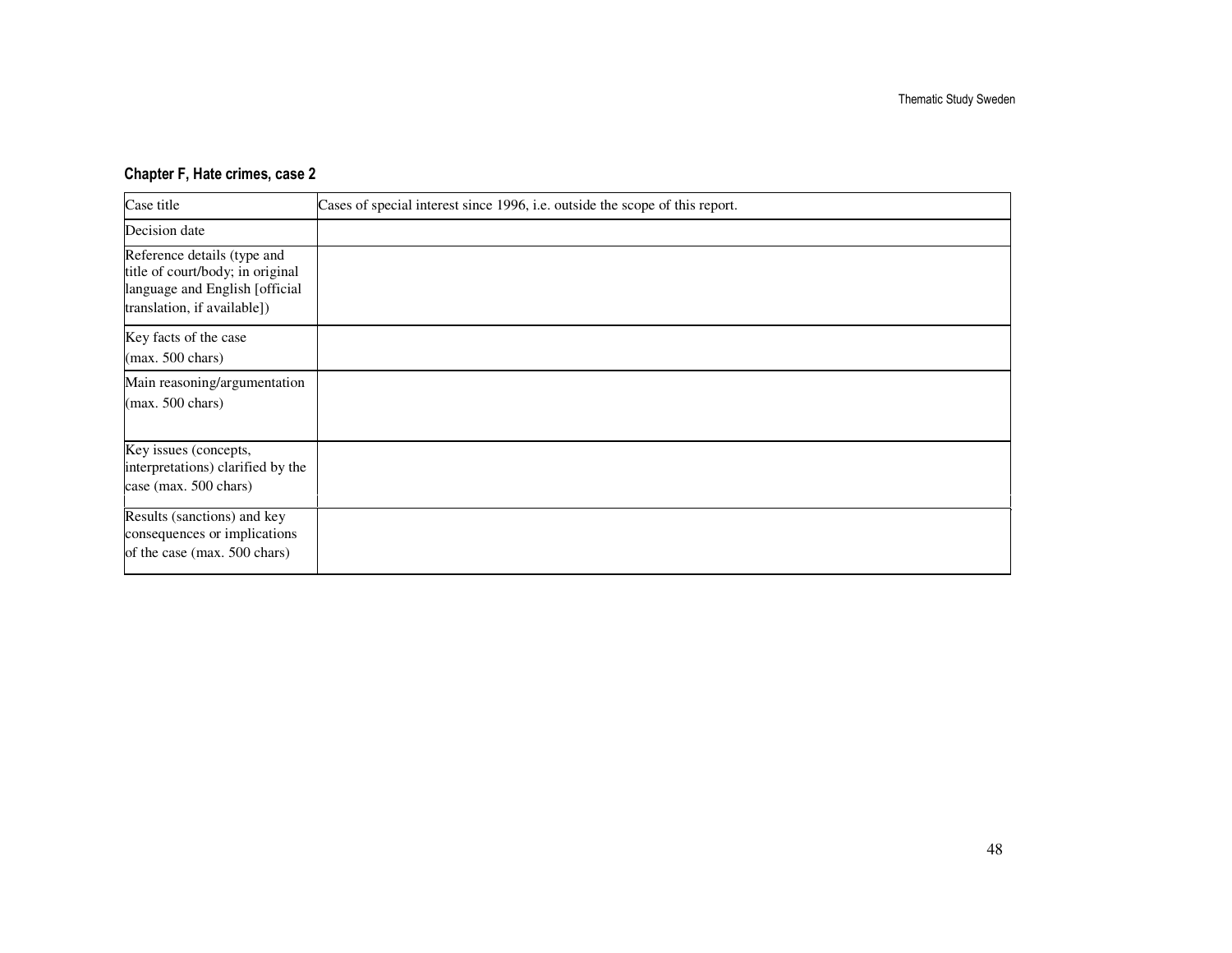### Chapter G, Applicability of legislation on transgender issues, case 1

| Case title                                                                                                                       |  |
|----------------------------------------------------------------------------------------------------------------------------------|--|
| Decision date                                                                                                                    |  |
| Reference details (type and<br>title of court/body; in original<br>language and English [official<br>translation, if available]) |  |
| Key facts of the case<br>$(max. 500 \text{ chars})$                                                                              |  |
| Main reasoning/argumentation<br>$(max. 500 \text{ chars})$                                                                       |  |
| Key issues (concepts,<br>interpretations) clarified by the<br>case (max. 500 chars)                                              |  |
| Results (sanctions) and key<br>consequences or implications<br>of the case (max. 500 chars)                                      |  |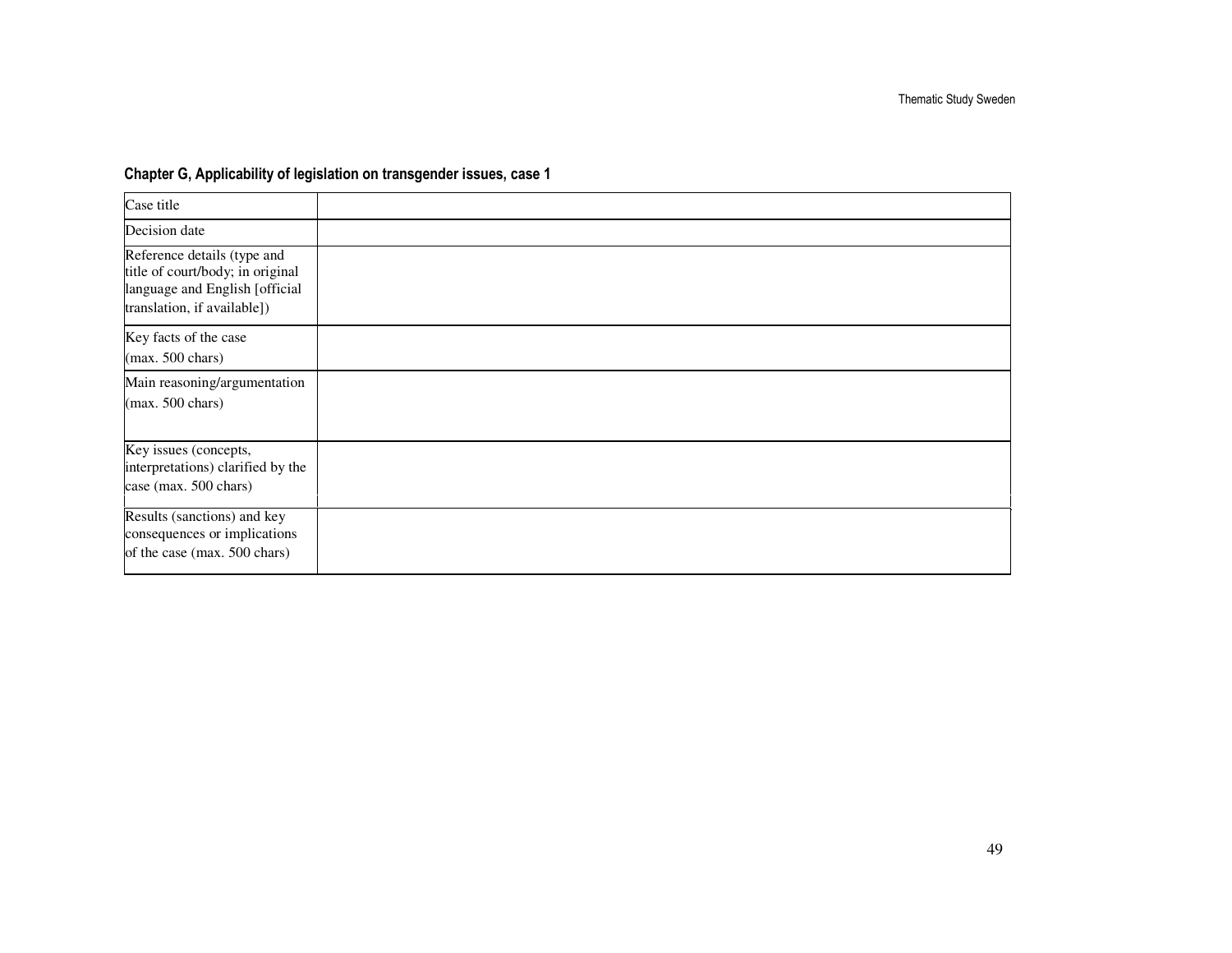| Case title                                                                                                                       |  |
|----------------------------------------------------------------------------------------------------------------------------------|--|
| Decision date                                                                                                                    |  |
| Reference details (type and<br>title of court/body; in original<br>language and English [official<br>translation, if available]) |  |
| Key facts of the case<br>(max. 500 chars)                                                                                        |  |
| Main reasoning/argumentation<br>$(max. 500 \text{ chars})$                                                                       |  |
| Key issues (concepts,<br>interpretations) clarified by the<br>case (max. 500 chars)                                              |  |
| Results (sanctions) and key<br>consequences or implications<br>of the case (max. 500 chars)                                      |  |

#### Chapter G, Name change and/or sex change of trans gender people, relevant case law, case 1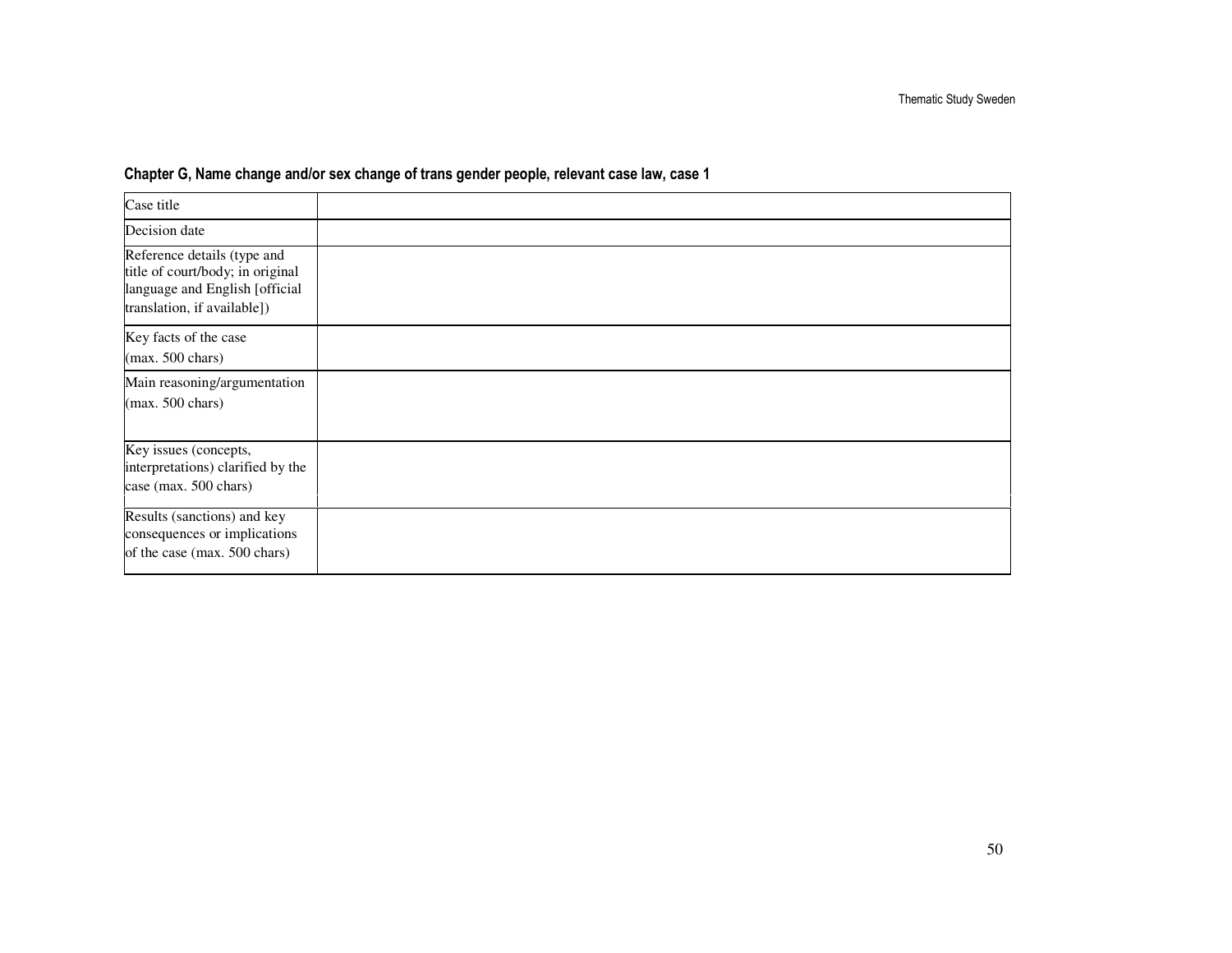Case title Decision dateReference details (type and title of court/body; in original language and English [official translation, if available])Key facts of the case(max. 500 chars)Main reasoning/argumentation(max. 500 chars)Key issues (concepts, interpretations) clarified by thecase (max. 500 chars)Results (sanctions) and key consequences or implicationsof the case (max. 500 chars)

Chapter I, Case law relevant to the impact of good practices on homophobia and/or discrimination on the ground of sexual orientation, case 1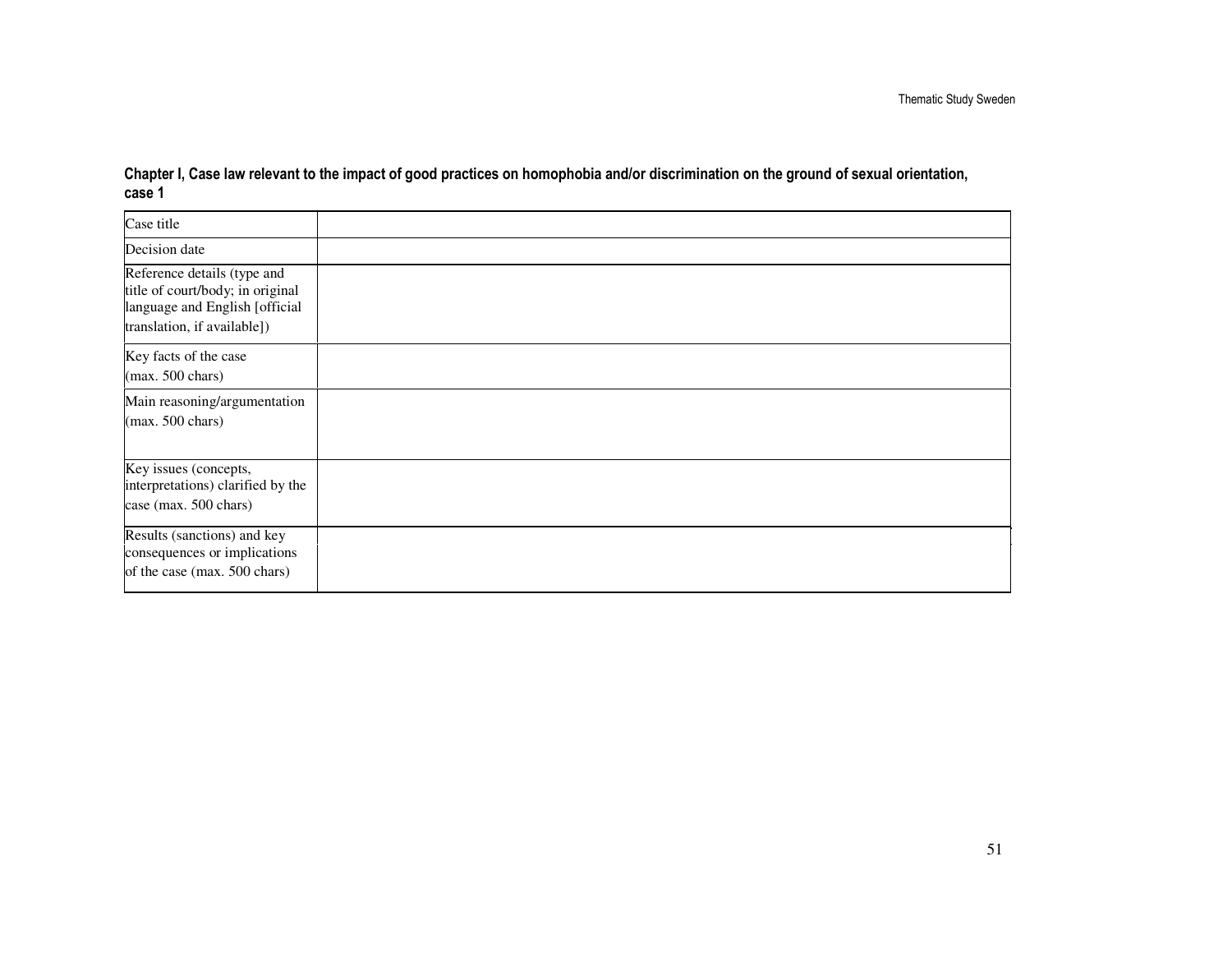# Annex 2 – Statistics

#### Chapter A, Implementation of Employment Directive 2000/78/EC in relation to sexual orientation

|                                                                                          | 2000 | 2001 | 2002 | 2003 | 2004      | 2005 | 2006 | 2007 |
|------------------------------------------------------------------------------------------|------|------|------|------|-----------|------|------|------|
| Total complaints of discrimination on the ground of sexual orientation (equality body,   |      |      |      |      | <b>A7</b> | 62   | 56   | 63   |
| tribunals, courts etc.): if possible disaggregated according to social areas of          |      |      |      |      |           |      |      |      |
| discrimination (employment, education, housing, goods and services etc.)                 |      |      |      |      |           |      |      |      |
| Total finding of Discrimination confirmed (by equality body, tribunals, courts etc.): if |      |      |      |      |           |      |      |      |
| possible disaggregated according to social areas of discrimination (employment,          |      |      |      |      |           |      |      |      |
| education, housing, goods and services etc.)                                             |      |      |      |      |           |      |      |      |
| National Number of sanctions/compensation payments issued (by courts, tribunals,         |      |      |      |      |           |      |      |      |
| equality bodies etc.): if possible disaggregated according to social areas of            |      |      |      |      |           |      |      |      |
| discrimination (employment, education, housing, goods and services etc.)                 |      |      |      |      |           |      |      |      |
| National range of sanctions/compensation payments (by courts, tribunals, equality        |      |      |      |      |           |      |      |      |
| bodies etc.): if possible disaggregated according to social areas of discrimination      |      |      |      |      |           |      |      |      |
| (employment, education, housing, goods and services etc.)                                |      |      |      |      |           |      |      |      |

### Chapter B, Freedom of movement of LGBT partners

|                                                                                                                                                                                                                                                                                            | 2000 | 2001 | 2002 | 2003 | 2004 | 2005 | 2006 | 2007 |
|--------------------------------------------------------------------------------------------------------------------------------------------------------------------------------------------------------------------------------------------------------------------------------------------|------|------|------|------|------|------|------|------|
| Number of LGBT partners of EU citizens residing in your country falling under<br>Directive 2004/38/EC (i.e., LGBT partners having exercised their freedom of<br>movement as granted to family members of EU citizens, whether under Directive<br>2004/38/EC or under previous instruments) | n/a  | ln/a | n/a  | ln/a | n/a  | n/a  | ln/a | n/a  |
| Number of LGBT partners who claimed their right to residence but were denied this<br>right                                                                                                                                                                                                 | n/a  | ln/a | n/a  | ln/a | ln/a | n/a  | m/a  | n/a  |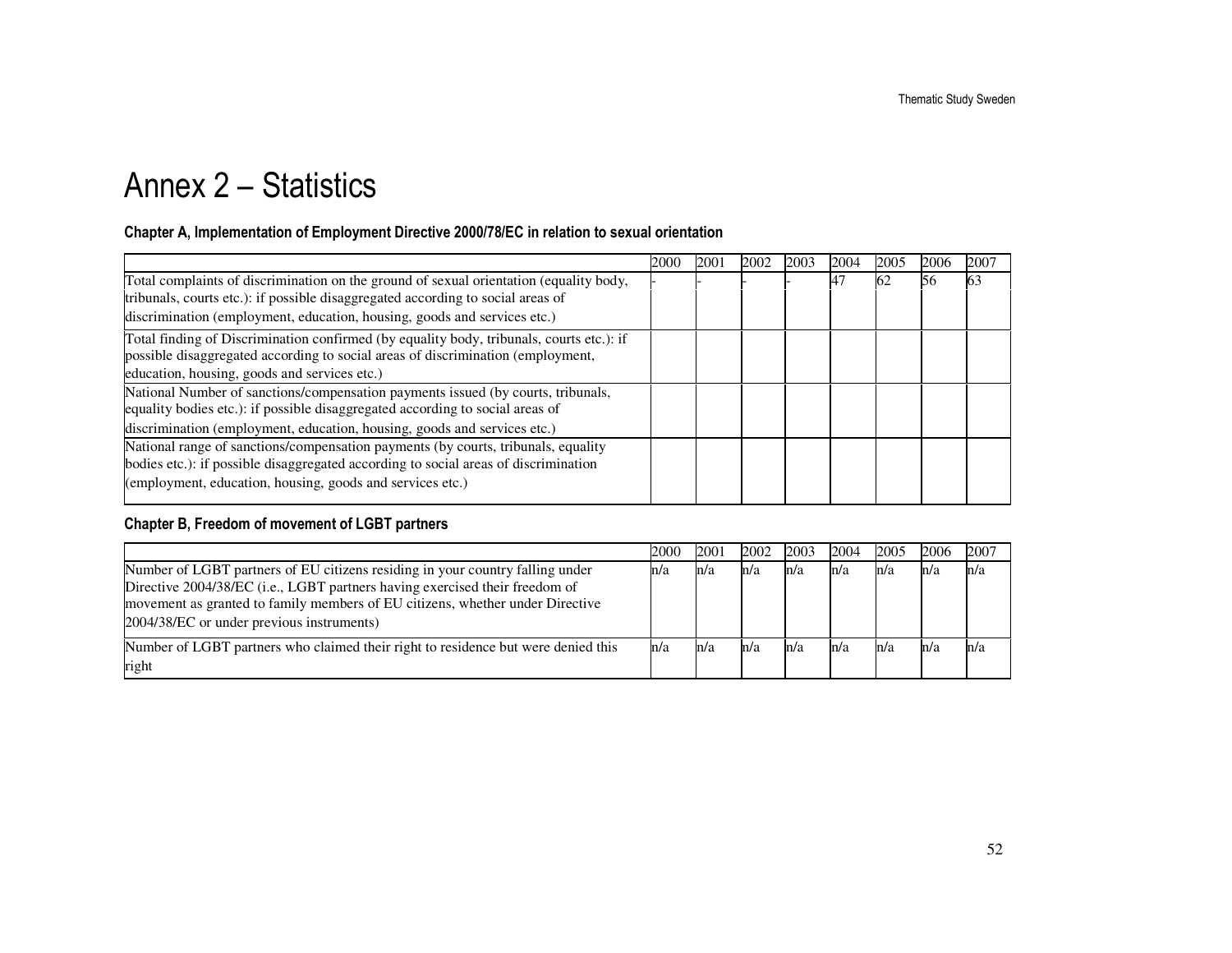#### Chapter C, Asylum and subsidiary protection, protection due to persecution on the grounds of sexual orientation

|                                                                                 | 2000 | 2001 | 2002 | 2003 | 2004 | 2005 | 2006 | 2007 |
|---------------------------------------------------------------------------------|------|------|------|------|------|------|------|------|
| Number of LGBT individuals benefiting from asylum/subsidiary protection due to  | n/a  | n/a  | ln/a | ln/a | ln/a | ln/a | n/a  | n/a  |
| persecution on the ground of sexual orientation.                                |      |      |      |      |      |      |      |      |
| Number of LGBT individuals who were denied the right to asylum or to subsidiary | m/a  | m/a  | ln/a | ln/a | ln/a | ln/a | h/a  | h/a  |
| protection despite having invoked the fear of persecution on grounds of sexual  |      |      |      |      |      |      |      |      |
| orientation                                                                     |      |      |      |      |      |      |      |      |

#### Chapter C, Asylum and subsidiary protection, protection of LGBT partners

|                                                                                   | 2000 | 2001 | 2002 | 2003 | 2004 | 2005 | 2006 | 2007 |
|-----------------------------------------------------------------------------------|------|------|------|------|------|------|------|------|
| Number of LGBT partners of persons enjoying refugee/ subsidiary protection status | ln/a | m/a  | ln/a | ln/a | ln/a | n/a  | ln/a | n/a  |
| residing in your country falling under Art 2/h Directive 2004/83/EC               |      |      |      |      |      |      |      |      |
| Number of LGBT partners of persons enjoying refugee/subsidiary protection status  | ln/a | m/a  | ln/a | ln/a | ln/a | n/a  | ln/a | m/a  |
| who were denied the possibility to stay with their partner                        |      |      |      |      |      |      |      |      |

#### Chapter D, LGBT partners benefiting family reunification

| Number of LGBT partners of third country nationals residing in your country     | n/a | n/a | m/a | ln/a | m/a | m/a | m/a | m/a |
|---------------------------------------------------------------------------------|-----|-----|-----|------|-----|-----|-----|-----|
| benefiting from family reunification.                                           |     |     |     |      |     |     |     |     |
| Number of LGBT partners of third country nationals residing in your country who | m/a | m/a | n/a | h/a  | m/a | n/a |     |     |
| were denied the right to benefit from family reunification                      |     |     |     |      |     |     |     |     |
|                                                                                 |     |     |     |      |     |     |     |     |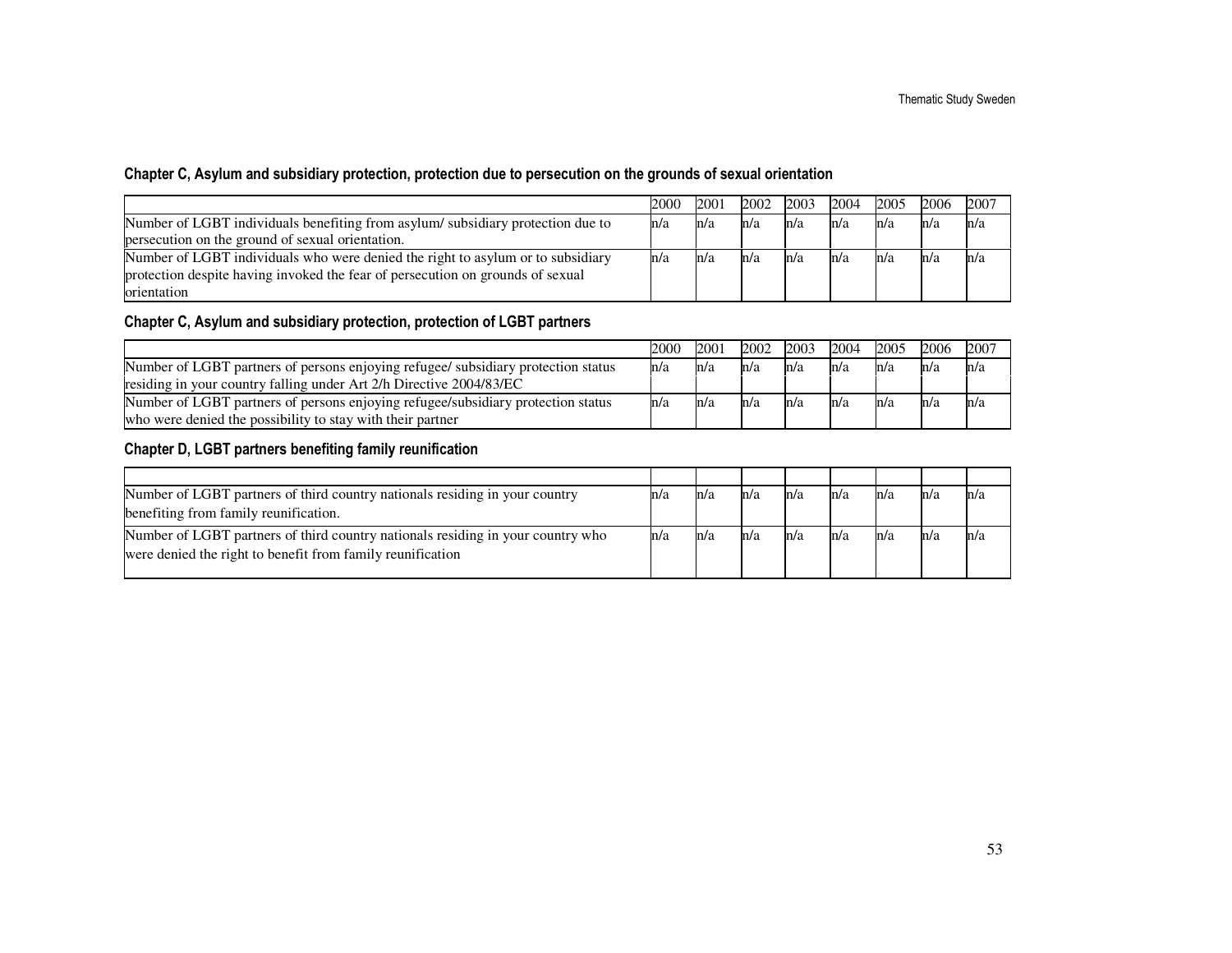### Chapter E, LGBT people enjoyment of freedom of assembly

|                                                                                    | 2000 | 2001 | 2002 | 2003 | 2004 | 2005 | 2006 | 2007 |
|------------------------------------------------------------------------------------|------|------|------|------|------|------|------|------|
| Number of demonstrations in favour of tolerance of LGBT people, gay pride parades, | ln/a | m/a  | n/a  | ln/a | ln/a | m/a  | ln/a | n/a  |
| etc                                                                                |      |      |      |      |      |      |      |      |
| Number of demonstrations against tolerance of LGBT people.                         | n/a  | n/a  | m/a  | ln/a | m/a  | m/a  | ln/a | n/a  |

#### Chapter F, Homophobic hate speech

|                                                                                                                                                                                                                          | 2000 | 2001 | 2002 | 2003 | 2004 | 2005 | 2006 | 2007 |
|--------------------------------------------------------------------------------------------------------------------------------------------------------------------------------------------------------------------------|------|------|------|------|------|------|------|------|
| Number of criminal court cases regarding homophobic hate speech initiated (number<br>of prosecutions)                                                                                                                    | n/a  | h/a  | n/a  | h/a  | n/a  | h/a  | n/a  | n/a  |
| Number of convictions regarding homophobic hate speech (please indicate range of<br>sanctions ordered)                                                                                                                   | n/a  | h/a  | h/a  | ln/a | n/a  | h/a  | n/a  | n/a  |
| Range of sanctions issued for homophobic hate speech                                                                                                                                                                     | n/a  | n/a  | ln/a | h/a  | n/a  | h/a  | n/a  | n/a  |
| Number of non-criminal court cases initiated for homophobic statements                                                                                                                                                   | n/a  | h/a  | n/a  | h/a  | n/a  | h/a  | h/a  | n/a  |
| Number of non-criminal court cases initiated for homophobic statements which were<br>successfully completed (leading to a decision in favour of the plaintiff, even if no<br>sanctions other than symbolic were imposed) | n/a  | h/a  | n/a  | ln/a | n/a  | n/a  | n/a  | n/a  |

### Chapter F, Homophobic motivation of crimes as aggravating factor

|                                                                                                                                                         | 2000 | 2001 | 2002 | 2003 | 2004 | 2005 | 2006 | 2007 |
|---------------------------------------------------------------------------------------------------------------------------------------------------------|------|------|------|------|------|------|------|------|
| Number<br>i homophobic<br>motivation<br>criminal<br>1n<br>used as an<br>cour<br>decisions<br>which<br>. വ<br>was<br>tactor in sentencing<br>aggravating | n/a  | m/a  | n/a  | m/a  | n/a  | ln/a | m/a  | n/a  |